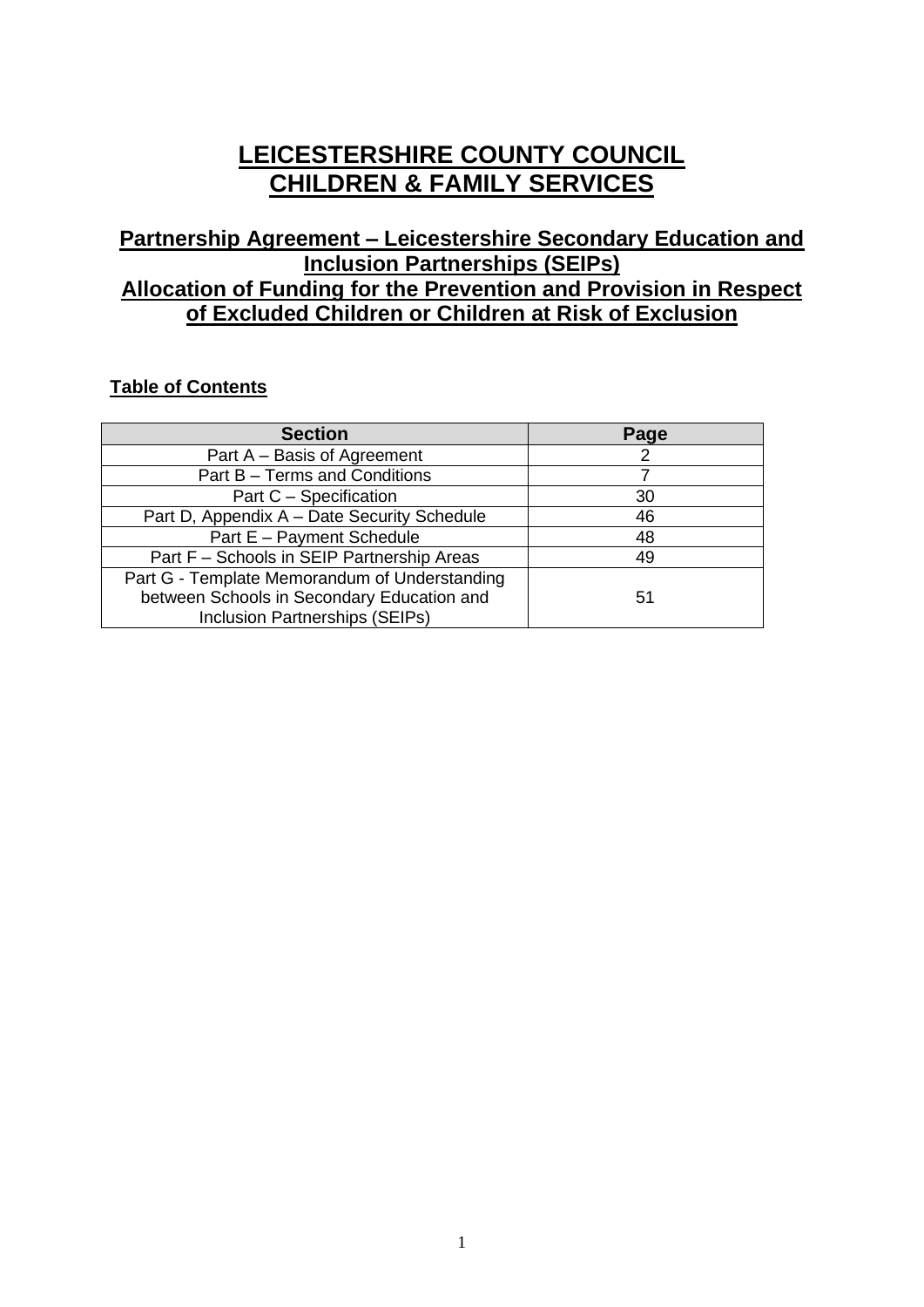## **PART A BASIS OF AGREEMENT**

This Agreement is made on the **xxx** day of **xxxx** 2021

- A1 Between
- A1.1 **Leicestershire County Council**, of County Hall, Glenfield, Leicester, LE3 8RF (referred to as "the Council and/or the "Authority" and/or the "Local Authority" and or LA") and
- A1.2 **NAME OF PARTNERSHIP** whose registered officer is at INSERT (Trust) who is acting on behalf of **Name of School** who are acting as the lead School/Academy on behalf of itself and the member schools of the **Insert name of SEIP and** abbreviation (which is a Secondary Education Partnership [SEIP]).
- A2 Whereas:
- A2.1 The purpose of this Agreement ("the Agreement) is to devolve funding in order to develop and implement the local strategy that meets the learning needs of vulnerable and challenging young people and deliver the vision and outcomes defined as in Part C of this Agreement.
- A2.2 The Council has agreed to devolve elements of funding (the Funding Allocation) to the Lead School/Academy to be used in the geographic area covered by the SEIP ('the Area') to prevent the need for permanent exclusions and to improve outcomes for vulnerable and challenging young people of Secondary School age (years 7-11) - except those attending area based special schools in the County.. Decisions about the most effective use of this funding are devolved to each SEIP, subject to the provisions of this agreement.
- A2.3 The SEIP (and its constituent members) have agreed to accept the funding allocation determined by the Authority, to take responsibility for its management and to use it for the purposes described in this Agreement. The SEIP (and its constituent members) will be expected to provide regular information to the Authority in order to demonstrate how this funding is being managed and spent (as set out in Parts B, C and E) of this Agreement)
- A2.4 The Authority and the SEIP agree to work together to secure the best possible outcomes for pupils who are resident in Leicestershire and have been excluded or are at risk of permanent exclusion. Performance against this Agreement and the achievement of outcomes will be monitored as described in Parts B and C of this agreement;
- A2.5 The Authority and the SEIP agree to work together to secure the best possible outcomes for pupils who are resident outside Leicestershire but are attending Leicestershire schools, subject to the provisions of Clause C1.1 of this Agreement. Achievement of outcomes will be monitored as described in Part C of this agreement.
- A2.6 The Lead School/Academy wishes to act as the lead school/Academy on behalf of the SEIP.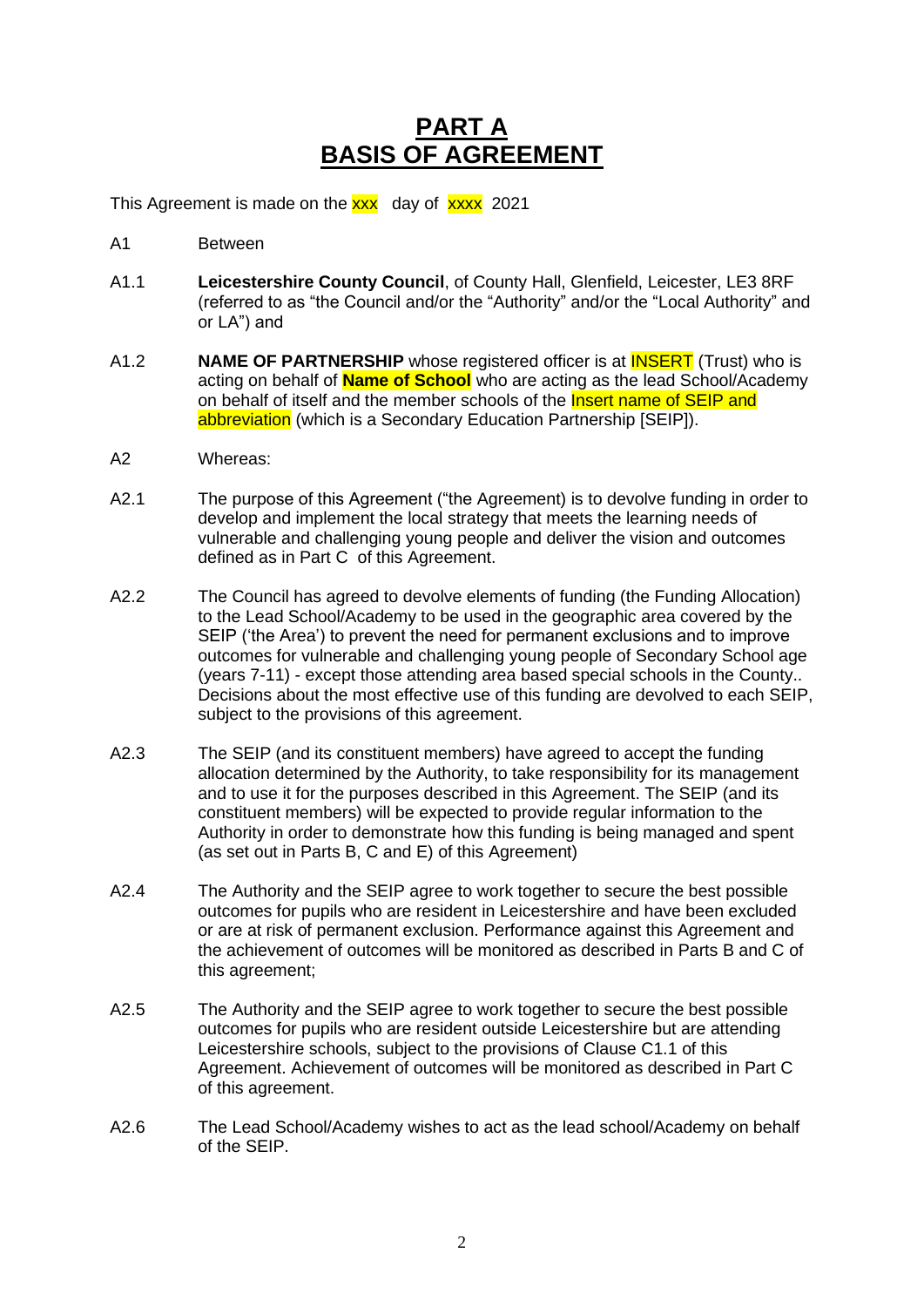#### IT IS AGREED

#### **A3 DEFINITIONS**

A3.1 In this Agreement:

**"Academy/Academies**" has the definition given to it in section 1A of the Academies Act 2010. Where an Academy is part of a Multi-Academy Trust the Trust is the responsible party to this agreement.

"**Agreement" or "Contract"** or "Partnership Agreement "means parts A, B, C, D, E and any Appendices.

**"Alternative Providers (AP)"** means a range of organisations that exist to provide vocational and motivational education for pupils who struggle to cope in school. These organisations are often privately owned or run by charities and the services they operate are known as 'Alternative Provision'. Information about Ofsted registered and unregistered provision can be found at: [https://assets.publishing.service.gov.uk/government/uploads/system/uploads/attachm](https://assets.publishing.service.gov.uk/government/uploads/system/uploads/attachment_data/file/942014/alternative_provision_statutory_guidance_accessible.pdf)

[ent\\_data/file/942014/alternative\\_provision\\_statutory\\_guidance\\_accessible.pdf](https://assets.publishing.service.gov.uk/government/uploads/system/uploads/attachment_data/file/942014/alternative_provision_statutory_guidance_accessible.pdf) and [https://assets.publishing.service.gov.uk/government/uploads/system/uploads/attachm](https://assets.publishing.service.gov.uk/government/uploads/system/uploads/attachment_data/file/912040/Unregistered_schools_handbook_August_2020.pdf) [ent\\_data/file/912040/Unregistered\\_schools\\_handbook\\_August\\_2020.pdf](https://assets.publishing.service.gov.uk/government/uploads/system/uploads/attachment_data/file/912040/Unregistered_schools_handbook_August_2020.pdf)

**"Chair of the SEIP"** means an individual who represents the Lead school/Academy of the SEIP. The chair may be the headteacher of the lead school/academy but in some cases they may not (in which case, the chair will work closely with the lead school/Academy to ensure proper representation of the lead school/Academy.

**"Council"** refers to Leicestershire County Council.

"**Data Controller**" has the meaning set out under the Data Protection Legislation

**"Data Processor**" has the meaning set out under the Data Protection Legislation

**"Data Protection Legislation"** means all applicable data protection and privacy legislation in force from time to time in the UK including without limitation the UK GDPR; the Data Protection Act 2018 (and regulations made thereunder (DPA 2018); the Privacy and Electronic Communications Regulations 2003 (SI 2003/2426) as amended and the guidance and code of practice issued by the Commissioner or other relevant regulatory authority and which are applicable to a party.

**"Data Subject"** has the meaning set out in Data Protection Legislation

**"Dedicated Schools Grant"** (DSG) is a ring fenced specific grant paid to local authorities to meet the cost of the Schools Budget as defined in the School and Early Years Finance (England) Regulations. It is paid in four separate Blocks of Funding: 1) Schools Block - this meets the cost of individual mainstream maintained schools and academies. It also provides funding for local authorities to commission additional mainstream school places.

2) High Needs Block – this funds education services for children with SEND, excluded pupils and specialist SEND support services

3) Early Years Block – this meets the cost of the Free Entitlement to early Education and its delivery

4) Central Services Block – this meets the costs of some local authority statutory services and other services provided to all schools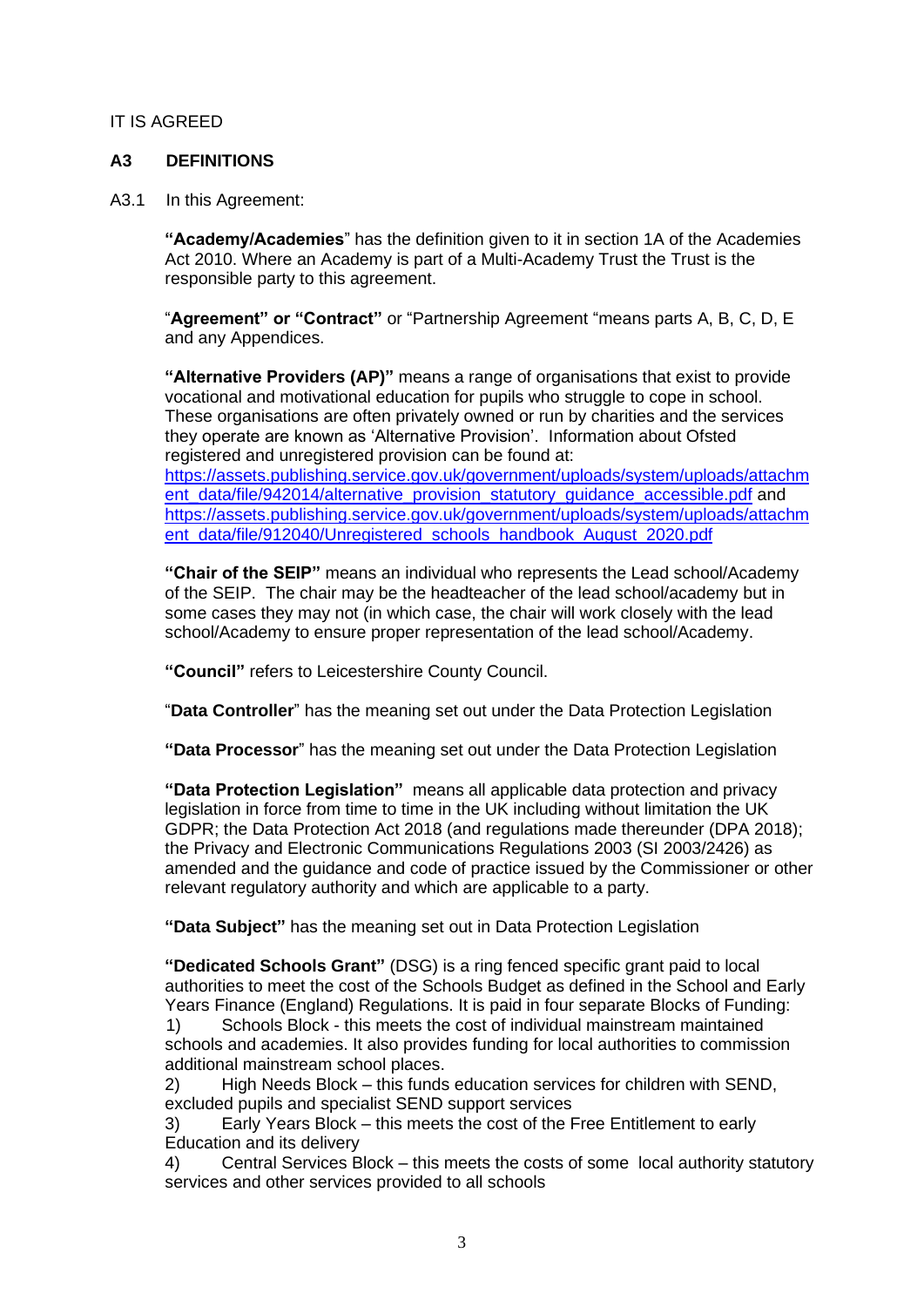**"Eligible Pupils"** means a pupil resident in Leicestershire with Social Emotional and Mental Health (SEMH) needs and/or Communication and Interaction Needs (C&I) and/or an Education, Health and Care Plan (EHCP) as outlined within the service specification Part C and as defined by the SEND Code of Practice 2015 pages 97-99 (see: [https://www.gov.uk/government/publications/send-code-of-practice-0-to-25\)](https://www.gov.uk/government/publications/send-code-of-practice-0-to-25), or at risk of permanent exclusion, or a permanently excluded pupil. This also includes pupils with challenging behaviour, which is defined as follows: behaviour can be described as challenging where it would be unlikely to be responsive to the usual range of interventions to help prevent and address pupil misbehaviour or it is of such severity, frequency, or duration that it is beyond the normal range that schools can tolerate. We would expect this behaviour to significantly interfere with the pupil's/other pupils' education or jeopardise the right of staff and pupils to a safe and orderly environment."

**"Fair Access Protocol"** means an agreement that sets out local arrangements and criteria for managing in year admissions of vulnerable children to schools; in accordance with School Admission Code

**"Funding Allocation"** means the funding that covers the agreed cost of the Services, as specified in the Funding Agreement (Part E) and Revised Funding Allocation means the Funding Allocation as it may be varied in accordance with Clause E1.1.

**"Good Industry Practice"** means the exercise of a high degree of skill, diligence, prudence and foresight that would reasonably be expected from a highly skilled and experienced party or individual engaged in the same type if undertaking as the Supplier

**"High Needs Block**" refers to the funding block that provides local authorities with resource for placing funding and top-up funding for institutions, and funding for high needs services delivered directly by the authority or under a separate funding agreement with institutions (including funding devolved to institutions), as permitted by regulations.

**"Lead Professional"** means the person who acts as the lead professional in each SEIP, usually known as the Partnership Co-ordinator

**"Lead Strategic Officer"** means an officer from the Council (specifically the Children and Family Services Department) who oversees the relationship between the Council and the SEIPs.

**"Lead School/Academy"** means the school or academy that has agreed to act as the lead school/academy on behalf of its self and the member of schools of the SEIP. The lead school holds the funding for the SEIPs as passported from the Local Authority.

**"LEBC"** refers to the Leicester Education Business Company which was set up by a consortia of businesses and education authorities to provide support for work experience placements. The role of the LEBC has grown to include the checking and quality assurance of 'Alternative Providers'.

**"Local Accountability Board"** refers to each Partnership's arrangements to secure the partnership's accountability to school leaders in all member schools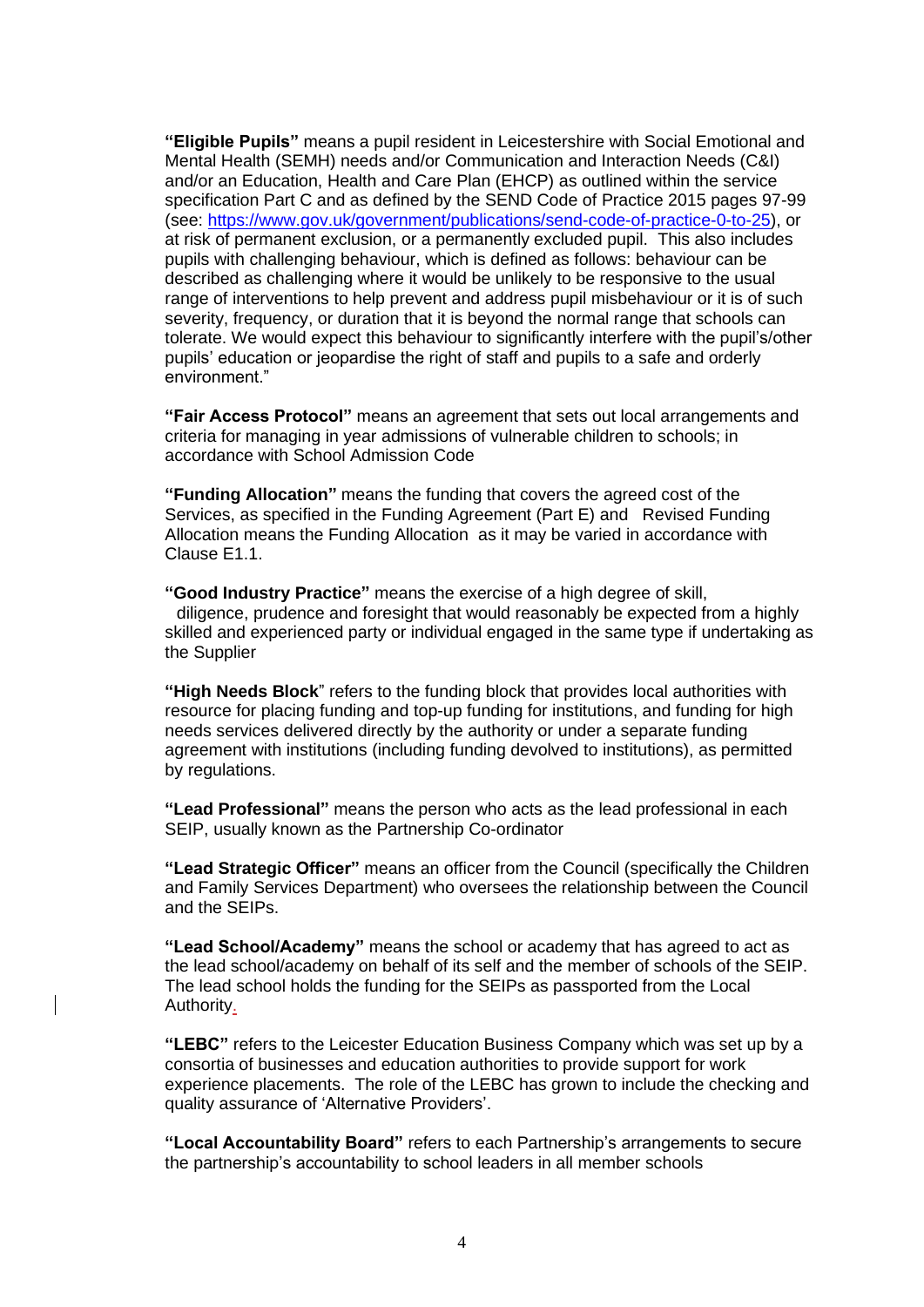**"Local Authority"** refers to Leicestershire County Council.

**"Maintained School**" or "School" has the definition given to it in Section 2 of Education Act 1996 and means a school that is maintained by a local authority.

"**Name of SEIP and abbreviation (XXX)"** is the SEIP relevant to this agreement and as set out in Schedule F.

**"Personal Data"** has the meaning set out under the Data Protection Legislation

**"Programme Management"** means the provision that the SEIPs make for pupils who are not educated in school. A programme usually consists of a combination of elements including school group teaching at an out of school centre and courses with an Alternative Provider.

**"SEIPs" or "Partnership"** means a Secondary Education and Inclusion Partnership. There are five SEIPs in Leicestershire which are set out at Schedule F

**"SEIPS Governing Board" (SGB)** means a group made up of the Chairs of the SEIPs, representatives of the Council and others as set out in this agreement (Part C). The SEIPS Governing Board will meet three times a year, convened by the Lead Officer working to ensure accountability of the SEIPs.

**"SEMH"** refers to Social, Emotional and Mental Health needs.

**"Services"** means the services specified in Clause A3.1 and more particularly described in Part C of this Agreement.

**"Service Specification"** means the specification for the Services as set out in Part C.

**"Special School"** has the definition given to it in Section 31 of the School Standards and Framework Act 1988

**"UK GDPR"** : - Regulation (EU) 2016/679 of the European Parliament and the Council of 27<sup>th</sup> April 2016 on the protection of natural persons with regard to the processing of personal data and on the free movement of such data as it forms part of England and Wales, Scotland and Northern Ireland by Virtue of Section 3 of the European (Withdrawal) Act of 2018.

#### **A4 DURATION**

- A4.1 This Agreement starts on 1<sup>st</sup> September 2021 and shall automatically end on 31<sup>st</sup> August 2023 unless terminated earlier in accordance with Clause B14 or extended in accordance with Clause A4.2 and Clause A4.3.
- A4.2 This Agreement may be extended by agreement of both of the parties up to a maximum of 24 months.
- A4.3 The Council can amend this Agreement provided that it gives 12 months notice.

#### **A5 THE SERVICES**

A5.1 The Services comprise of educational provision made for statutory school age pupils resident in Leicestershire with SEMH / C&I and an EHCP (known as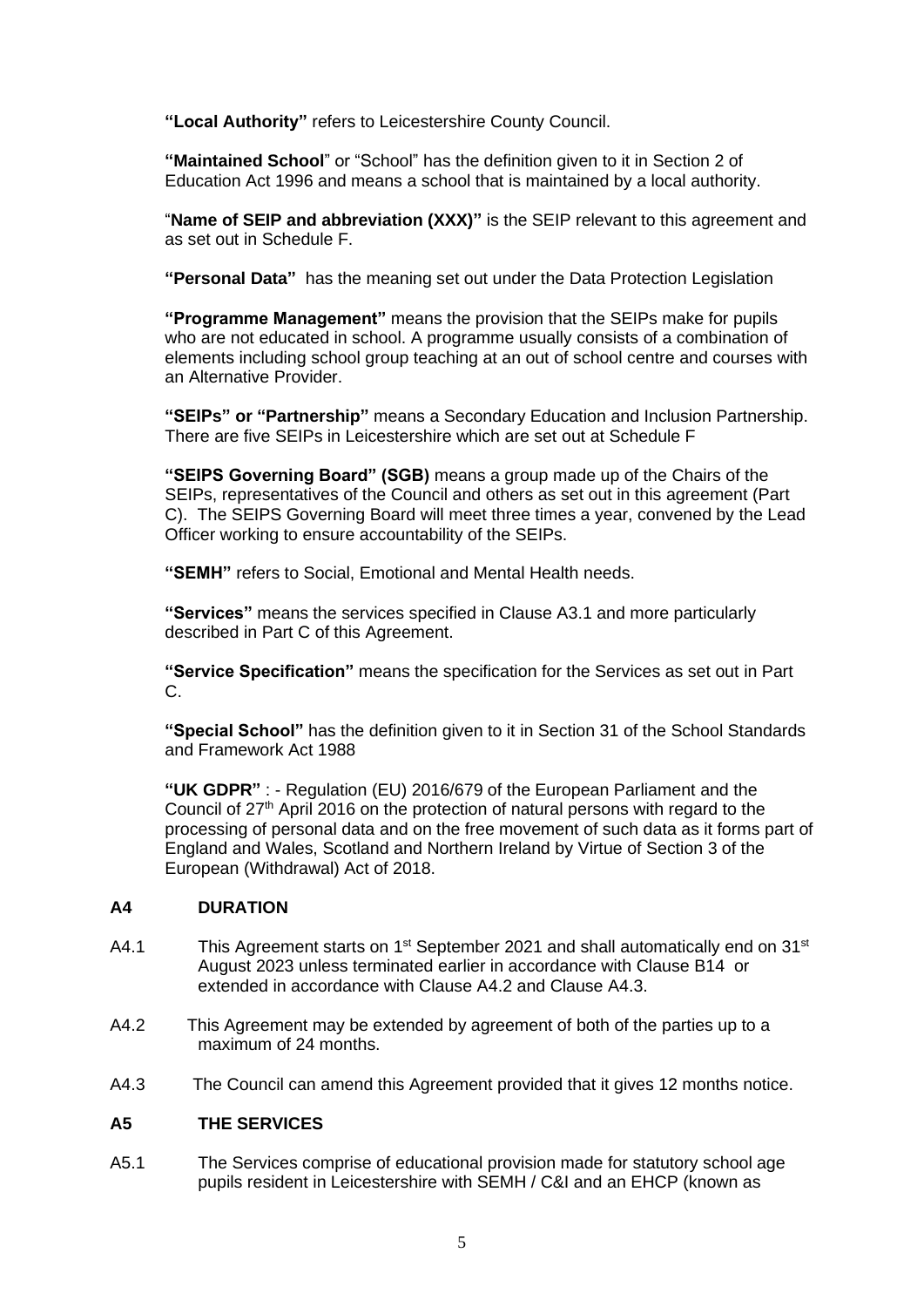"Eligible Pupils") with the aim of enabling such pupils, where reasonably practicable, to fully participate in school life as set out in Part C (Service Specification) and Part E (School/Academy Service Statement).

## **A6 PAYMENT ARRANGEMENTS**

- A6.1 The Funding Allocation for the Services described in the Funding Agreement (Part E) are the costs the Council will pay for the Services, set out in Part E.
- A6.2 The Council will pay the Funding Allocation in the manner set out in Part E.
- A6.3 It is required that all funds allocated for the provision shall be used solely for that purpose. There can be no transfer of funds between the agreed provision and any other activities operated by the provider. For the avoidance of doubt the allocated funds shall not be used to subsidise the Lead School/Academy nor any of the member school's budget.
- A6.4 Where an extension period is agreed in accordance with A4.2, the payment for the extension period will be agreed at that time.

#### **A7 Counterparts**

- A7.1 This Contract may be executed in counterparts, each of which when executed and delivered shall constitute an original but all counterparts together shall constitute one and the same instrument.
- A8 In the event of any conflict or inconsistency between the Conditions (Part A and B) and the Schedules, Part A and B Conditions shall prevail.

| Authorised to sign for<br>and on behalf of the Council | Authorised to sign for<br>and on behalf of the Lead |
|--------------------------------------------------------|-----------------------------------------------------|

School/Academy Trust and the SEIP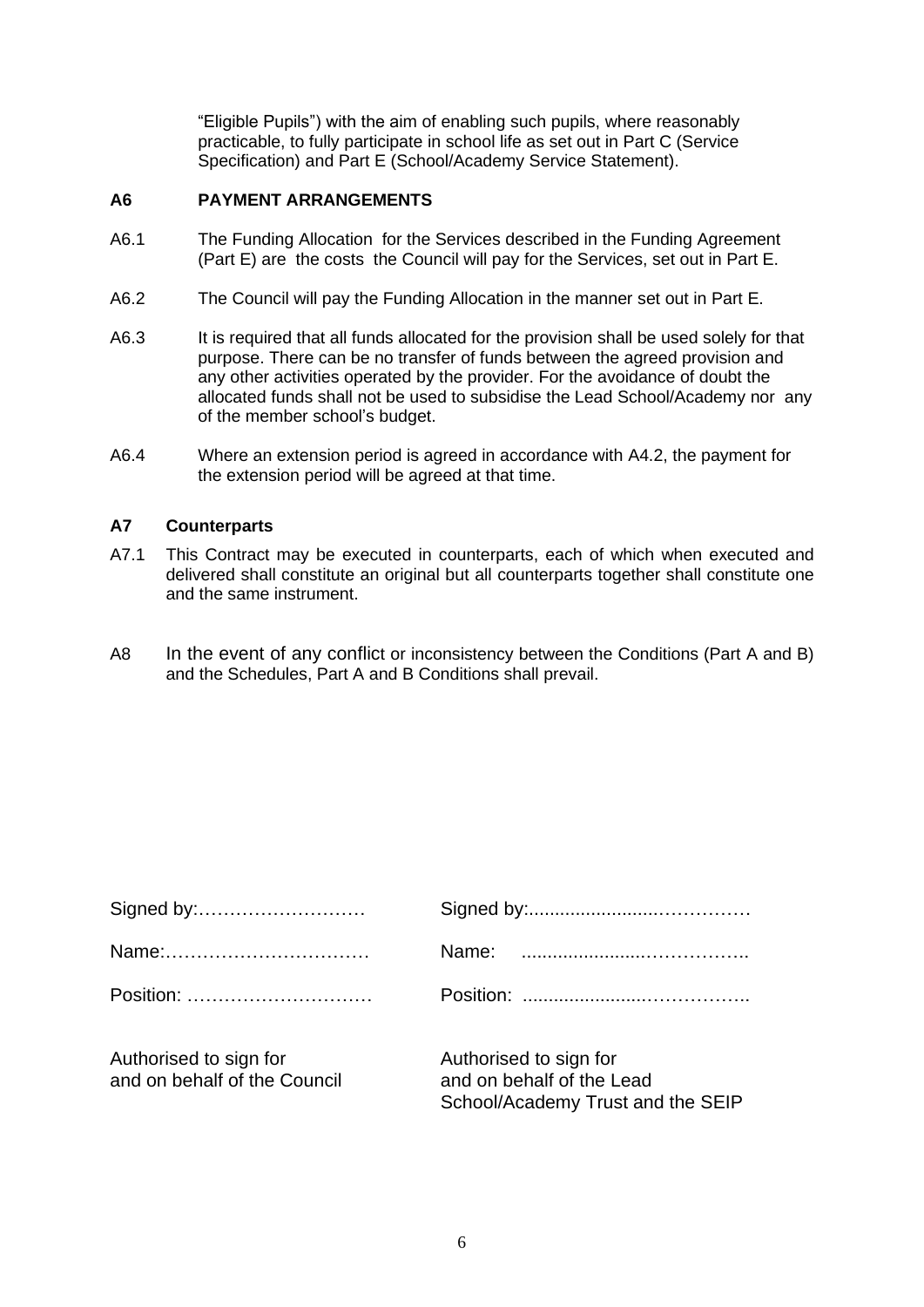## **PART B TERMS AND CONDITIONS**

## **B.1 RESPONSIBILITIES OF THE LEAD SCHOOL/ ACADEMY**

## **B1.1 Requirements and Legal Standards**

- B1.1.1 The Lead School/Academy and SEIP will comply with the relevant policies and procedures of the Council in the provision of the Services and with any relevant Act of Parliament, Regulations, Codes of Practice, Circulars or Guidance made under any Act of Parliament, and with generally accepted models of good practice. In particular, the School/Academy will:
	- (i) comply with the Children's Act 2014; the SEND Code of Practice 2015; the Education Act 2006 in relation to the health, wellbeing and education of pupils and the School Admissions Code 2021
	- (ii) have regard at all times to the welfare of children and vulnerable members of society;
	- (iii) comply with the Council's policies relating to the protection of children and vulnerable members of society;
	- (iv) have regard to and do all that is reasonable to prevent crime and disorder in the community;
	- (v) comply with the Public Interest Disclosure Act 1998 and develop a whistle blowing policy for its staff to encourage them to report any incidents of malpractice within the Services;
	- (vi) comply with the Health and Safety at Work Act 1974 and any other Acts Regulations or Orders pertaining to the health and safety of employees;
	- (vii) comply with the Environmental Protection Act 1990 and the Water Resources Act 1991 and other environmental legislation.
	- (viii) comply with the Equality Act 2010 and the Human Rights Act 1998
	- (ix) comply with the Leicestershire County Council Supplier Code of Conduct (see: [https://www.leicestershire.gov.uk/about-the](https://www.leicestershire.gov.uk/about-the-council/council-spending/doing-business-with-the-council)[council/council-spending/doing-business-with-the-council\)](https://www.leicestershire.gov.uk/about-the-council/council-spending/doing-business-with-the-council)
- B1.1.2 The Lead School/Academy and SEIP will allow access to the Council at any reasonable time to inspect documentation relating to the obligations in Clause B1.1.
- B1.1.3 The Lead School/Academy will ensure that all staff and volunteers providing the Services are aware of the provisions of the Human Rights Act 1998 (as amended) and will take all reasonable steps and precautions to ensure that it does not infringe the human rights of any person (including Service Users) in the provision of the Services.

## **B1.2 Quality Management**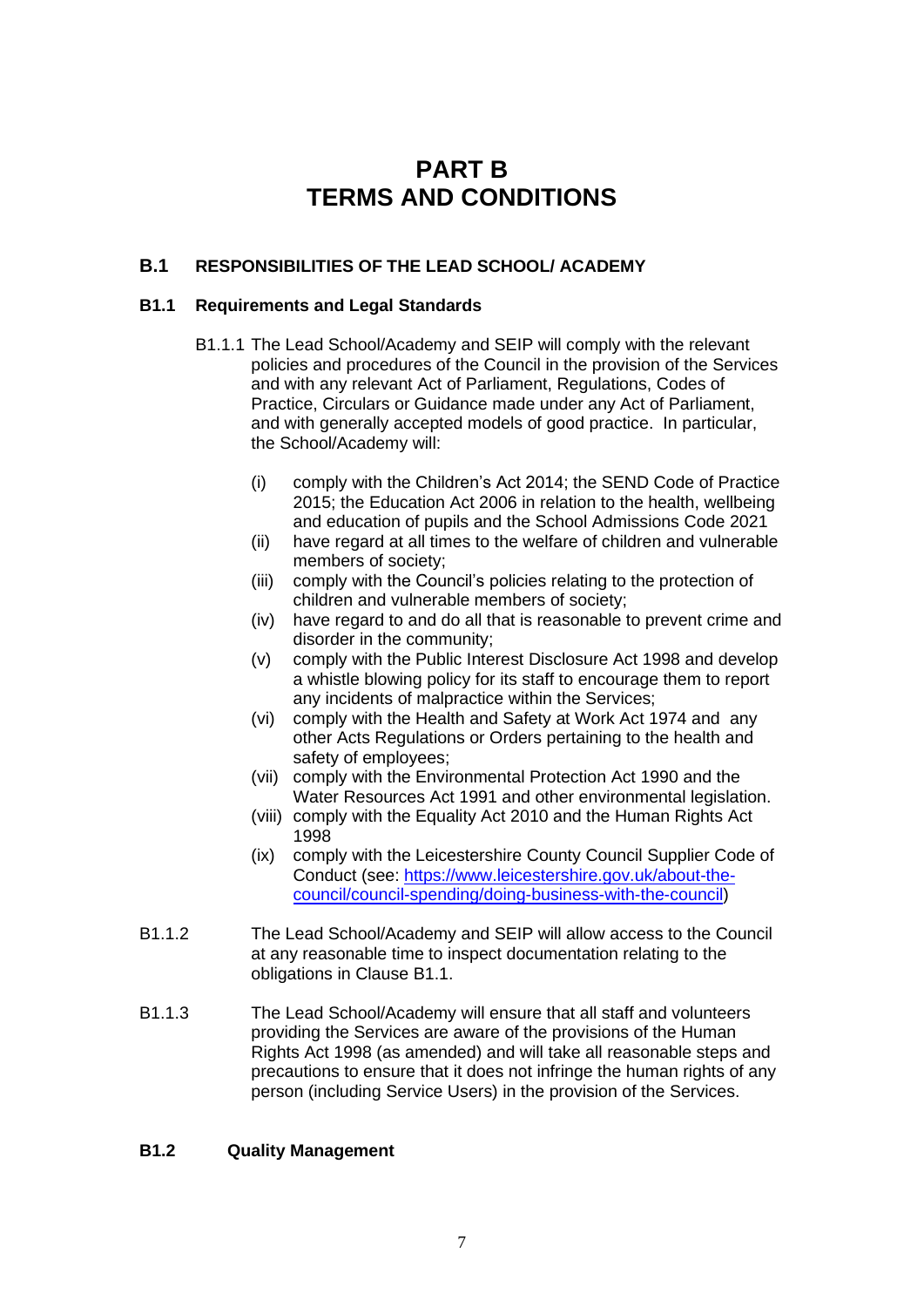- B1.2.1 The Lead School/Academy will monitor the nature and quality of the Services education by keeping records of service provision which must be produced to the Council on request.
- B1.2.2 The Lead School/Academy will ensure that the work of the SEIP is available for inspection by Ofsted as part of standard inspections made by Ofsted under Section 5 of the Education Act.

## **B1.3 Equality**

B1.3.1 The Lead School/Academy (and SEIP) will adopt policies to comply with its statutory obligations under the Equality Act 2010 and all other equality legislation and accordingly will not treat one group of people less favourably than another because of their race; religion or belief; nationality, national or ethnic origin; gender, marital status, sexual orientation; age or any disability; in relation to decisions to recruit, train or promote employees or in the provision of the Services.

## **B1.4 Confidentiality/Data Protection/Access to Records/ Freedom of Information**

## **Data Protection**

- B1.4.1 The Council and the Lead School/Academy acknowledge that each Party is individually a Data Controller in respect of any Personal Data processed by it and each agrees to comply with its obligations under Data Protection Legislation accordingly. Where applicable, the Parties shall also give full regard to the Caldicott Principles.
- B1.4.2 Both Parties shall exchange Personal Data for the purposes of fulfilling their obligations under this Agreement and strictly in accordance with the terms of the Data Security Schedule (Part D).
- B1.4.3 The Lead School/Academy shall and shall procure that any of its Staff and agents involved in the provision of the Agreement and any subcontractor shall comply with their obligations under Data Protection Legislation and shall enter into appropriate arrangements with third parties.
- B1.4.4 Upon the termination or expiry of the Agreement each Party shall ensure that all Personal Data held by it shall be up-to-date and accurate. Where it is necessary in order for the efficient transition of services to the other Party or to a third party to be achieved then the transferring Party shall, having first satisfied itself that such transfer is compliant with all laws, transfer current and required Personal Data to the other party or to the third party in a secure manner and shall take all reasonable steps, at its own cost, to provide the Personal Data in a usable and compatible format.
- B1.4.5 Historical personal data shall be retained by the Lead School/Academy in accordance with legal retention requirements. Personal Data which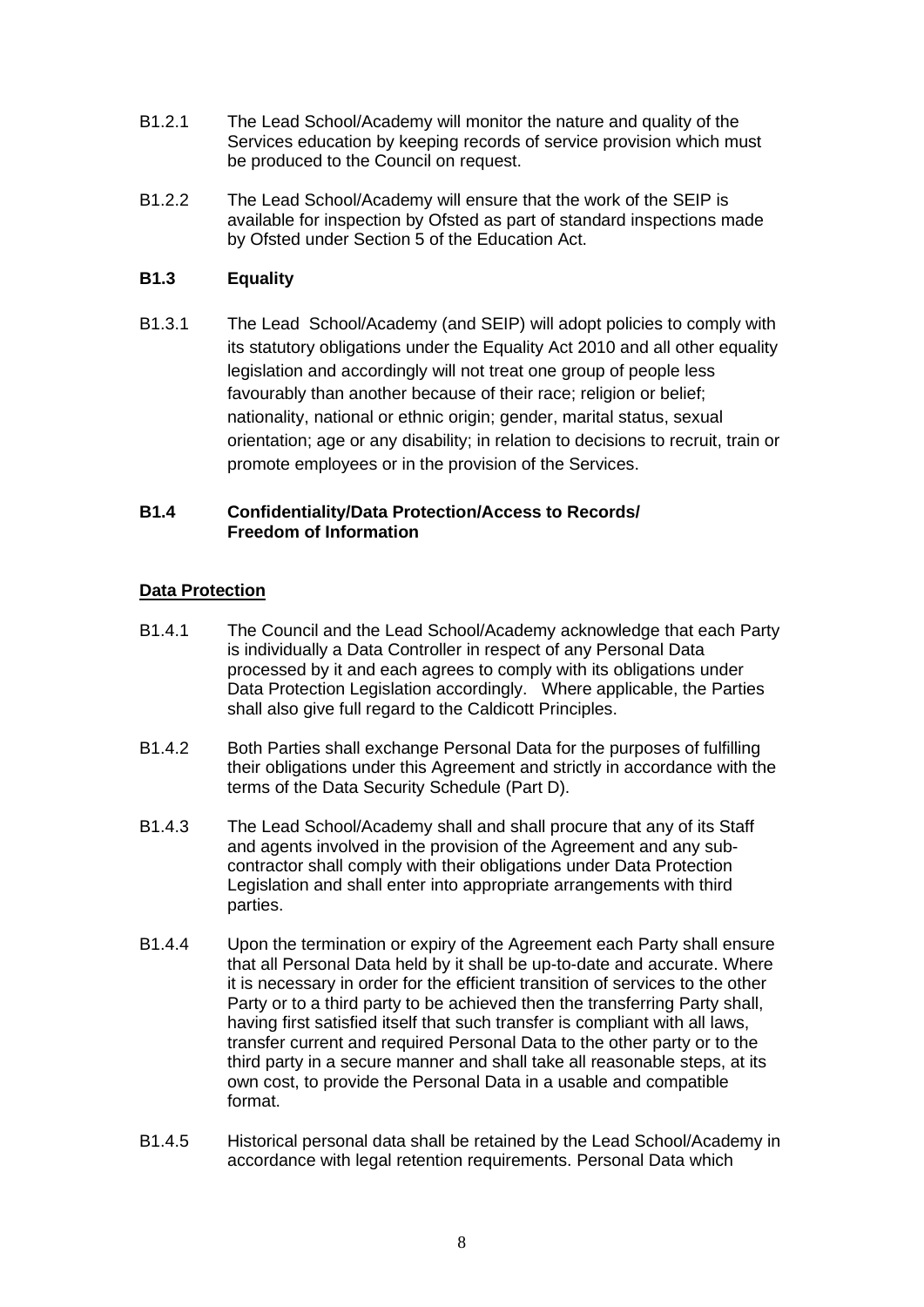cannot be lawfully retained shall be securely deleted in accordance with Data Protection Legislation and Good Industry Practice

- B1.4.6 For the avoidance of doubt, it is stated here that neither Party is a Data Processor on behalf of the other Party in furtherance of their obligations under this Agreement. In the event it is established at any time during this Agreement that Personal Data is to be processed by the Lead School/Academy under this Agreement on behalf of the Council then the Lead School/Academy shall:
	- (i) immediately enter into a Data Processing Agreement with the Council on reasonable terms to be determined by the Council to ensure full compliance with Data Protection Legislation; and
	- (ii) indemnify and keep the Council indemnified in full for any and all consequences (including a Personal Data breach) arising as a result of the School/Academy's failure to comply with any of its obligations under this clause B.1.4.
- B1.4.7 Failure by the Lead School/Academy to enter into a Data Processing Agreement in accordance with clause B1.4.6(i) shall be deemed a material breach which shall entitle the Council to immediately terminate the Agreement without consequence or any liability under this Agreement;
- B1.4.8 Any clause in this Agreement limiting the Lead School/Academy's liability in respect of any obligations, claims, losses, damages or otherwise under the Data Protection Legislation and/or this clause B1.4 shall not apply
- B1.4.9 Each Party (the indemnifying Party) agrees to fully indemnify and keep indemnified and defend at its own expense the other Party against all costs, claims, damages or expenses incurred by the other Party or for which the other Party may become liable due to any failure by the indemnifying Party or its employees or agents or sub-contractors to comply with their obligations under this Clause B1.4.
- B1.4.10 Data Protection Legislation is defined under section A3 of this Agreement. Other capitalised words in this section which are not defined elsewhere in this Agreement shall be defined in accordance with their definitions under Data Protection Legislation.
- B1.4.11 The provision of this clause shall apply during the continuance of this Agreement and indefinitely after its expiry or termination.

## **B1.5 Confidentiality**

- B1.5.10 The Lead School/Academy will ensure that it maintains the integrity and confidentiality of all personal information held or known in respect of the Services but will disclose such information to the Council on request for the purpose of monitoring, evaluation, audit, inspection, crime prevention and prosecution, or the exercise of the Council's functions.
- B1.5.11 The Lead School/Academy will provide information to the Council where it is required to be disclosed under the Local Safeguarding Children's Board (LSCB) procedures in respect of reporting suspicion, allegation or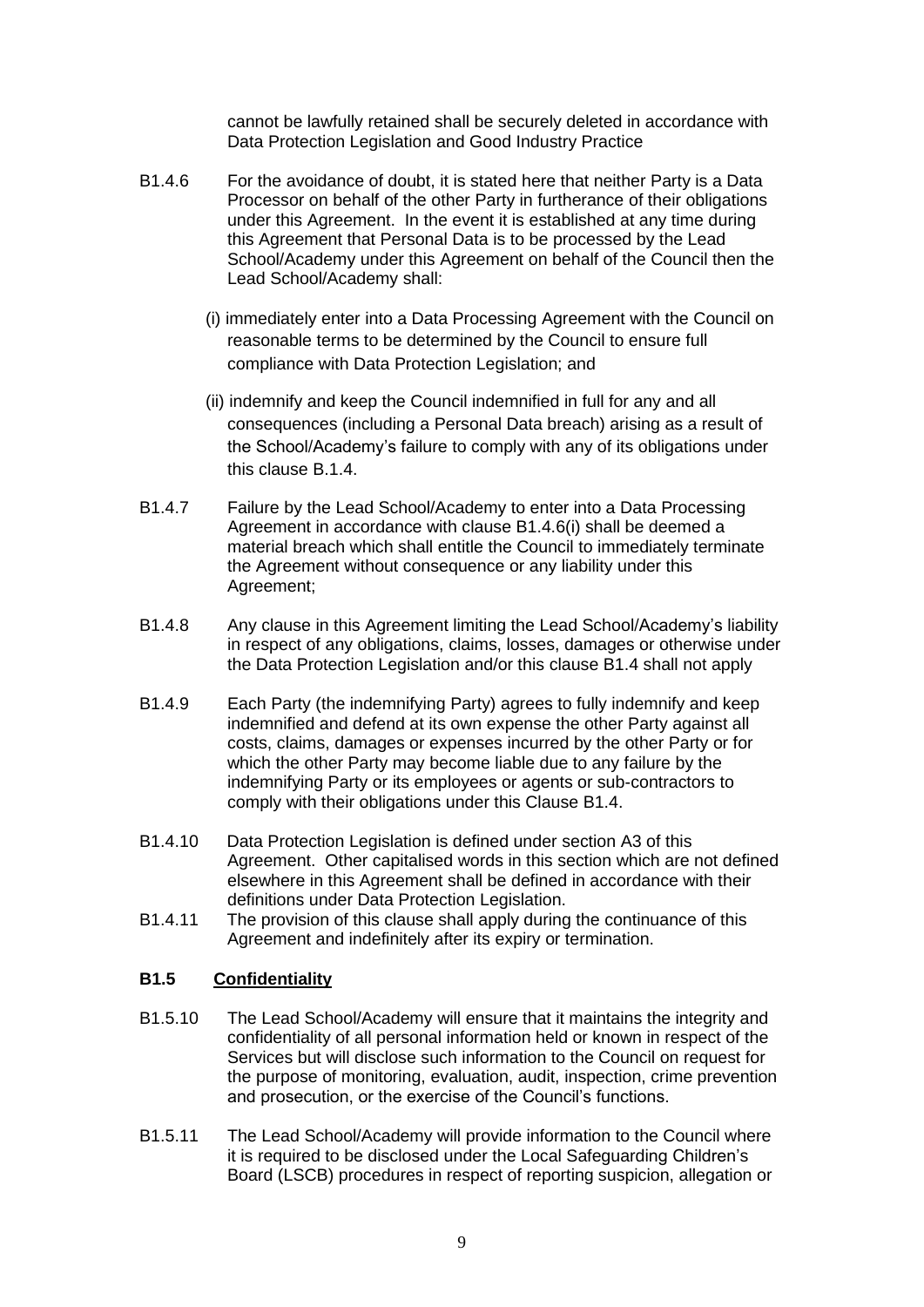evidence past or present relating to any person involved in any way with the provision of the Services.

- B1.5.12 The Lead School/Academy may disclose only to such of its personnel as need to know it only such confidential information as that individual needs to know in order to provide the Services. The School/Academy shall at all times ensure that its personnel involved in providing the Services or who otherwise come across confidential information in the course of their duties are made aware of the nature of the confidential information and do not disclose it or otherwise breach the provisions of this Clause.
- B1.5.13 The parties agree that information is not confidential if:
	- (i) It is or becomes public knowledge other than as a direct or indirect result of the information being disclosed in breach of this Agreement; or
	- (ii) The information came from a source not connected with this Agreement and that source is not under any obligation of confidence in respect of the information; or
	- (iii) The information was known to the School/Academy before the date of this Agreement and the School/Academy was not under any obligation of confidence in respect of the information; or
	- (iv) The parties agree in writing that it is not confidential.

## **B1.6 Freedom of Information**

- B1.6.1 The provisions of the Freedom of Information Act 2000 (FOIA) (as amended) may require a Party (the disclosing Party) to disclose information held by it in connection with this Agreement to anyone who makes a request for that information. In the event of receiving such a request for information the disclosing Party shall notify the other Party immediately and allow the other Party the opportunity to identify any information that the other Party considers exempt from disclosure; such as information which as commercially sensitive or wishes to remain confidential and specify to the disclosing Party the information in question stating why it is considered to be sensitive or confidential. In responding to a request for the specified information or where it is not clear to the disclosing Party if a claim for confidentiality applies the Council will, where it considers it necessary, use reasonable endeavours to consult the other Party and take into account the other Party's wishes in so far as those wishes are consistent with the disclosing Party's duties under the FOIA.
- B1.6.2 Each Party agrees to assist the disclosing Party in complying with its duties under the FOIA and in particular will:
	- (i) Respond to the disclosing Party within 3 working days where consulted on a request for information received by the disclosing Party in connection with this Agreement.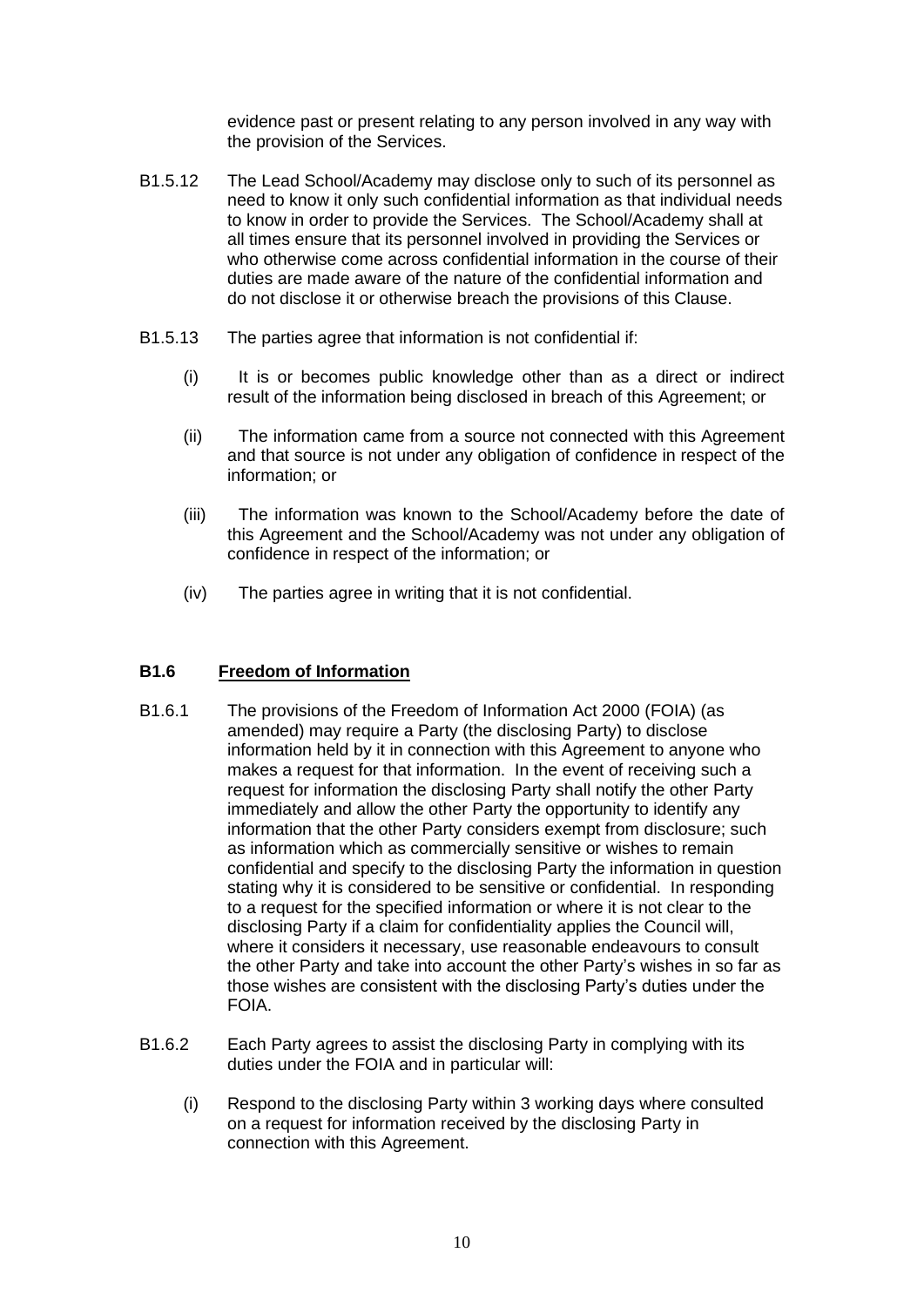- (ii) Supply information which it holds in connection with this Agreement and which is within the scope of the request for information received by the disclosing Party within 10 working days of being notified by the disclosing Party of the request.
- B1.6.3 The provisions of this clause B1.6 shall apply during the continuance of this Agreement and indefinitely after its expiry or termination.

## **B1.7 Conflicts of Interest**

- B1.7.1 The Lead School/Academy shall take appropriate steps to ensure that neither the Lead School/Academy nor any of its employees agents, suppliers or representatives is placed in a position where there is or may be an actual conflict, or a potential conflict, between the pecuniary or personal interests of the Lead School/Academy or such person and the duties owed to the Council under the provision of this Agreement. The Lead School/Academy and any of its employees, agents, suppliers or representatives will disclose to the Council full particulars of any such conflict of interest which may arise.
- B1.7.2 The provision of this Clause B1.7 shall apply during the continuance of this Agreement.

## **B1.8 Indemnity and Insurance**

- B1.8.1 The Lead School/Academy shall be liable for and shall indemnify the Council against any expense, liability, loss, claim, or proceedings whatsoever arising under any statute or at common law in respect of personal injury to or the death of any person whatsoever, arising out of or in the course of or caused by the provision of the Services or a breach of this Agreement, unless due to any act or neglect of the Council, its employees or agents.
- B1.8.2 The Lead School/Academy shall be liable for and shall indemnify the Council against any expense, liability, loss, claim or proceedings in respect of any loss of or damage whatsoever to any property real or personal (including property belonging to the Council) arising out of the provision of the Services or arising out of a breach of this Agreement, where the same is due to the neglect, default or omission of the School/Academy, its employees or agents.
- B1.8.3 In addition to the above indemnities and any insurance cover required by law, the Lead School/Academy shall maintain insurance cover in respect of the Services as follows:
	- (i) Public/Third Party Liability Insurance of no less than £10 million (ten million pounds) in value for any one occurrence.
	- (ii) Employers Liability Insurance of no less than £10 million (ten million pounds) in value in respect of any single claim or series of claims made in respect of any incident.
	- (iii) Professional indemnity Insurance of no less than £5 million (Five million pounds) in value where the Services include the provision of advice to Service Users including advice regarding employment prospects, welfare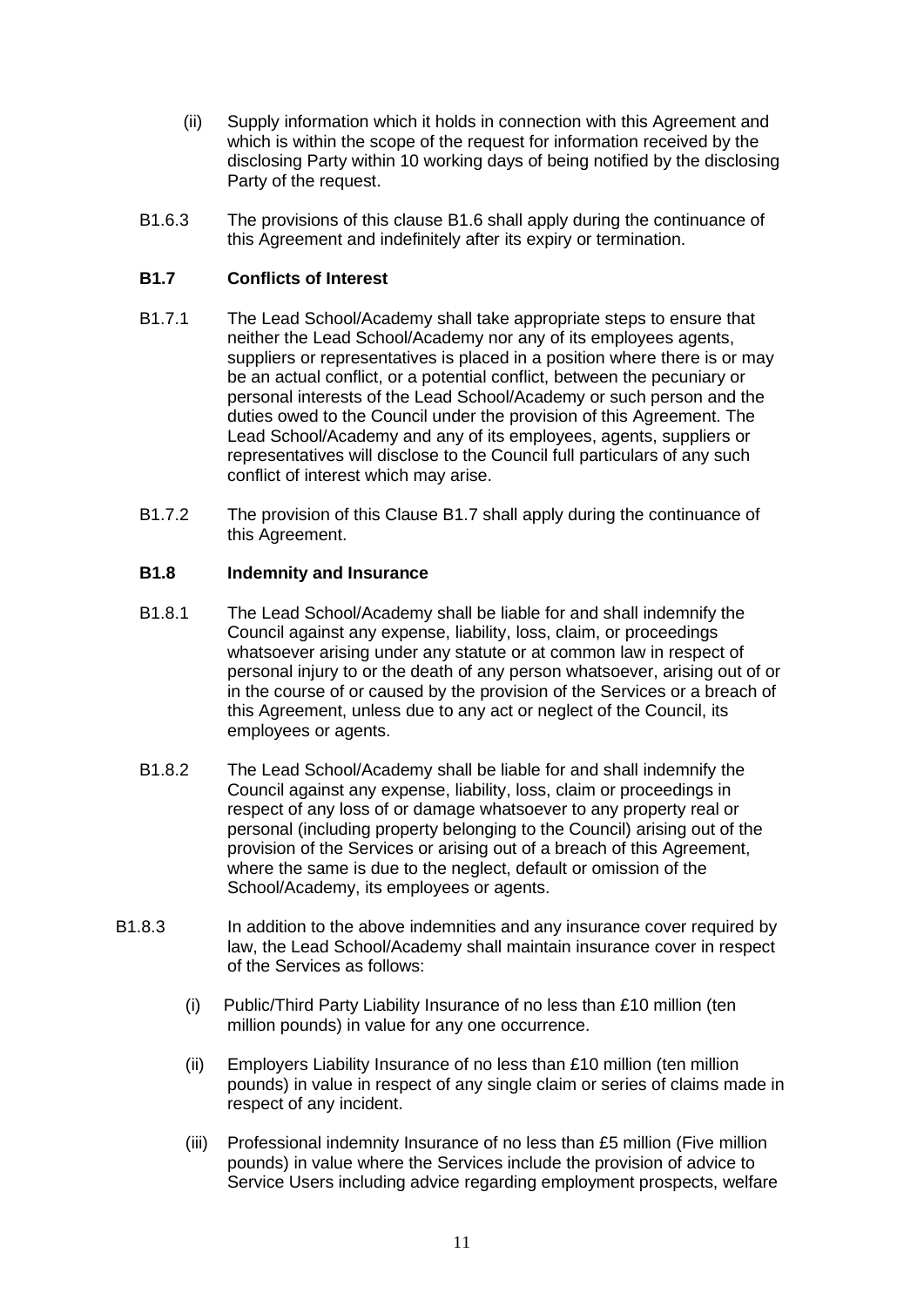benefits and money management.

The Lead School/Academy will undertake a risk assessment with its insurance advisor to establish if cover in excess of the above is needed and arrange for the necessary cover following such advice.

B1.8.4 The Lead School/Academy will supply to the Council forthwith and upon each renewal date of any relevant policy a certificate from its insurers or brokers confirming that the School/Academy's insurance policies comply with this Clause B1.6 and the School/Academy will supply to the Council on request copies of all insurance policies, cover notes, premium receipts, advice and other documents necessary to establish compliance with this clause C1.8.

#### **B1.9 Personnel Management**

In this Clause B1.9:

"Regulated Activity Provider" has the meaning given to it in section 6 of the Safeguarding Vulnerable Adults Act 2006;

"Regulated Activity/Activities" in relation to children has the meaning given to it in Part 1 of Schedule 4 to the Safeguarding Vulnerable Adults Act 2006;

"Regulated Activity/Activities" in relation to vulnerable adults has the meaning given to it in Part 2 of Schedule 4 to the Safeguarding Vulnerable Adults Act 2006;

- B1.9.1 The Lead School/Academy will operate policies on personnel matters for both staff and volunteers. These should include appropriate arrangements for recruitment, checks for suitability, levels of qualification and/or experience for specific posts, training and development, and supervisory, disciplinary and grievance procedures, having regard to the nature of the Services, copies of which must be provided to the Council on request.
- B1.9.2 The Lead School/Academy acknowledges and agrees that it is a Regulated Activity Provider with ultimate responsibility for the management and control of the Regulated Activities provided under this Agreement and for the purposes of the Safeguarding Vulnerable Groups Act 2006.
- B.1.9.3 The Lead School/Academy will undertake checks with the Disclosure and Barring Service for the purpose of checking at an enhanced level of disclosure for the existence of any criminal convictions or other relevant information subject to the Rehabilitation of Offenders Act 1974 (Exceptions) Order 1975 (as amended) in respect of all staff and volunteers who carry out Regulated Activities including checks of the Children's Barred List relating to the protection of children and the Adults Barred List relating to the protection of vulnerable adults.
- B1.9.4 The Lead School/Academy will ensure that the level and validity of all enhanced criminal record checks including checks of the Children's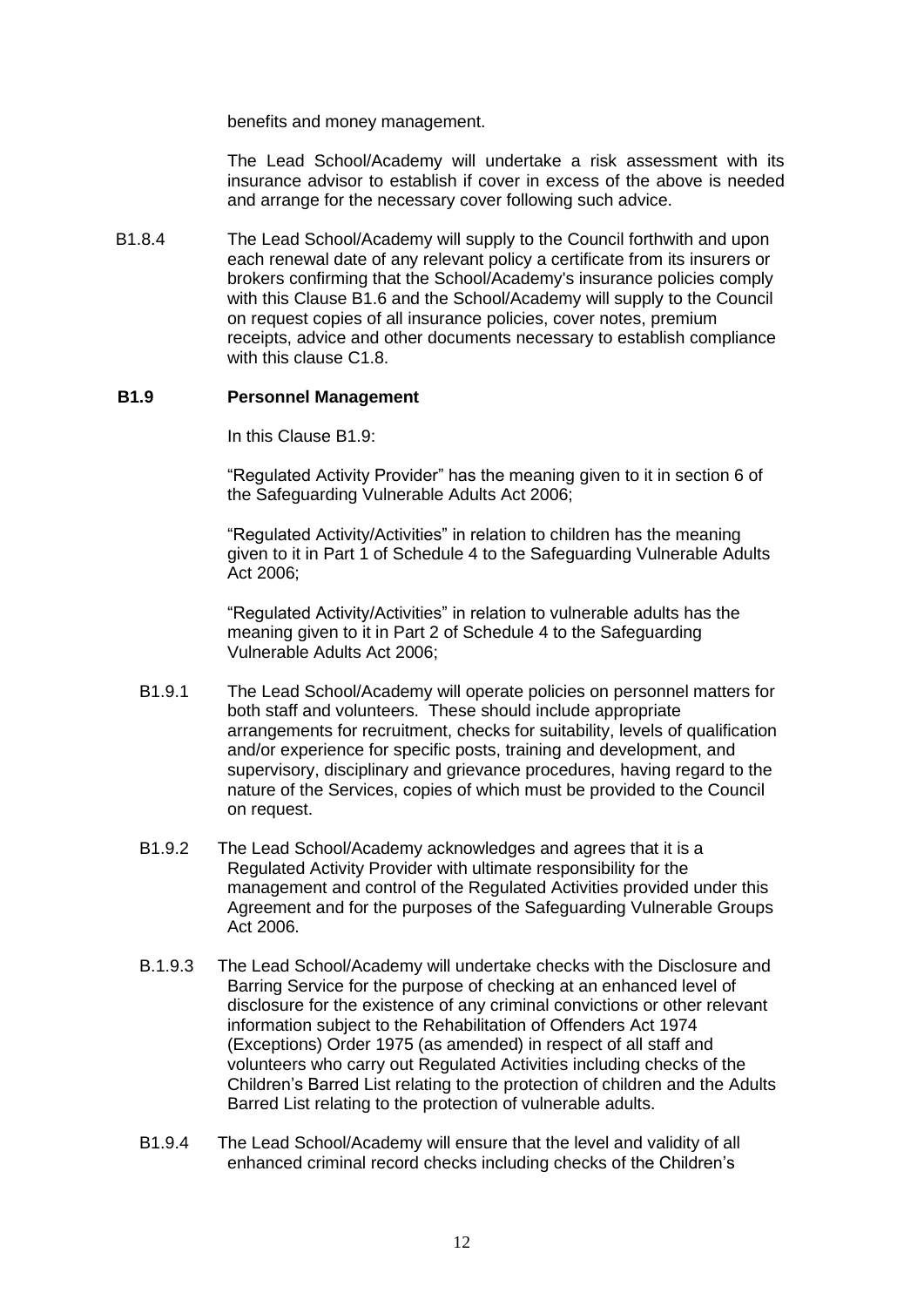Barred Lists and Adults Barred Lists are monitored throughout the duration of this Agreement.

- B1.9.5 The Lead School/Academy (and the SEIP) will not employ any person or continue to employ any person to provide the Services who appears unsuitable as a result of information received from the checks and will notify the Council immediately of any decision to employ such a person in any role connected with this Agreement or any other agreement or arrangement with the Council.
- B1.9.6 The Lead School/Academy warrants that at all times for the purposes of this Agreement it has no reason to believe that any person who is or will be employed or engaged by the Academy in the provision of the Services is barred from the activity in accordance with the Safeguarding of Vulnerable Groups Act 2006 and any regulations made thereunder, as amended from time to time.
- B1.9.7 The Lead School/Academy will provide all information requested by the Council for the purposes of ensuring the Schools/Academy's compliance with Clause B1.9.
- B1.9.8 The Lead School/Academy must:

• Ensure all staff /volunteers are aware of the possibility of abuse, the possible signs and symptoms of abuse and know their responsibilities to respond to and report allegations of abuse.

• Include Safeguarding Children in induction and training at a level appropriate to staff members' roles in the protection process.

• Ensure that staff /volunteers know the requirements to make accurate, factual records at the time of concern and to date and sign all written records/entries.

B1.9.9 The Lead School/Academy shall maintain and keep maintained a list of the personnel that it may deploy in the provision of the Services. While the Council acknowledges that the School/Academy is best placed to select the personnel to carry out the Services, it reserves the right to stipulate which personnel may or may not be deployed by the School/Academy to carry out the Services.

## **B2 RESPONSIBILITIES OF THE COUNCIL**

## **B2.1 Officers of the Council**

B2.1.1 With regards to the Services under this Agreement the Council will appoint a named Officer to act as first point of contact between the Council and the Lead School/Academy, to monitor the operation of services and placement of pupils.

## **B3 REVIEW AND AUDIT BY THE AUTHORITY**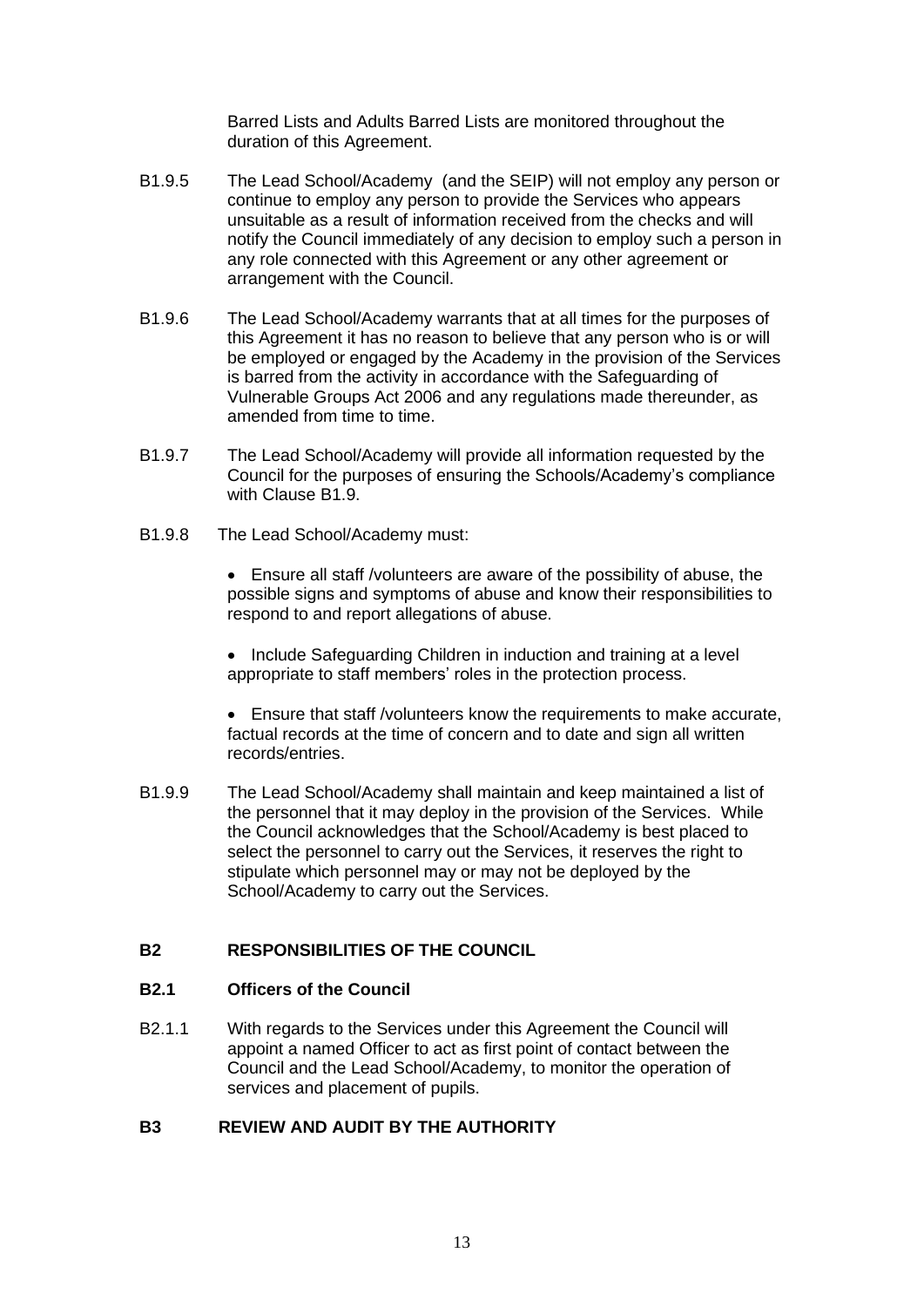- B3.1 The Council will be entitled to conduct reviews from time to time of how the arrangements under this Agreement are operating and the Lead Academy/School (and SEIP) agree to co-operate with the Council in relation to any such reviews and to provide such information as reasonably requested by the Council for this purpose.
- B3.2 The Council may also from time to time undertake an audit of expenditure against the Funding Allocation. The Lead School/Academy agrees and SEIP agrees to co-operate with any requirements of the Council's internal and external auditors in this respect and to provide such information as requested by the Authority's auditors for this purpose. The Council's Chief Financial Officer may request any information necessary to ensure that the Council's statutory obligations in the management of public expenditure are fulfilled.
- B3.3 It is intended that the outcome of any reviews or audit process will be used to inform and improve the arrangements for prevention and provision in relation to excluded children or those at risk of exclusion (as set out in Part C). The Lead Academy/School (and SEIP) agrees that the Authority may share information with other Secondary Education and Inclusion Partnerships or publish information of relevance as it sees fit.

## **B4 ALLOCATION OF FUNDING TO THE SEIP BY THE AUTHORITY**

- B4.1 The Funding Allocation for the delivery of the (SEIPs) is within the High Needs Block of the Dedicated Schools Grant (DSG) provided to the Local Authority by the Department for Education (DfE). Its use is set out within the Schools and Early Years Finance (England) Regulations and the High Needs Block Operational Guidance laid annually by the DfE. This funding should wholly be used to prevent the need for permanent exclusions and to improve outcomes for vulnerable and challenging young people of Secondary School age (years 7-11) - except those attending area-based special schools in the County.
- B4.1.1. The Local Authority will agree the agree the formula for determining the Funding Allocation annually with the SEIPs and Lead Academy/School. The Funding Allocation will be based on the data provided by the Department for Education used for school formula budgets.
- B4.1.2 The formula uses two factors to drive funding: Free School Meals and pupil numbers. Data within the formula will be reviewed annually to reflect the previous October school census data and any changes introduced at the start of the next Council's financial year (1st April to 31st March). Any changes required to the formula will be agreed with the SEIP's or otherwise reviewed annually.
- B4.1.3 The Funding Allocation is devolved to the SEIP's as such it may only be used to support the activity of the partnership and remains under the ownership of the Council until spent on these purposes. This shall be in accordance with Part E)
- B4.1.4 The Funding Allocation will be made to the Lead School/Academy on a termly basis with payments made in the first week of the academic term.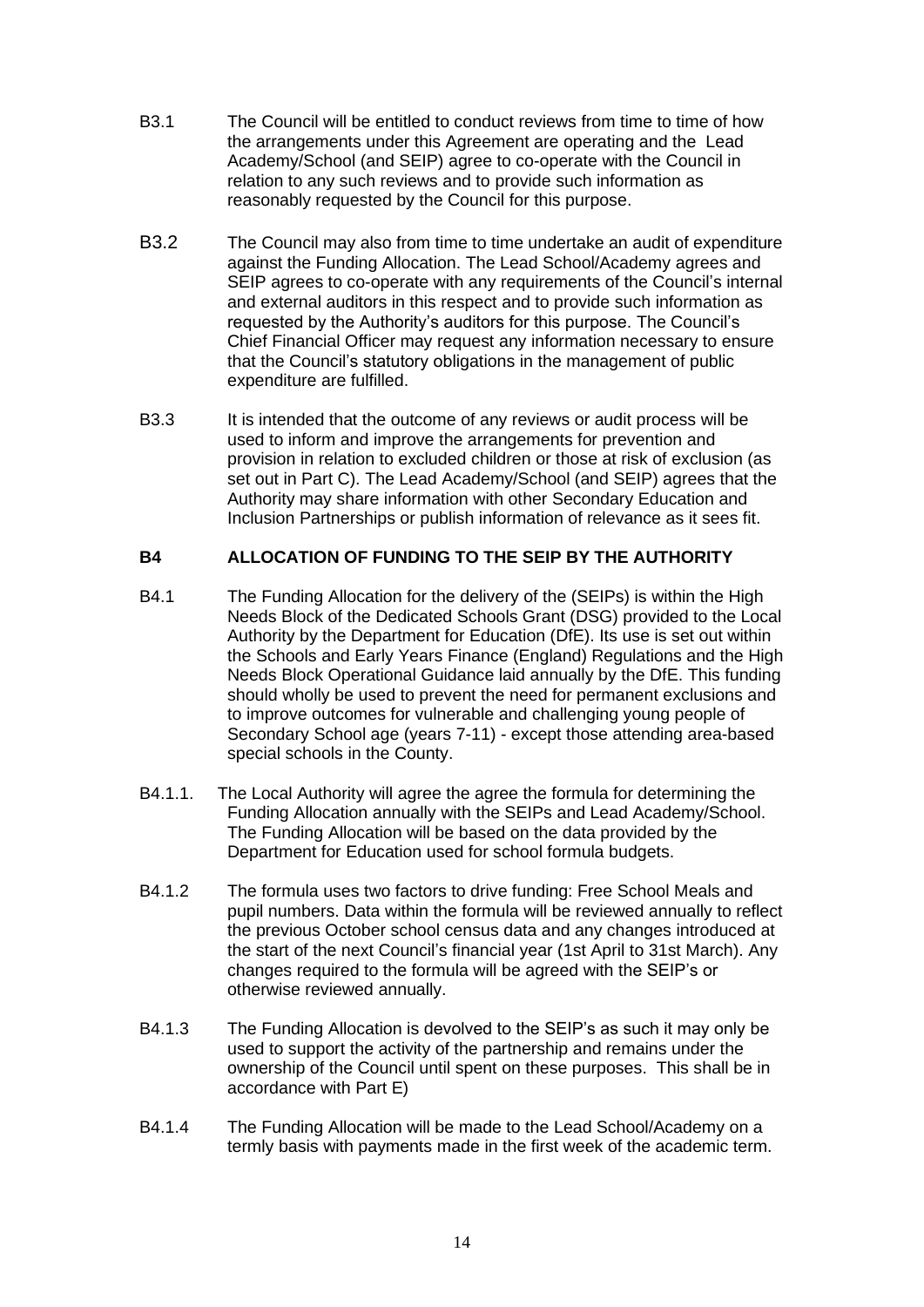- B4.1.5 At the beginning of each Local Authority financial year the Council will notify the SEIP of the Funding Allocation for the subsequent year.
- B4.1.6 The use of the devolved funding to the SEIPs total funding will be reviewed on an annual basis. This will form part of the financial reporting required to be shared by the SEIPs with the Council and which will be reviewed annually at the SEIP Board and sufficient to inform the annual Council Chief Finance Officer declaration to the DfE.
- B4.1.7 The Council reserves the right to remove the Funding Allocation or part of it from a SEIP and/or Lead Academy/School, following a discussion with the SEIP, if in the Councils opinion the agreed outcomes are not met or funding is not used for the purpose of the delivery of this agreement. The Lead School/Academy and SEIP (and its constituent members) shall provide regular information to the Council in order demonstrate how this funding is being managed and spent (as set out in B16A.1). Therefore where there is a breach of these clauses B4 and B5 (or any part there of) the Lead Academy and the SEIP acknowledge and agree that the Council may require that the SEIP and/or the Lead School/Academy and/or the relevant Member School/Academy make any necessary repayment of the Funding Allocation plus interest without delay to the Council or the Council may refrain from making further payments under the contract and/or may immediately terminate the contract without consequence.
- B4.1.8 The SEIP may hold prudent balances but no more than 5% of the Funding Allocation to ensure that they are in the position to meet unexpected changes in demand, and unspent balances may be carried forward for this purpose. However, the right to carry forward unspent Funding Allocations at the end of each financial year is not automatic. Carry forwards above 5% will be considered at the SEIP Governing Board in the Autumn Term of each year, using the regulatory framework for the use of Dedicated Schools Grant. Individual Partnerships exceeding 5% will have the opportunity to justify the retention of the surplus in the light of any unexpected change in demand or unforeseen circumstances. Retention will only be permitted following discussion and agreement at the SGB. The SGB will be expected to consider:
	- Whether any of the remaining surpluses are owed to schools /academies where partnership costs have been lower than pupil funding transferred from schools, or where other funding such as subscriptions has not been used as planned.
	- how any remaining surpluses may be used to improve the quality of provision and outcomes for this group of learners and to re-allocate funds accordingly.
	- how any surpluses might be used to support individual partnerships who have faced exceptional levels of demand from students in need of programme management.

## B5 **USE OF FUNDING ALLOCATION BY THE SEIP**

B5.1 The use of the Funding Allocation is governed by the Schools and Early Years Finance (England) Regulations and the High Needs Operational Guidance laid annually by the Department for Education (DfE). The SEIPs should contact the Authority if the SEIP is in any doubt as to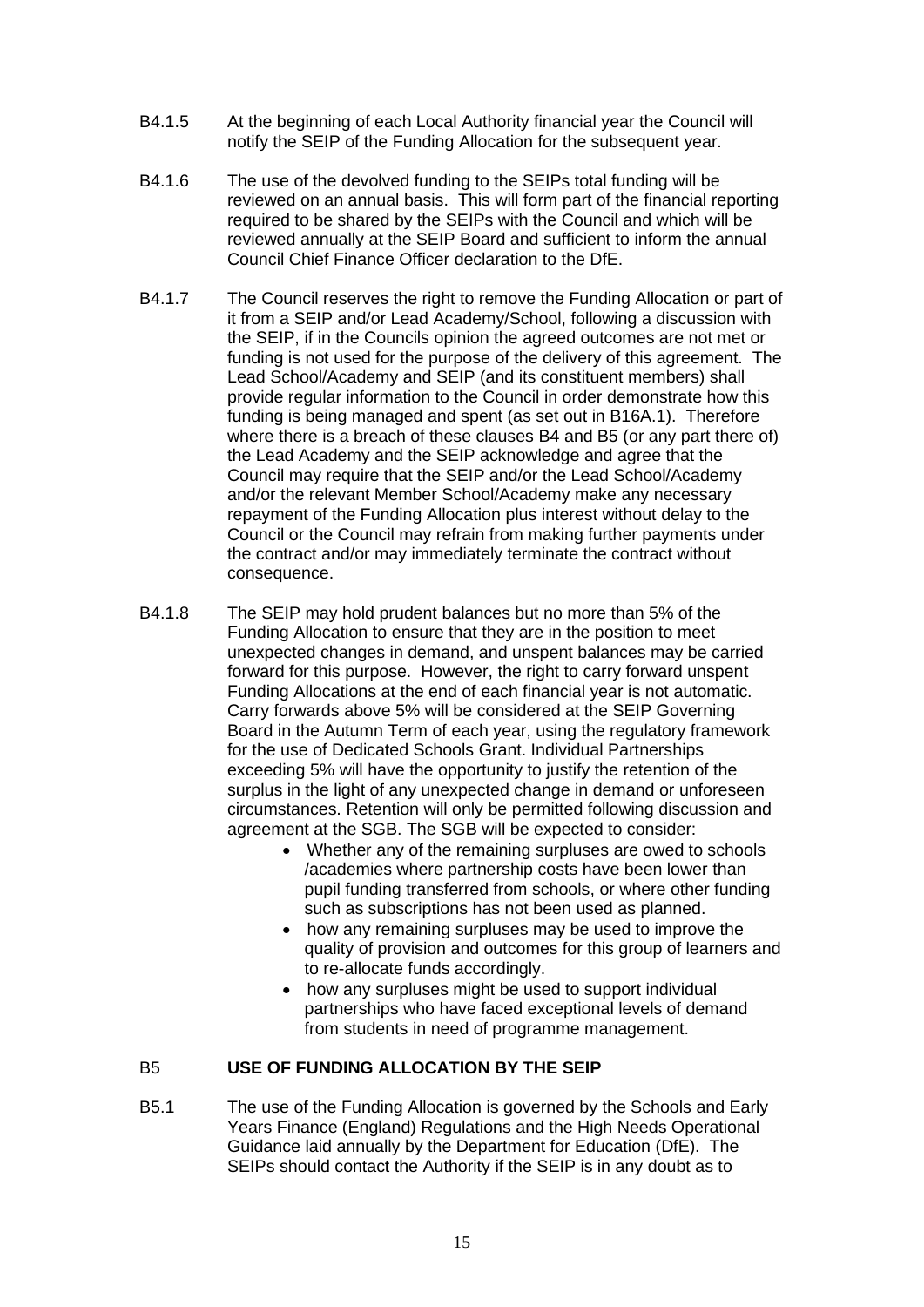whether particular items of expenditure are eligible for expenditure out of the Funding Allocation. Local Authority funds may only be spent on direct costs of the SEIPs in delivering the Service and cannot be used to fund costs that schools would otherwise incur or would have to meet if the partnership did not exist and be spent on. This includes:

- Staff Salaries for staff delivering SEIP activities to schools for the provision of leadership and advice services provided by school staff (i.e. Chair role or similar) where additional costs are incurred
- to schools for the provision of admin and IT support
- to others for the provision of advice, consultancy and support
- occupation/premises
- admin, staff travel
- training costs
- commissioning of alternative placements from outside organisations
- transport costs for students
- payments made to schools for additional in-school support to identified students that have been agreed as part of a strategy of strengthening the capacity of schools.
- B5.2 Income for the SEIPs is broadly defined as:
	- Main Grant funding from LA
	- Secondary Grants from the LA or other external organisations
	- SEND Funding for individual students related to EHCPs or to "Top Up Funding"
	- Transfer of pupil funding from schools for Partnership support of students
	- Donations and subscriptions from Partnership schools (member schools may consider annually a subscription to their local SEIP based on numbers on roll as a supplement to the Funding Allocation).
	- Other
- B5.3 A break-down of all income will be expected as part of financial reporting to the Local Authority) and which will be reviewed annual at the SEIP Governance Board (as set out in Part C).
- B5.4 The Funding Allocation from the Local Authority cannot be used to meet redundancy costs which are defined ineligible spend under the finance regulations, in the event of redundancy costs being necessary the SEIPs will be expected to evidence how these are to be funded from non-Local Authority funding within the partnership(s). Any funding clawed back from the Local Authority by the DfE for failure to comply with the regulations will be recovered from the Funding Allocation.
- B5.5 There is an expectation that Partnerships, when meeting the educational needs of students, will ensure that schools transfer the pro-rata average per pupil funding to their Partnership as set out annually by the Local Authority and pupil premium where relevant.
- B5.6 Partnerships will ensure that any additional funds attached to a pupil arising from the issuing of an EHCP or as a "Top Up" for a SEND Support Plan are transferred alongside other pupil funding. Partnerships will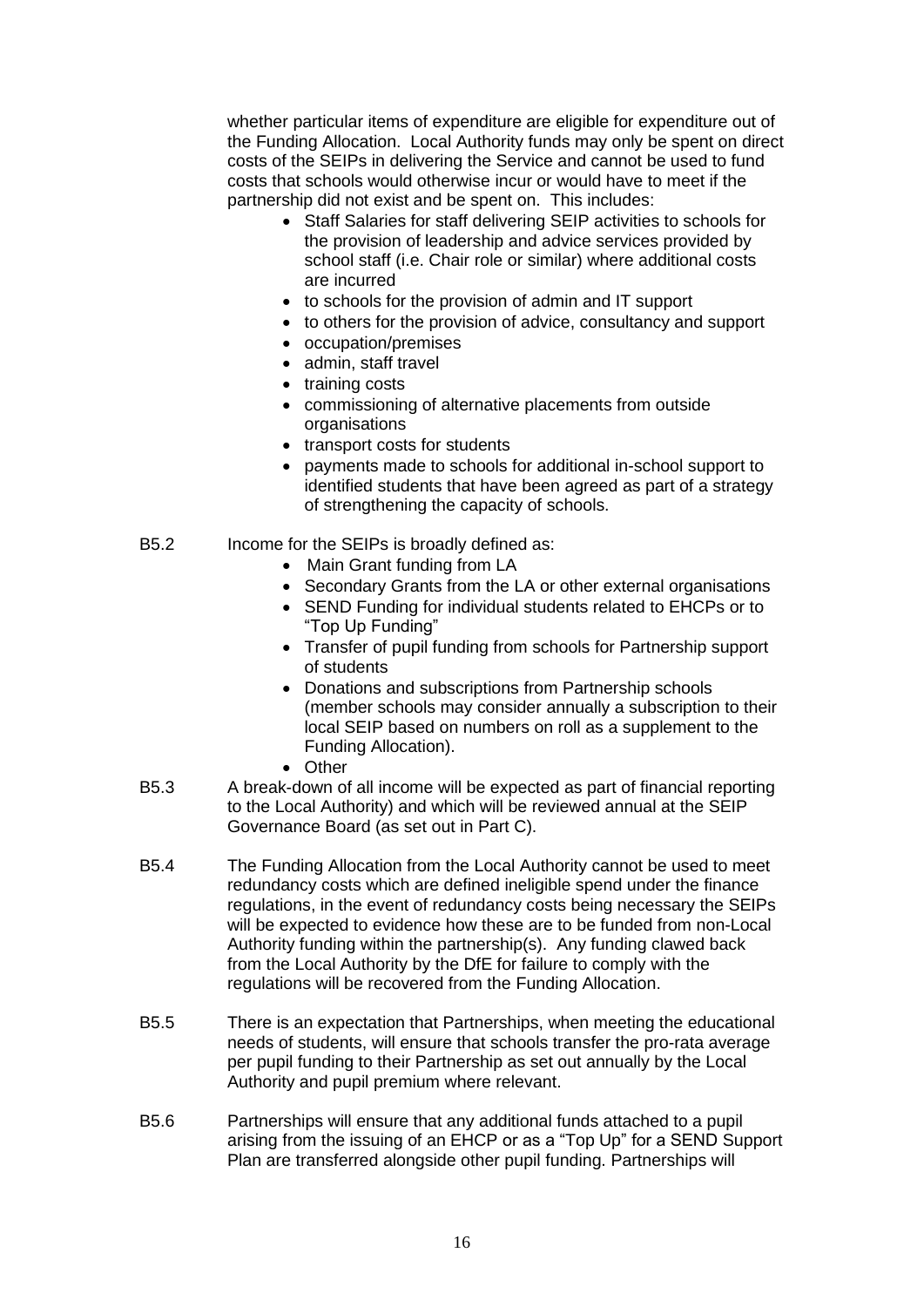ensure that they account for the use of this funding as part of the process of review.

- B5.7 The SEIPs may only allocate Council funding to schools following a decision taken as part of the partnership's process for referrals for the following purposes:
	- for specific packages of support for individual students
	- for packages of support for targeted groups of students.
	- to enable individual staff members or groups of staff to undergo training related to developing effectiveness of support for vulnerable students
	- B5.8 The Lead School/Academy may not pass any of the allocated funding to an individual SEIP member school for purposes other than work to achieve SEIP outcomes. In respect of this the SEIPs should ensure that they:
		- Keep clear records of decisions about grants to schools
		- Undertake reviews of the impact of such spending including ensuring that schools are using finding for the defined purposes.
	- B5.9 Schools receiving these funds should ensure that they keep sufficient records to ensure that it can be demonstrated that funding has been used to support pupils whose provision is provided through the partnership and make records available to the Local Authority's Chief Finance Officer, internal and external auditors if required.
	- B5.10 Subject to any decision of the Authority under Clause B4.1.8 the SEIP is expected to provide for all the Area's needs from within the funding allocation for that academic year in respect of educational provision for excluded children and children at risk of exclusion and is expected to implement best practice in respect of early intervention in school to address issues of behaviour.

## **B6 CHARGING POLICY**

- B6.1 Following a direction to reconsider by an independent review panel, unless within ten school days of receiving notice of the panel's decision, the governing board decides to reinstate the pupil an adjustment may be made to the school's budget in the sum of £4,000 if the panel has ordered this (Section 51A of the Education Act 2002)In the case of an academy, the school would be required to make an equivalent payment directly to the local authority in which the school is located. This payment will be in addition to any funding that would normally follow an excluded pupil. If the SEIP subsequently accepts responsibility for the pupil, the amount levied will be transferred to the SEIP budget
- B6.2 Where a pupil who is the subject of additional funding from a Secondary Education and Inclusion Partnership moves home address to the area of another partnership any change of responsibility for funding will be based on:
	- a) the best interests of the pupil
	- b) the school where the child is on roll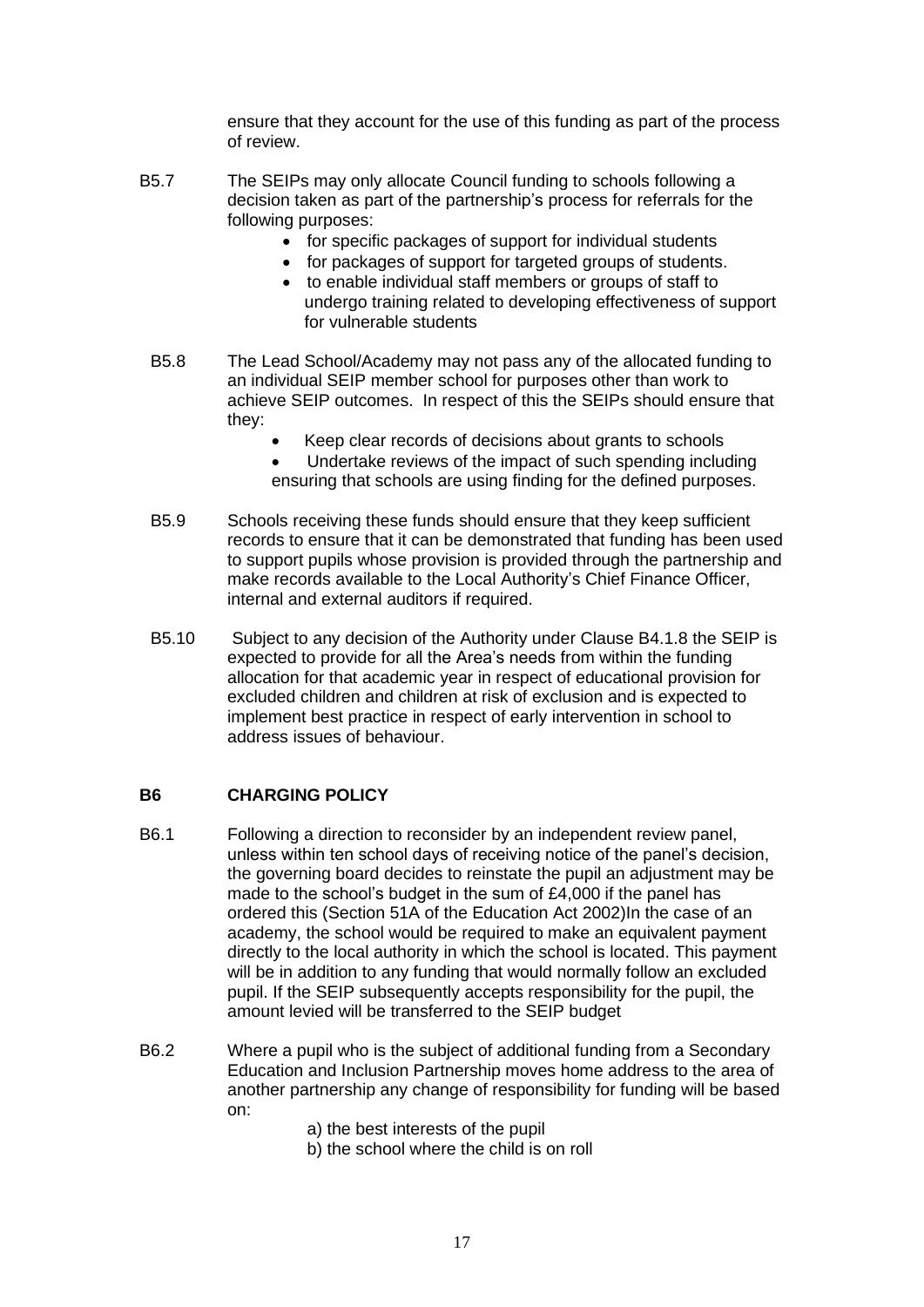- B6.3 Where a pupil who is the subject of additional funding from a Secondary Education and Inclusion Partnership moves outside the area of the Authority, such additional funding shall terminate, subject to arrangements being made with the pupil's new education authority.
- B6.4 The SEIP shall not offer preventative support to schools that are not members of the SEIP, but the SEIP will be responsible for commissioning alternative provision for young people permanently excluded from such schools.
- B6.5 In the event of a member school or academy withdrawing from SEIP membership the SEIP will continue to be responsible for provision for any permanently excluded pupils from that school. The Authority will secure full cost recovery for provision from the school for excluded pupils and transfer the funds to the SEIP budget providing that the SEIP has assumed responsibility for the care and management of the pupil. The SEIP may continue to provide services and support to the school in order to prevent exclusion but may levy a cost for these services.

#### **B6A FINANCIAL AND PERFORMANCE MONITORING AND REPORTING REQUIREMENTS**

- B6A.1 The SEIP (and Lead Academy) will publish an annual budget plan no later than October half term of each year detailing how the funding allocation will be used in that School year. The format of the budget plan will be as agreed by the SEIP Board and subsequently submitted to that group and the Authority. The SEIP will provide to the SEIP GB termly finance reports to provide an overview of how funding has been used. The reports will detail income and expenditure in line with B4.1.6 and B4.1.7).
- B6A.2 The SEIP Governance Board will aim to evaluate the expenditure of each partnerships against the partnership's planned outcomes and budget plans. Where possible it will benchmark partnership expenditure against other SEIPs and any other suitable national financial data.
- B6A.3 In order to ensure best value is achieved the SEIP Governance Board may ask Partnerships to provide case audits of expenditure on individual students.
- B6A.4 The SEIP (and the Lead Academy ) will manage, monitor on a regular basis and forecast expenditure against the funding allocation using its own records and any information provided to it by the Authority under Clause B4.1.6 and B4.1.7. The SEIP will need to ensure that the systems used to do so are transparent and robust and provide details of expenditure to the Authority on request.
- BA6.5. The SEIP (and the Lead Academy) will ensure that a range of documentary evidence to support the expenditure is available for inspection and/or audit by the Council (including accounting records of the SEIP, minutes of meetings, details of preventative intervention or provision required, invoices, receipts and statements from / correspondence with providers).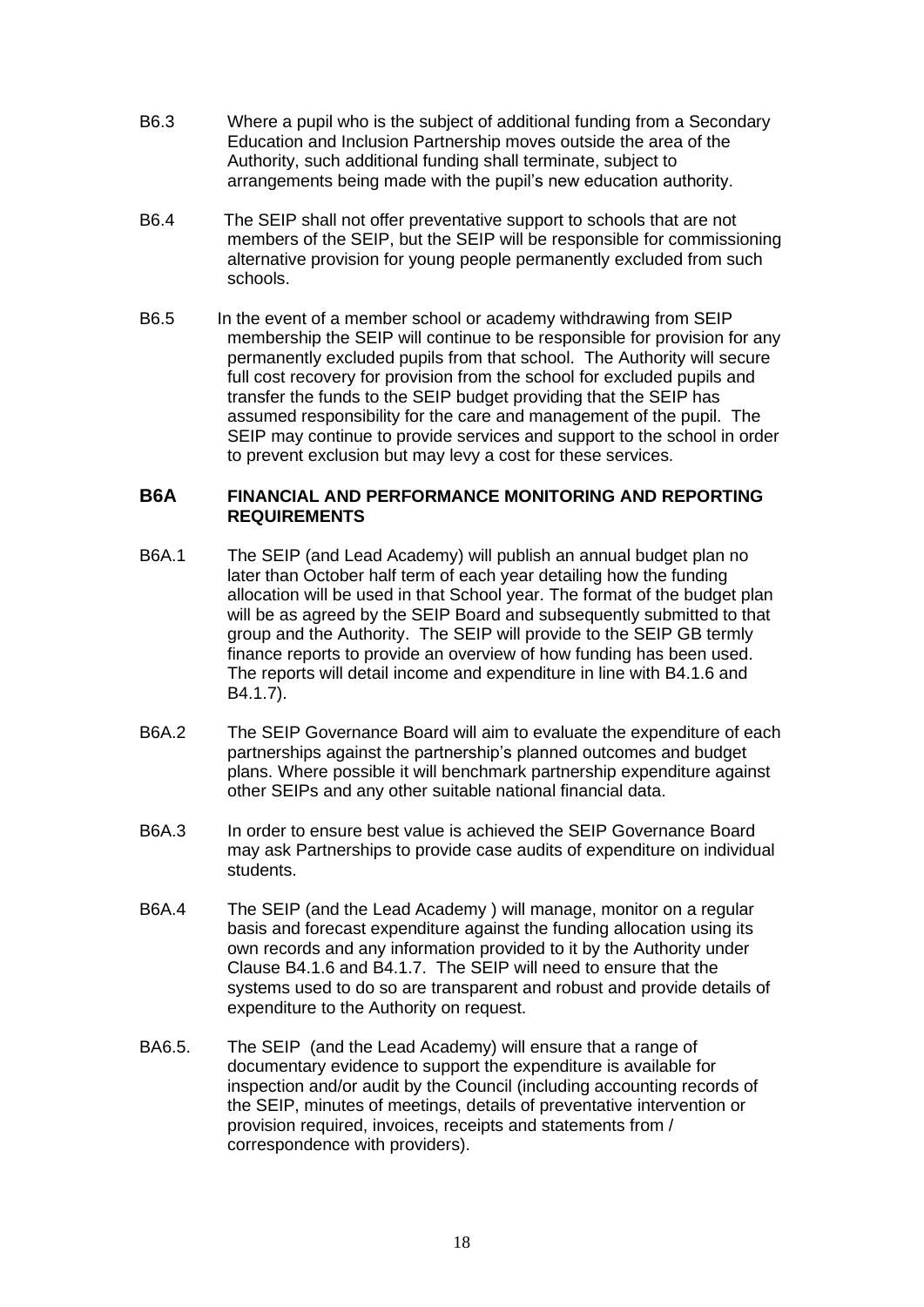- BA6.6 In addition to termly financial reports the SEIP (and the Lead Academy) will produce by 31st October each year an Annual Expenditure Report showing expenditure against the funding allocation for the previous academic year. A copy of this report will be sent to the Council and this report may be used to inform financial reports to relevant parties and provide evidence of eligible expenditure to inform the Local Authority's Annual Assurance Statement to the Department for Education. The format of the report will be set out by the Council and agreed by the SEIP Governance Board. The Council may ask for additional information during the Spring Term of each year to assist in preparing its own end of financial year reports.
- BA7.7 Whilst the Lead School may account for SEIP transactions through its General Annual Grant or delegated budget, it must do so through a range of designated SEIP cost centres so that SEIP transactions are easily identifiable and separable from the main activities of the school. Any balance retained at year end must be recognised as belonging to the Authority within the Annual Statement of Accounts or Consistent Financial Reporting Return.
- BA7.8 The Lead School, acting on behalf of the SEIP, is responsible for ensuring that HMRC VAT regulations concerning the taxation of employment and any requirements of any other Government agency are fully adhered to, and for seeking professional advice in these areas if further clarification is needed. Any costs arising from failure to follow financial regulations may not be met from the SEIP funding allocation.

## **B7 CROSS BORDER ARRANGEMENTS**

- B7.1 Pupils attending Leicestershire schools and who are resident elsewhere must be managed in accordance with the usual recoupment process'.
- B7.2 The SEIP will offer non- statutory advice and support for non-Leicestershire pupils, for example a Managed Move from one Leicestershire school to another. Where a pupil who lives in a local authority area other than Leicestershire is permanently excluded from a Leicestershire school, the decision regarding admission to another mainstream school, or placement in alternative provision remains the responsibility of the 'home' local authority in which the pupil is usually resident.
- B7.3 The SEIPS have an agreement with Leicester City Partnership School and City Schools that sets out the procedure to be followed for City of Leicester address pupils who need additional support as a result of being at risk of exclusion. The procedure is designed to ensure that such pupils' needs are met and that the use of each SEIP's High Needs funds is restricted.

#### **B8 ARRANGEMENTS WITH ALTERNATIVE PROVIDERS**

B8.1Where a pupil is excluded or at risk of exclusion and the SEIP believes there is no suitable provision in any of its member schools it shall be for the SEIP to determine how best to meet the pupil's continuing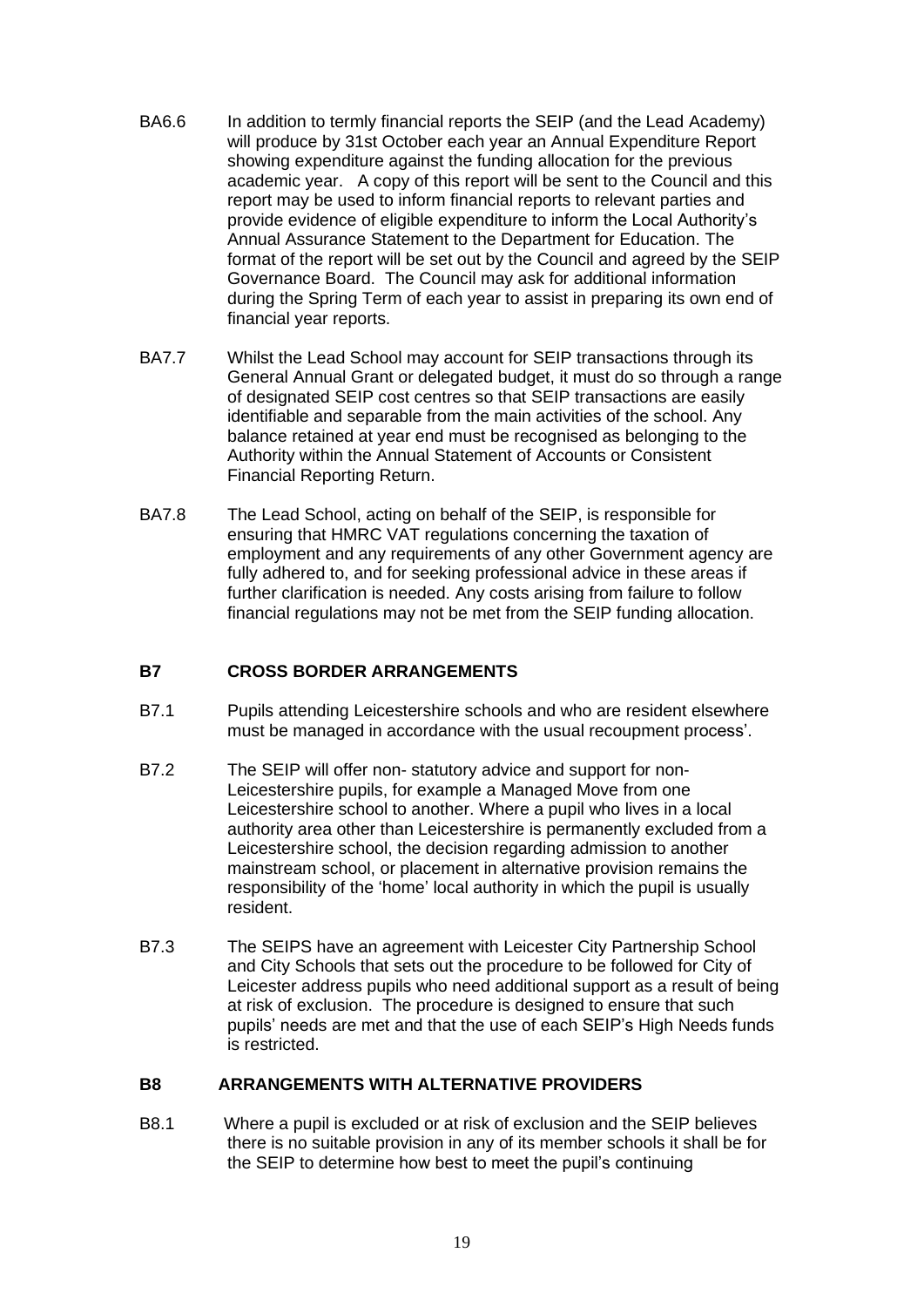educational needs and to fund such provision from the Funding Allocation.

- B8.2 The SEIP shall purchase alternative education provision from providers when it is appropriate and ensure safeguarding of the pupils through undertaking appropriate audit processes following the best practice guidance issues by the Authority.
- B8.3 The SEIP must keep a record of the start and finish dates of every pupil accessing alternative provision.
- B8.4 For each pupil accessing alternative provision an individual learning plan, including outcomes, must be agreed by the SEIP and the provider.
- B8.5 Where alternative provision is arranged for a pupil, a written contract must be entered into in relation to the arrangement. The parties to the contract will normally be the excluding school and the alternative education provider, and between the Partnership and the provider in the event of an excluding school not being involved in the commissioning process.
- B8.6 The SEIPs will be expected to demonstrate a transparent and robust approach to selecting an Alternative Provider. This should include evidence of the ways in which the SEIPs will ensure the quality of alternative provision commissioned and how the SEIPS will monitor this provision.
- B8.9 The Council will work with the SEIPs to develop the process by which the partnerships select and commission an Alternative Provider to undertake work to ensure that it is a transparent and robust process and adheres to relevant Contract Procedure rules and procurement regulations.
- B8.10 The SEIP is responsible for ensuring that there is an effective framework and process for quality assurance of Alternative Provision and that assurance processes are timely and effective. The Partnership should facilitate the involvement of member schools in the process of QA. The process should ensure that the provider:
	- a) Has effective safeguarding, health and safety, insurances
	- b) Delivers quality pastoral care to enable pupils to thrive and personally progress
	- c) Delivers quality provision of teaching and learning activities that enable pupils to progress
	- d) Has the capacity to sustain its provision into the future
- B8.11 It is the responsibility of the Lead School/Academny for the SEIP to contracting be responsible for monitoring the quality of alternative education provision as it impacts on individual learners. Each Partnership will have arrangements to ensure that learners are monitored and supported by the partnership whilst in alternative education provision. There is an expectation that member schools will actively participate in this monitoring. It is the responsibility of the SEIP to ensure that all alternative education providers have acceptable policies and procedures with regard to health and safety, safeguarding and behaviour management. The SEIPs will report back to the SEIPS Governing Board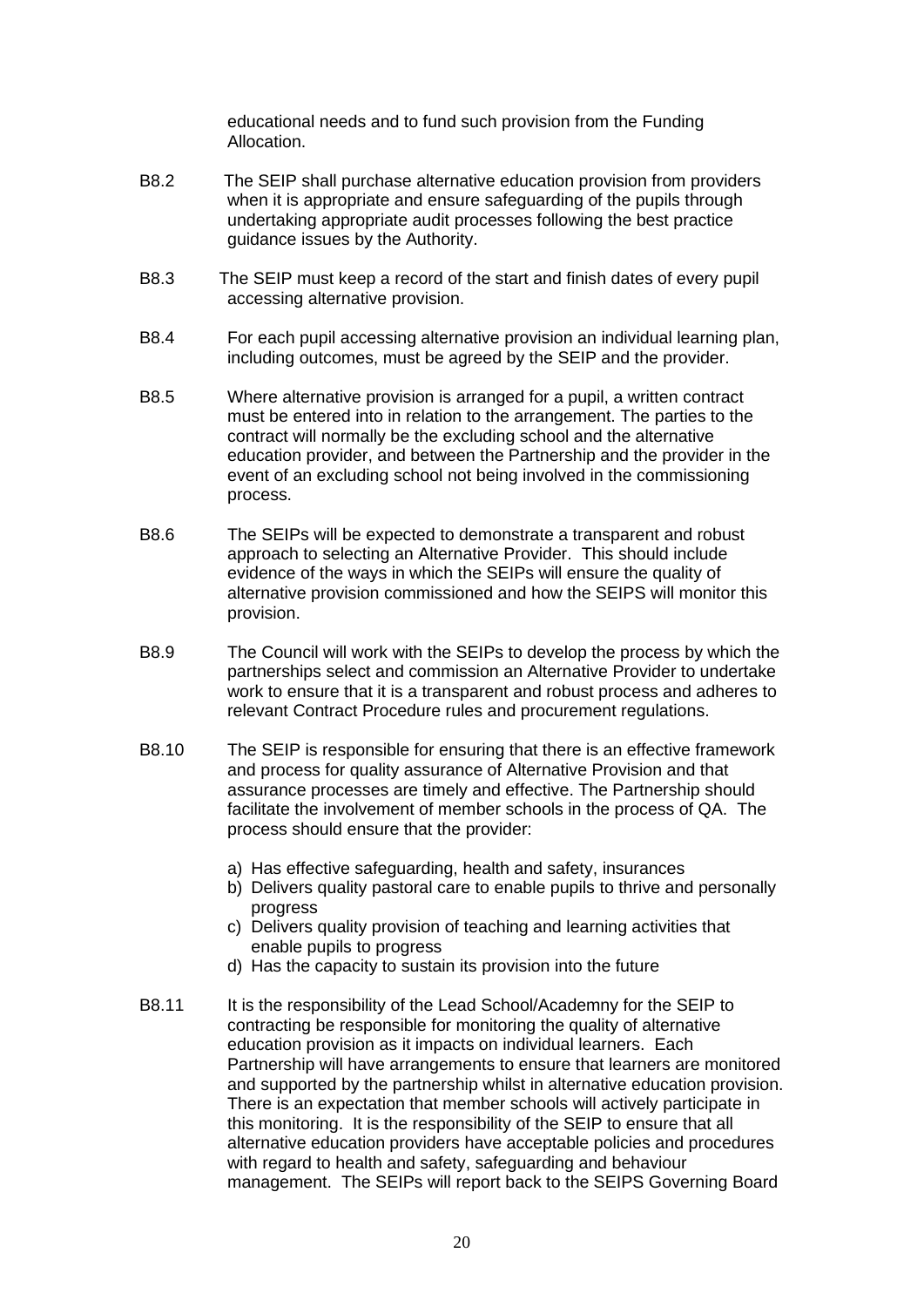about the effectiveness of the quality assurance processes they are using.

B8.12 Where a member school, or its representative, has concerns that the quality or any other aspect of the alternative provision is below the standard specified in the contract, the school must notify the SEIP. It will be for the school and the SEIP or their representative, to resolve any concerns.

#### **B9 LEGISLATIVE CHANGES / ACADEMIES**

B9.1 Without prejudice to the Authority's rights under Clause B14 (Termination), in the event of legislative change which affects the way provision for excluded pupils is funded, the Authority reserves the right to review and revise this Agreement including but not limited to varying the Funding Allocation as is appropriate in response to such legislative change.

#### **B10 RELATIONSHIP BETWEEN THE PARTIES**

- B10.1 There will be an appropriate exchange of information necessary to achieve the outcomes of the Services and to deal with matters relevant to the Agreement.
- B10.2 Any amendment, alteration, postponement or cancellation of the Services will be notified in writing to the other party immediately.
- B10.3 The terms of this Agreement may be amended by mutual consent.
- B10.4 The Contracts (Rights of Third Parties) Act 1999 (as amended) shall not apply to this Agreement.
- B10.5 Neither the Academy nor its employees will in any circumstances hold itself or themselves out as being the servant or agent of the Council.
- B10.6 The School/Academy shall not assign or sub-contract the whole or any part of this Agreement without the prior written consent of the Authority. Where consent to sub-contract is given, the School/Academy shall be responsible for the acts and omissions of its sub-contractors as though they are its own.
- B10.7 From time to time one party may choose not to enforce a part of this Agreement, but this will not constitute a waiver of that party's right to require full performance of the Agreement in future.

#### **B11 VARIATIONS**

- B11.1 Any changes to the Agreement must be agreed by both parties in writing and must expressly cover the date of implementation of any agreed variation.
- B11.2 The timescales for such variations must be agreed by the parties with a presumption in relation to variations being implemented at the beginning of a term following the variation being agreed.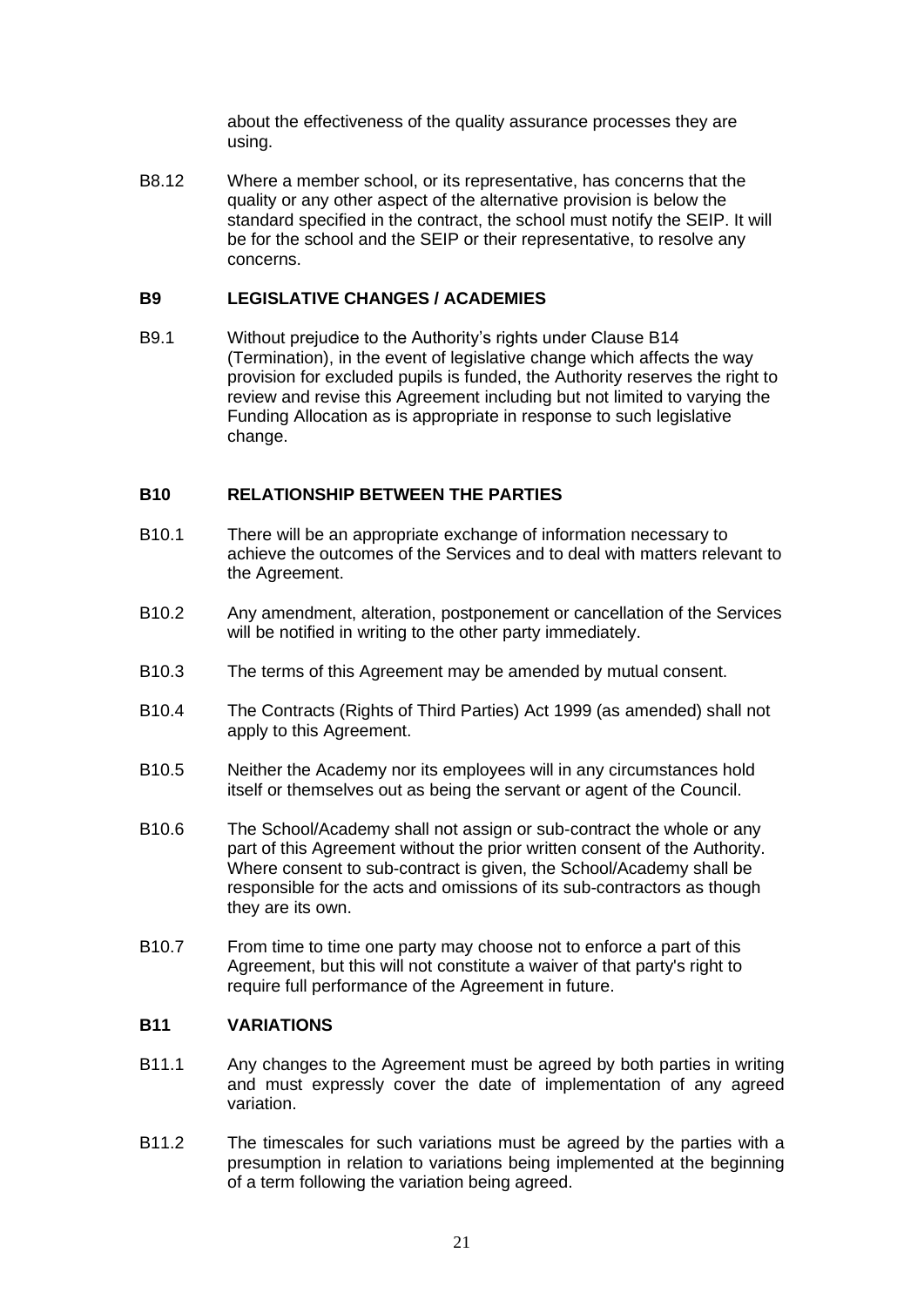B11.3 Where in the reasonable opinion of both parties, the variation proposed represents a major change in the operation of the Service, the implementation of that variation (if agreed) will occur at the beginning of an academic year and the party responsible for proposing the variation will be responsible for any additional costs arising as a result save where such costs might otherwise be funded by the Council/ Education and Skills Funding Agency or any successor body, subject to notice periods as specified elsewhere in this agreement.

## **B12 DISPUTES BETWEEN THE PARTIES**

- B12.1 If any disagreement arises concerning the interpretation of this Agreement and the operation of the Service it shall be referred in the first instance to Chair of the partnership and an appropriate officer of the Council Service for SEND.
- B12.2 If any disagreement arises between the parties on any matter concerning this Agreement, which does not appear to constitute a breach of the Agreement and cannot be resolved through routine liaison or review, then either party may submit a formal statement in writing to the other setting out the details of the disagreement and any action requested to resolve it.
- B12.3 A formal statement shall be deemed to be submitted on the date it is served upon the Council's Director of Children and Family Services or the Chair of Governors of the School/Chief Executive/Chair of the Trustees Committee of the Academy.
- B12.4 If the dispute is not resolved to the satisfaction of either of the parties then it shall be referred to a mutually agreed independent third party. Where such a referral is made then the parties shall bear the reasonable costs of the third party equally and shall be responsible for their own reasonably incurred costs in connection with the referral to the third party.
- B12.5 If the cause of the disagreement is not resolved to the satisfaction of the party submitting it within 3 months from the date of submission of the formal statement, either party may initiate the termination procedure.

## **B13 COMPLAINTS**

- B13.1 Each Partnership will have a Complaints Policy that as far as is possible links with those in place in its partner schools. The Policy should have:
	- the features set out in DFE guidance for schools

• a protocol for linking in with local schools. This reflects the fact that Partnership students remain on roll at their partnership school.

• a mechanism for informing the Local Authority Officer with operational responsibility for the SEIPS where a complaint focuses on aspects of the structure and organisation of the partnership and the framework within which it operates.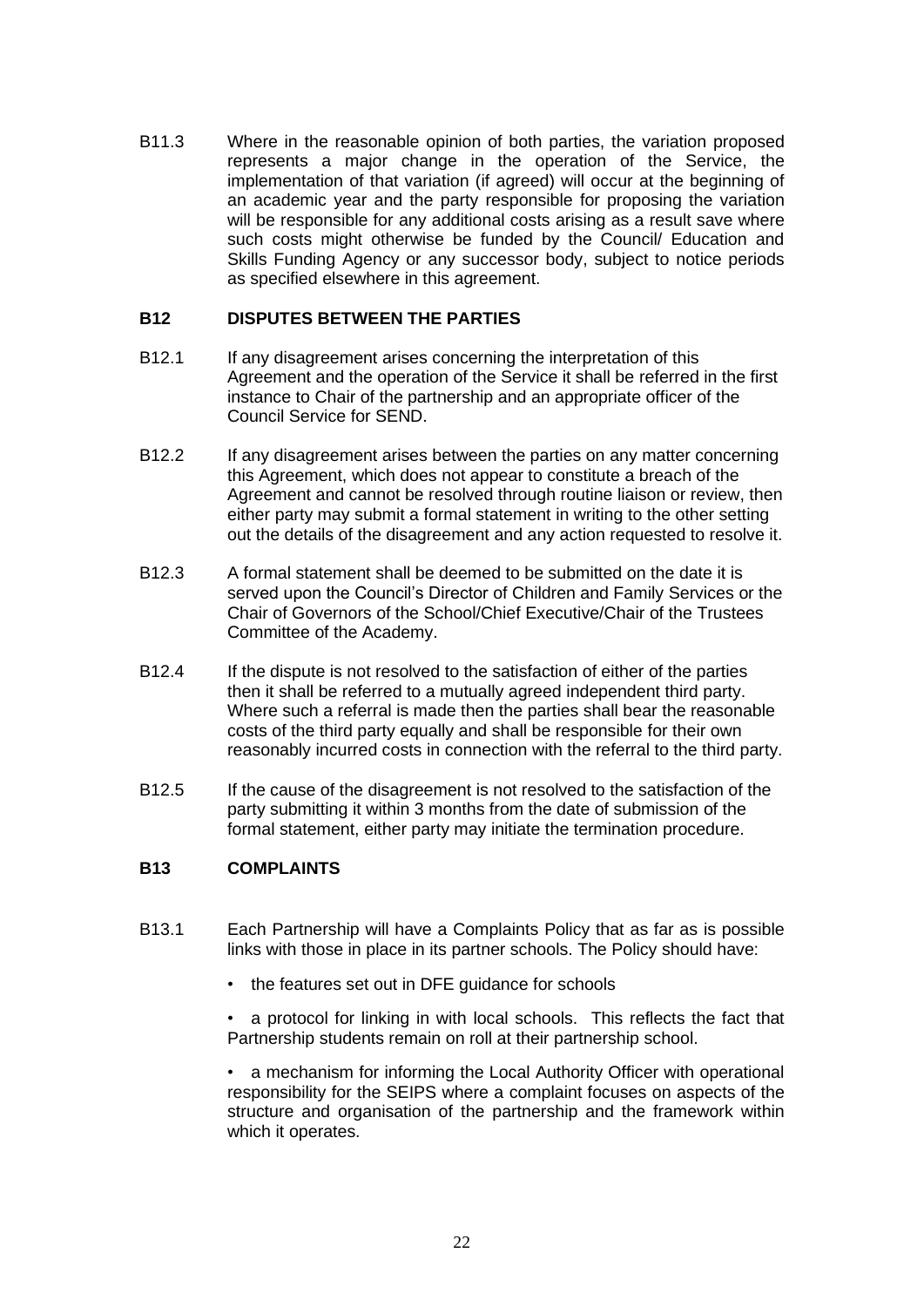- B13.2 If the outcome of the complaint indicates that the SEIP has had an operational failure the findings should be shared by the Chair with the local accountability board.
- B13.3 If the outcome of the complaint indicates that an aspect of the framework under which the SEIP operates is at fault the findings should be shared by the Chair with other SEIPS and the LA at the next Chairs Meeting.
- B13.4 Where a SEIP or school judges on first receipt that a complaint is substantially about the partnership framework it will contact the LA Officer so that consideration can be given to dealing with the complaint under the LA's complaints procedure.
- B13.5 If the Local Authority receives a complaint about a SEIP it will contact the local Chair. A decision will be made with the Chair as to whether the complaint should be dealt with by the SEIP or the LA.

#### Complaints from Schools

- B13.6 Each Partnership has its own arrangements for its local governance. These arrangements set out how the Partnership is accountable to its member schools and how the process of accountability operates.
- B13.7 Where a school has a concern about any aspect of the offer and its implementation by the partnership that cannot be resolved by discussion with partnership staff it should raise the matter with the Chair and the local accountability board.
- B13.8 Where a school has a concern that has not been resolved locally it may ask the Chair of the Partnership to bring the matter to the attention of the SEIPS Governing Board. If the issue concerns the role of the Chair the school may draw the matter to the attention of the Local Authority Strategic Lead Officer who will report it to the Board.

## **B14 TERMINATION**

- B14.1 In the event that either party is in breach of its obligations herein then the party not in breach may either:
- B4.1.1 if the breach is capable of remedy, serve a notice to remedy the breach upon the terms and within the times stipulated in the Notice (provided that such terms and times are reasonable having regard to the nature and seriousness of the breach); or
- B14.1.2 If the breach is a Fundamental Breach (as set out in Clause B14.2) or is incapable of remedy, terminate the Agreement with immediate effect upon service of a Notice of Termination
- B14.2 The following obligations are conditions of this Agreement and any breach of them shall be deemed a Fundamental Breach, for which the Council shall be entitled to terminate this Agreement immediately:
- B14.2.1 Failure to comply with a notice to remedy a breach; or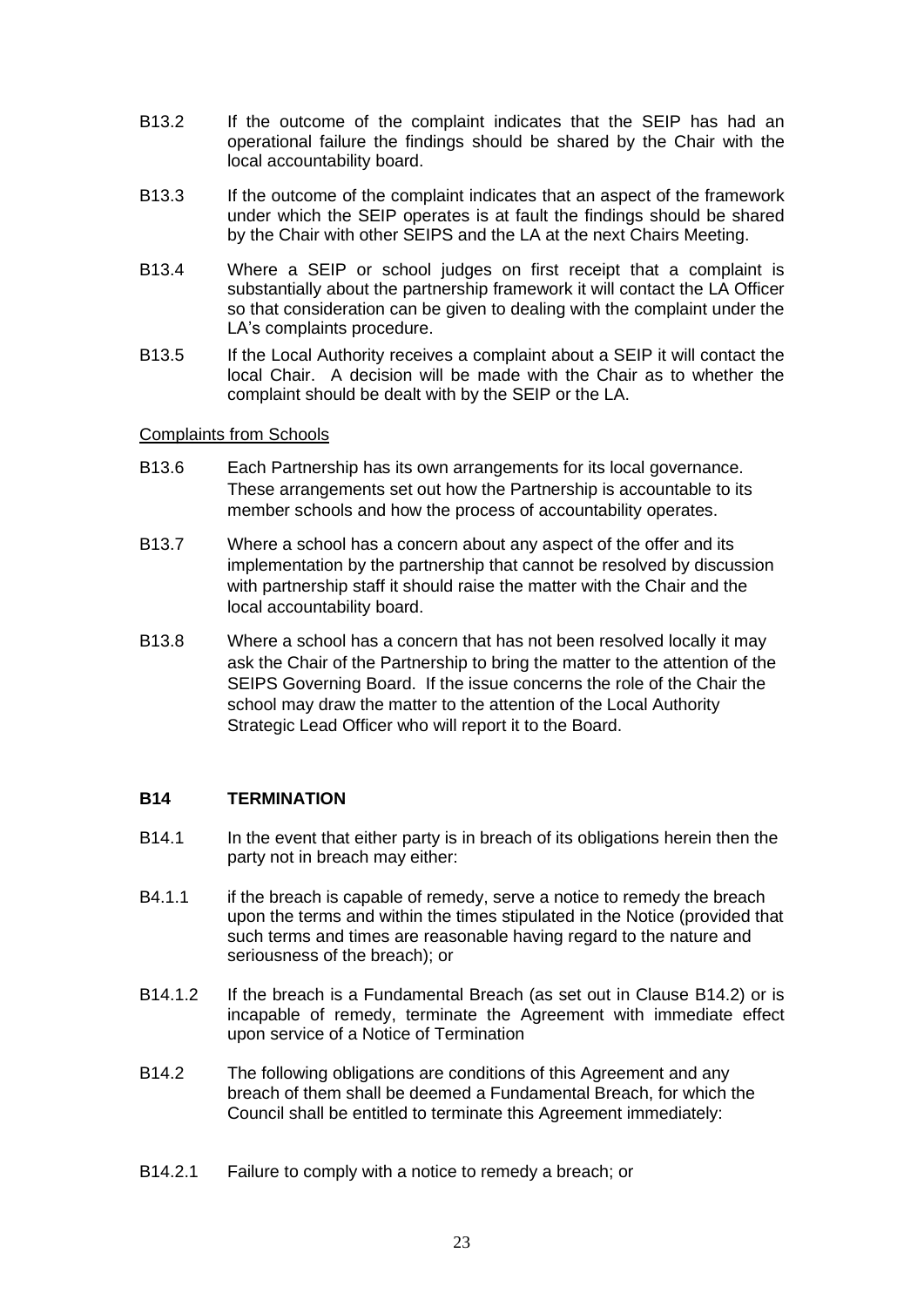- B14.2.2 If the Council has served more than two notices to remedy a breach within a rolling period of one year, whether or not the School/Academy has complied with the terms of the notices to remedy a breach or where the School/Academy has failed to remedy a breach within the timescales defined within any notice served by the Council.
- B14.2.3 Where the Lead School/Academy or any representative of the School/Academy acts in breach of sub-Clauses B1.4 (Data Protection), and those under B1.9(Safeguarding).
- B14.2.4 Where the Lead School/Academy has become unable to pay its debts as they fall due or where any person has levied any distress or execution against the Lead School/Academy's goods or where it has made any composition or arrangement with its creditors or, if a company, where the Academy has become insolvent or has had a receiver, administrator, administrative receiver or liquidator appointed to it in respect of any significant asset belonging to it or has had an order of the court made for its winding up or has gone into liquidation (other than a members' voluntary liquidation).
- B14.2.5 If the Lead School/Academy, its servants or agents, with or without its knowledge, has:
	- (i) offered, given or agreed to give any member or officer of the Council any gift or consideration of any kind: as an inducement or reward for doing or not doing anything in relation to the obtaining or carrying out of this Agreement or any other contract with the Council, or for showing or not showing favour or disfavour to any person in relation to this Agreement or any other contract with the Council; or
	- (ii) committed any offence under the Bribery Act 2010 or given any fee or reward the receipt of which is an offence under Section 117(2) of the Local Government Act 1972 (as amended), or
	- (iii) accepted any gift or reward from a Service User or other person connected with this Agreement (other than a token gift or reward) without first obtaining the consent of the Council.
- B14.2.5 Where the Lead School/Academy has done or omitted to do any action which has had an effect on the health safety and well-being of a pupil or pupils such as to place them or any other individual at immediate or prolonged risk of harm and no acceptable actions or remedy have been agreed with the Council within the timeframes set by the Council.
- B14.3 The Authority may terminate this Agreement in the event that there are changes to legislation which prohibit or severely restrict the operation of this agreement, provided that the Authority shall give the Partnership 12 months' notice in writing or such notice as is reasonable in the circumstances.
- B14.4 The Authority may terminate this agreement in the event that it considers that the best interests of Leicestershire pupils are not being met through these arrangements by giving 12 months written notice to the SEIP.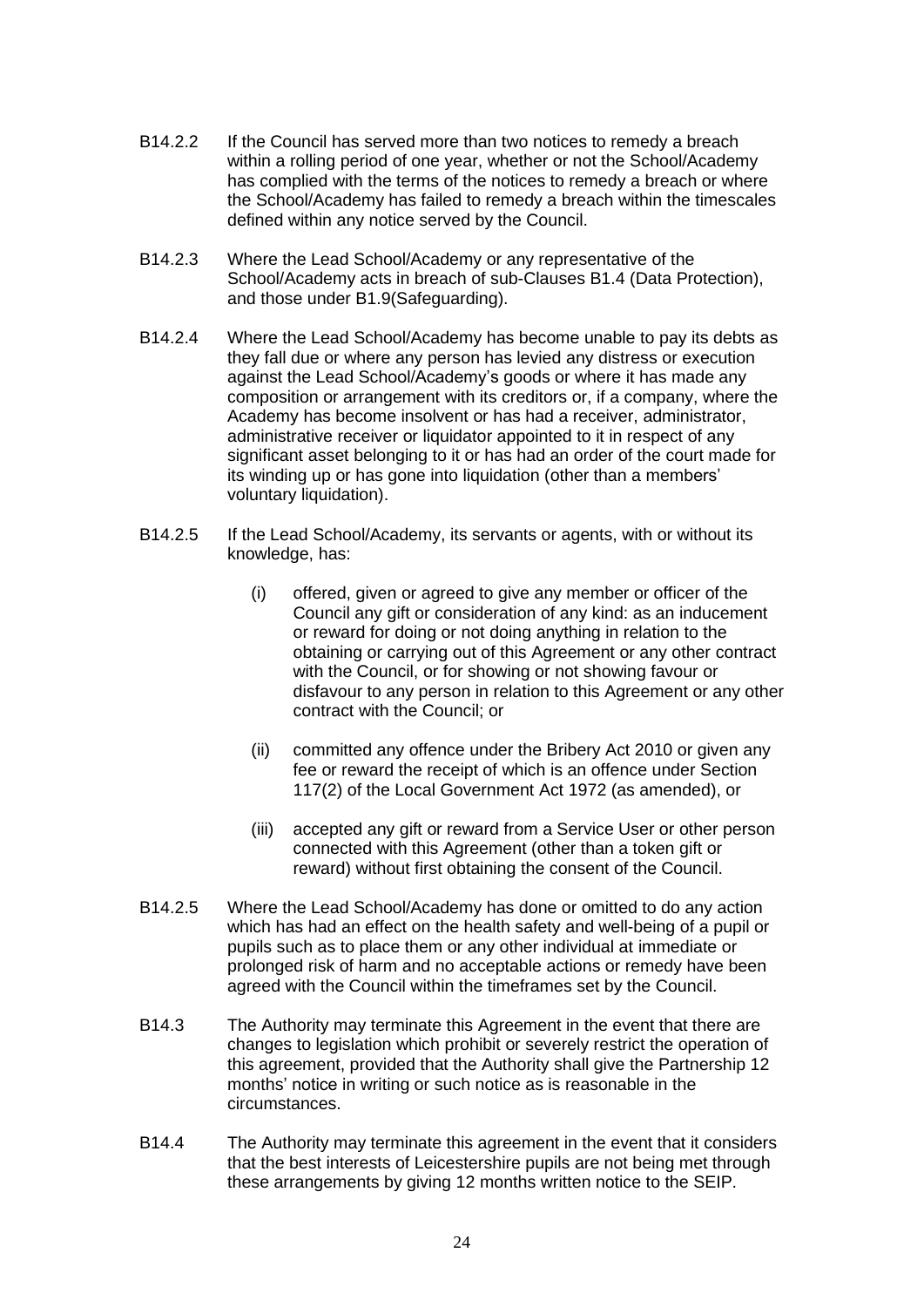- B14.5 In the event that this Agreement is varied or terminated the SEIP shall at the request of the Authority repay any of the Funding Allocation that remains unspent and uncommitted in the relevant year or shall make such other arrangements for the treatment of any unallocated sums as the Authority may direct.
- B14.6 In the event that the Authority has made a determination in relation to E3 or sums have been paid in excess of the Funding Allocation for the specific year the Authority may claw back the sums from the Funding Allocation and shall notify the SEIP of its intention to seek claw-back of such sums, the reason for the claw-back and the amount due.
- B14.7 Notwithstanding the above, this Agreement may be terminated by either party by notice in writing to the other party to expire not less than 12 months from the date of the Notice and terminating at the end of an academic year.
- B14.8 Any Notice to be served on either of the parties by the other will be sent by recorded delivery or special delivery (or delivered by hand and a receipt obtained) to the addresses in Part A

## **B15 CONSEQUENCES OF TERMINATION**

- B15.1 Subject to Clause B14 where notice to terminate this Agreement is served by the Council pursuant to Clause B14.7, then the Council shall, unless agreed otherwise by both parties at the time of termination, be responsible for all reasonable costs pertaining to ending the provision of the Service to include, but not limited to, any staff redundancies and/or redeployment.
- B15.2 Where notice to terminate this Agreement is served by the School/Academy then the Lead School/Academy shall, unless agreed otherwise by both parties at the time of termination, be responsible for all costs pertaining to ending the provision of the Service to include, but not limited to, any staff redundancies and/or redeployment.

## B15.3 **not used**

- B15.4 Where the Agreement terminates due, in whole or in part, to a breach by the Lead School/Academy of this Agreement, the Council shall not be responsible for any costs of termination including those relating to staff redundancies and/or redeployment under clauses in B16 such costs shall be met in these circumstances by the Lead School/Academy.
- B15.5 Where the provision of the Service is ended then the parties shall comply with all statutory obligations relating to the ending of the Service.
- B15.6 On termination of this Agreement, for whatever reason, the Lead School/Academy will provide the Council with copies of all records and data produced in connection with the Services during the term of the Agreement in such format as the Council shall reasonably require.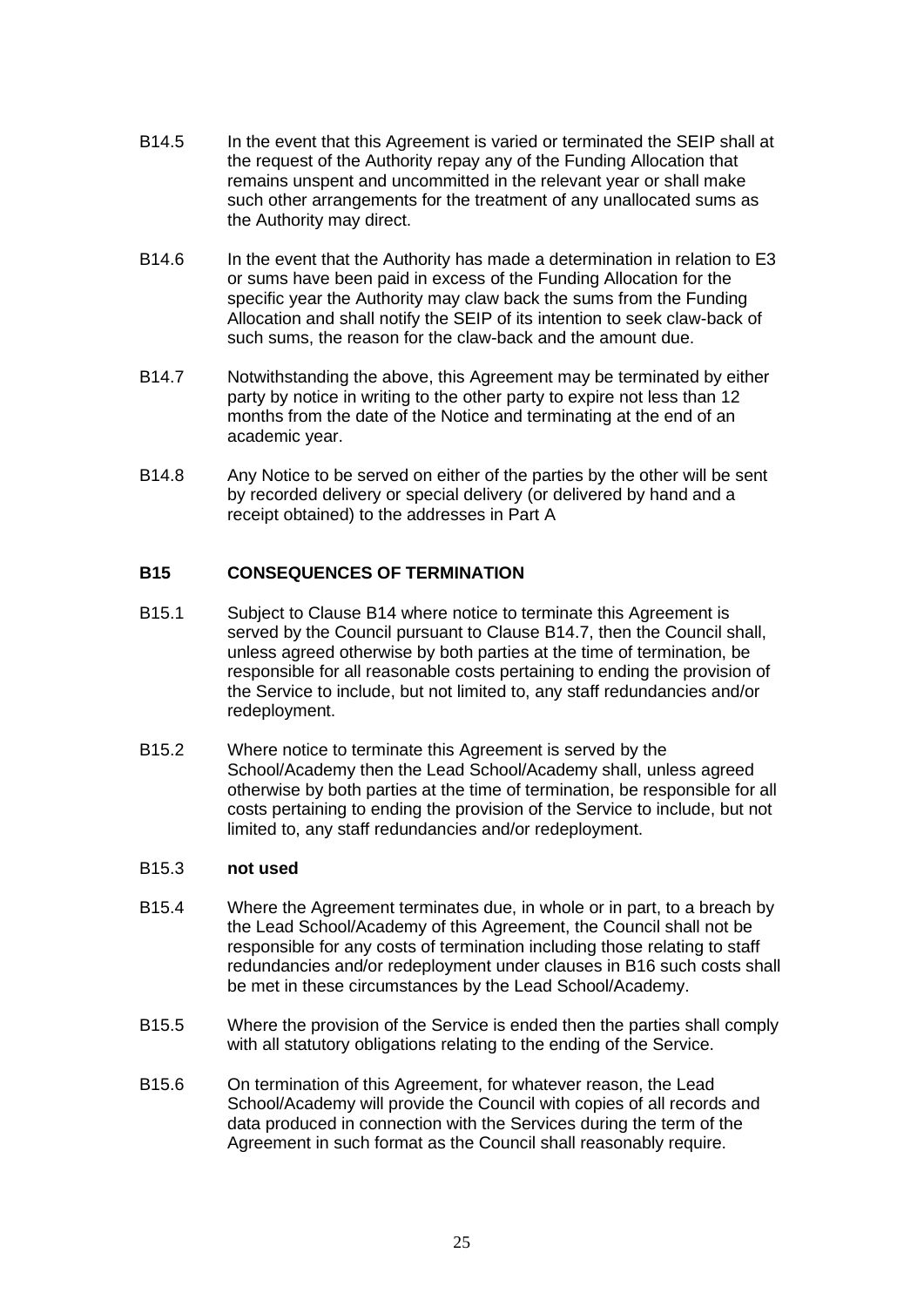B15.7 Without prejudice to the provisions of Clause B15.2, the parties undertake to cooperate during any notice period given pursuant to Clause B15.2 to ensure a smooth transition of the Services to another provider and with regard to clauses within section B16

## **B16 TUPE**

- B16.1 In the event that the current partnership is dissolved it is agreed by the parties that the Transfer of Undertakings (Protection of Employment) Regulations 2006 (TUPE) may apply to this agreement, and that employees may potentially transfer to the employment of a replacement provider.
- B16.2 If this agreement terminates for any reason, the parties agree to work together in advance of the agreement ending to determine actions and liabilities in relation to TUPE transfers (as set out in Clauses B16.3 to B16.6).
- B16.3 Employment Exit Provisions
- B16.3.1 If the Council intends to transfer the provision of the Services (or any part of them) to a third party or back in house, the Lead School/Academy shall (or shall ensure that any Sub-Lead School/Academy) shall within 21 days of a request from the Council provide to the Council or any replacement for the Lead School/Academy ('the Replacement Lead School/Academy') such information in connection with persons employed by the Lead School/Academy and/or any Sub-Lead School/Academy's in the provision of the Services as the Council may reasonably require to consider TUPE Such information may be made available to potential bidders who may wish to make a bid or otherwise on subsequent retendering of the Services (or part of the Services). Such information shall be accurate and shall be provided in writing by the Lead School/Academy and any Sub-Lead School/Academy in compliance with the requirements of condition B16.3.2.
- B16.3.2 If requested by the Council to provide information pursuant to B16.3.1, the following procedure shall apply (subject to compliance with Data Protection Legislation (as amended):
- B16.3.2.1 The Lead School/Academy agrees and shall ensure that any Sub-Lead School/Academy agree that within 21 days of the earliest of:

a) receipt of a notification from the Council of any intended transfer of the Services (or part of the Services); or

b) receipt of the giving of notice of early termination of this Contract or any part thereof; or

c) the date of any notice given under Condition B.14 and, in any event, on receipt of a written request of the Council at any time, the Lead School/Academy shall and shall ensure that any Sub-Lead School/Academy shall provide the Council with such information in relation to its/their staff as the Council shall reasonably request ("the Provisional Staff List").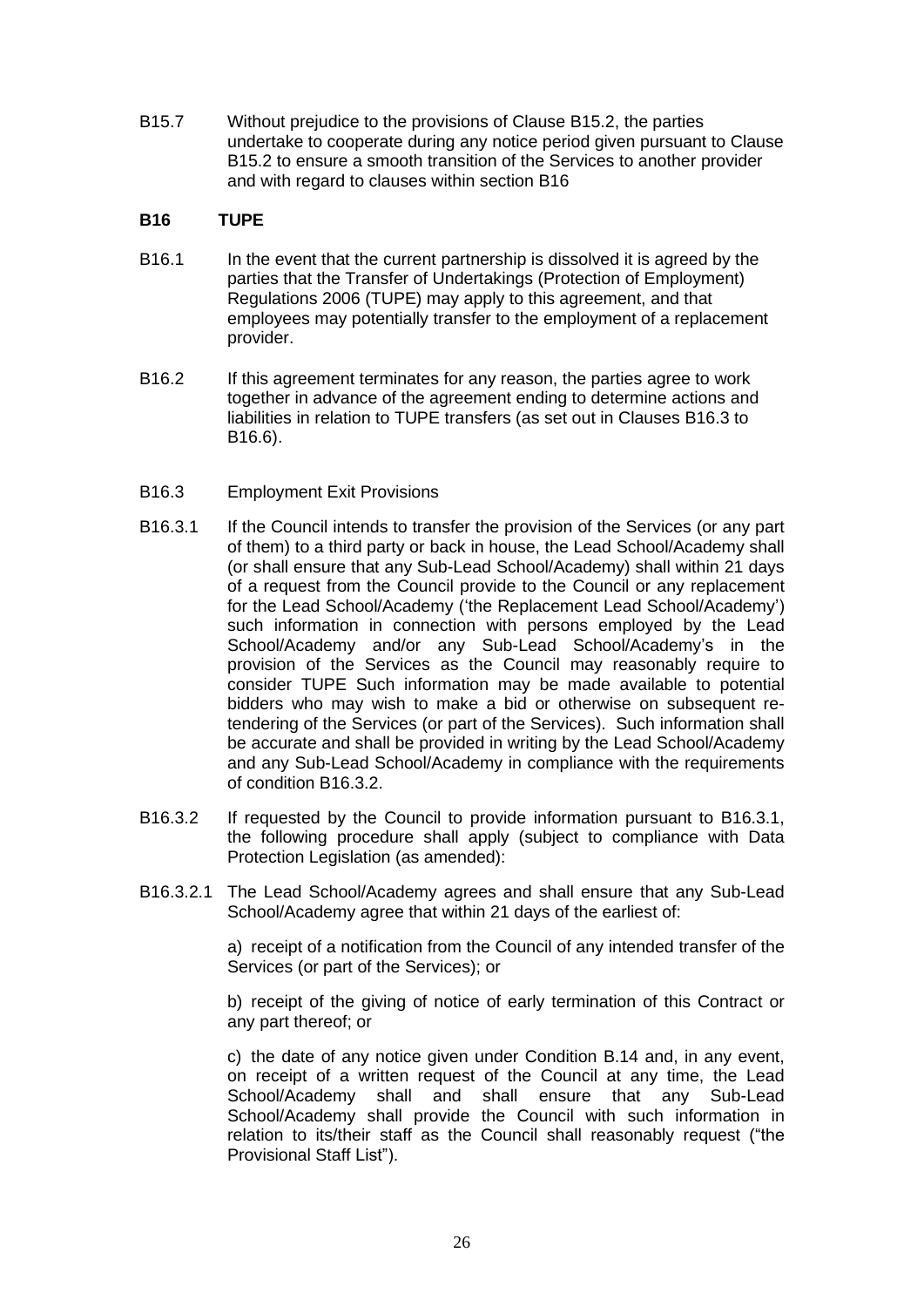- B16.3.2.2 At least 28 days prior to any transfer of the Services (or part of the Services) the Lead School/Academy shall or shall ensure that any Sub-Lead School/Academy shall prepare and provide to the Council and/or, at the direction of the Council, to any Replacement Lead School/Academy, an update of the Provisional Staff List (the "Final Staff List"), which shall be complete and accurate in all material respects. The Final Staff List shall identify which of the Lead School/Academy's and any Sub-Lead School/Academy's employees will transfer to the Replacement Lead School/Academy or the Council due to the transfer of the Services (or part of the Services) (the "Transferring Employees");
- B16.3.2.3 The Council shall be permitted to use and disclose the Provisional Staff List or the Final Staff List to any other prospective Replacement Lead School/Academy during the bidding process for any services which are substantially the same type of services (or any part thereof) as the Services; and
- B16.3.2.4 Upon reasonable request by the Council, the Lead School/Academy shall or shall ensure that any Sub-Lead School/Academy shall provide the Council or at the request of the Council, the Replacement Lead School/Academy, with access to such employment records as the Council reasonably requests.
- B16.4 The Lead School/Academy warrants and shall ensure that any Subcontractor warrants that the Provisional Staff List, the Final Staff List and any information given concerning the Transferring Employees will be true and accurate in all material respects.
- B16.5 Once the Lead School/Academy has been given notice by the Council that this agreement is to be terminated, the Lead School/Academy agrees and shall ensure that any Sub-Lead School/Academy agrees that it/they shall not without the prior written consent of the Council (such consent not to be unreasonably withheld or delayed):
- B16.5.1 increase the total number of employees carrying out the Services save to the extent necessary for fulfilling assignments and projects previously agreed with the Council;
- B16.5.2 make, propose or permit any changes to the terms and conditions of employment of any employees listed carrying out the Services;
- B16.5.3 increase the proportion of working time spent on the Services (or the relevant part) by any of the Lead School/Academy's employees and/or any Sub-Lead School/Academy's employees save to the extent necessary for fulfilling assignments and projects previously scheduled and agreed with the Council; and
- B16.5.4 introduce any new contractual or customary practice concerning the making of any lump sum payment on the termination of employment of any employees carrying out the Services.
- B16.6 The Lead School/Academy shall indemnify the Council and any Replacement Lead School/Academy in full for and against all claims, costs, expenses or liabilities whatsoever and howsoever arising, incurred or suffered by the Council or any Replacement Lead School/Academy including without limitation all legal expenses and other professional fees (together with any VAT thereon) in relation to: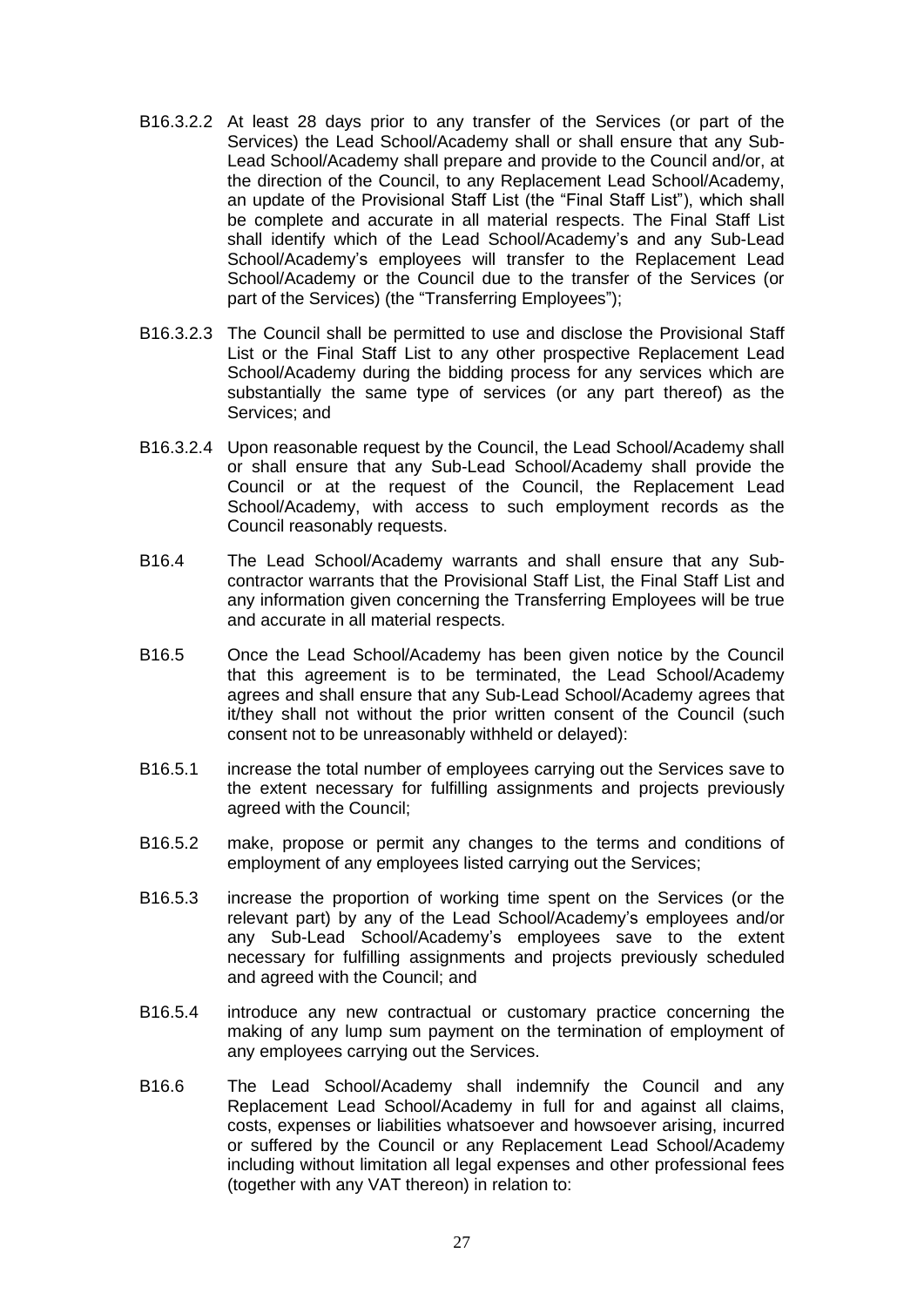- B16.6.1 any act or omission by the Lead School/Academy and any Subcontractors on or before the date on which the transfer of the Services takes place to a Replacement Lead School/Academy or the Council (the "Service Transfer Date") or any other matter, event or circumstance occurring before the Service Transfer Date;
- B16.6.2 all and any claims in respect of all emoluments and outgoings in relation to the Transferring Employees (including without limitation all wages, bonuses, PAYE, National Insurance contributions, pension contributions and otherwise) payable in respect of any period on or before the Service Transfer Date;
- B16.6.3 any claim made by or in respect of any person employed or formerly employed by the Lead School/Academy and any Sub-contractors other than a Transferring Employee for which it is alleged the Council or any Replacement Lead School/Academy may be liable by virtue of this Contract and/or TUPE; and
- B16.6.4 any act or omission of the Lead School/Academy and any Subcontractors in relation to its obligations under Regulation 13 of TUPE, or in respect of an award of compensation under Regulation 15 of TUPE except to the extent that the liability arises from the Council or Replacement Lead School/Academy's failure to comply with Regulation 13 of the TUPE Regulations.
- B16.7 The Council shall indemnify the Lead School/Academy and any Sub-Lead School/Academy against all claims arising from the Council's or the Replacement Lead School/Academy's failure to perform and discharge any obligation and against any claims in respect of any Transferring Employees arising from or as a result of:
- B16.14.1 any act or omission by the Council or the Replacement Lead School/Academy relating to a Transferring Employee occurring on or after the Service Transfer Date; and
- B16.14.2 all and any claims in respect of all emoluments and outgoings in relation to the Transferring Employees (including without limitation all wages, bonuses, PAYE, National Insurance contributions, pension contribution and otherwise) accrued and payable after the Service Transfer Date.
- B16.15 The Parties shall co-operate to ensure that any requirement to inform and consult with the employees and/or employee representatives in relation to any relevant transfer under TUPE will be fulfilled.

## **B17 FORCE MAJEURE**

- B17.1 Neither party shall be liable in respect of any breach of this Agreement due to any cause beyond its reasonable control (a "Force Majeure Event") including, but not limited to, Act of God, flood, lightning or fire; pandemic; the act or omission of Government, highway authorities or other competent authority; war, military operations or riot.
- B17.2 A party affected by a Force Majeure Event shall inform the other party as soon as practicably possible of the circumstances involved and the likely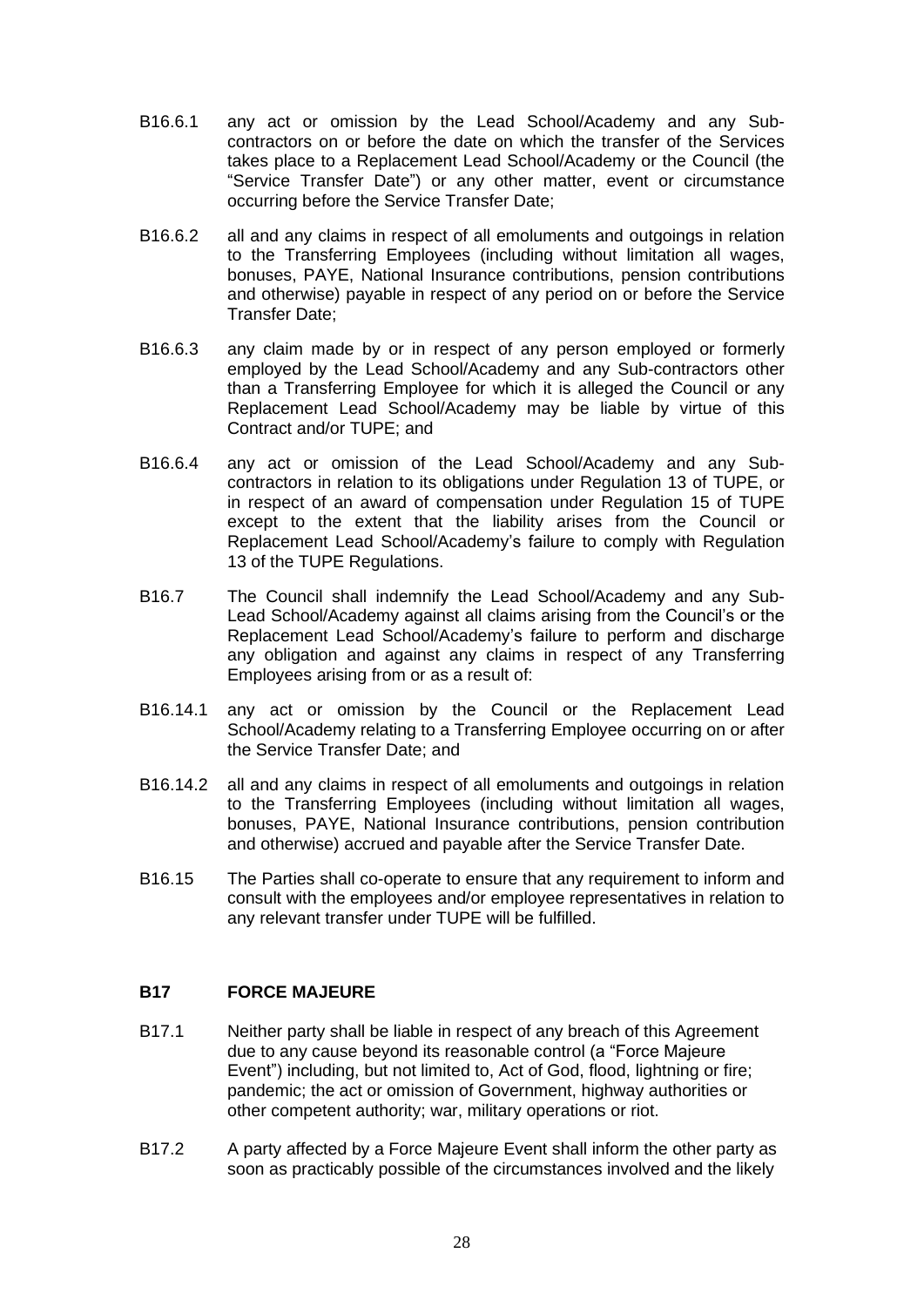timeframe for resolution. Should the Force Majeure Event not be resolved within thirty (30) days of notification, the other party shall be entitled to terminate this Agreement by notice in writing.

## **B18 WHOLE AGREEMENT**

B18.1 The Contract constitutes the entire agreement between the Parties relating to the subject matter of the Contract. The Contract supersedes all prior negotiations, representations and undertakings, whether written or oral, except that this clause shall not exclude liability in respect of any fraudulent misrepresentation.

## **B19 NO PARTNERSHIP OR AGENCY**

B19.1 Nothing in this Contract shall be deemed to constitute a partnership or a contract of employment between the Parties nor constitute any Party the agent of the other Party.

## **B20 LEGISLATION**

B20.1 The Parties shall comply with all legislation, statutes, regulations, bye-laws or governmental directions and orders, and any statutory or professional guidance or codes of practice, in force from time to time relating to the Service.

## **B21 APPLICABLE LAW**

B21.1 This Contract shall be governed, interpreted and enforced according to the law of England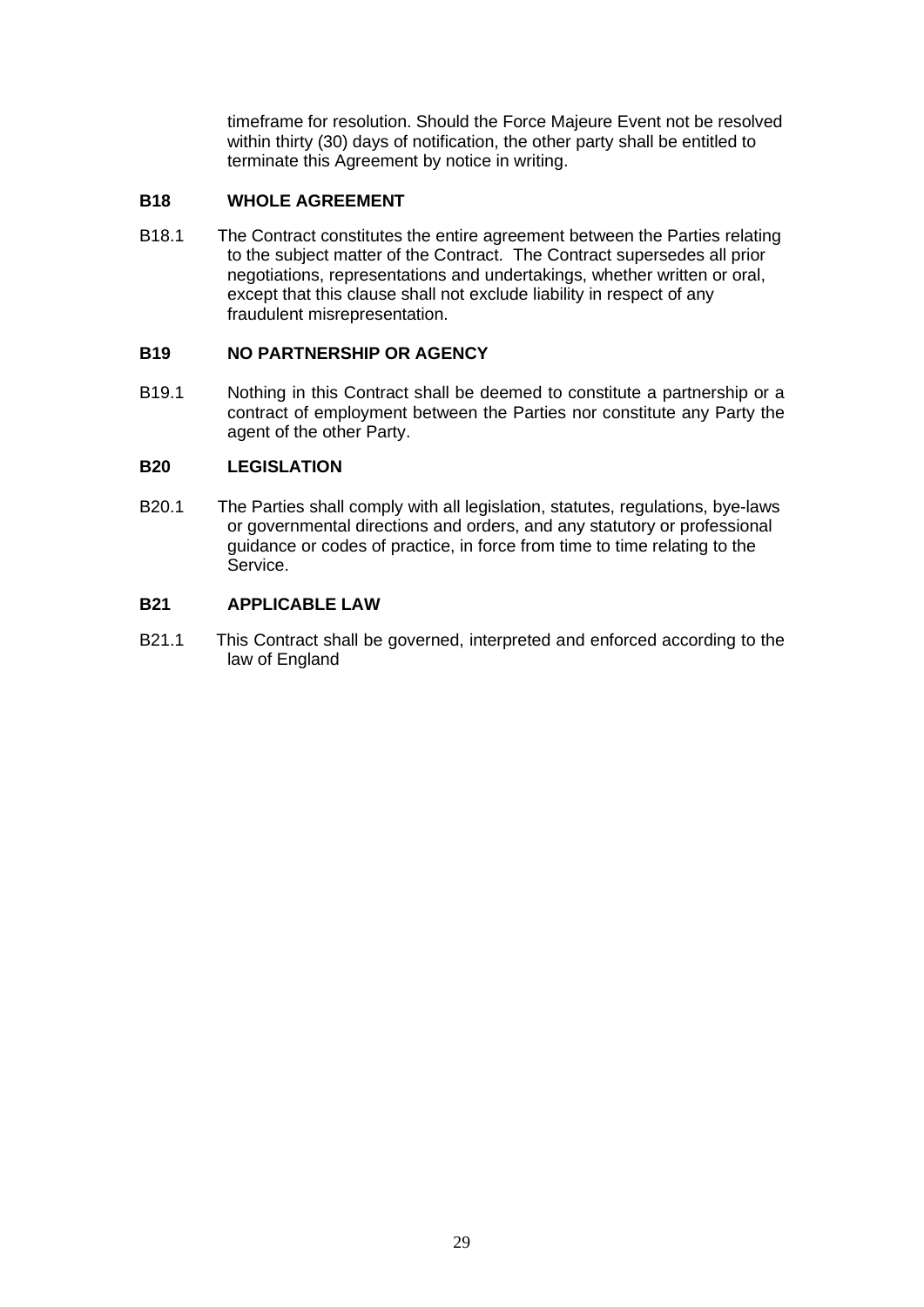# **PART C**

# **SERVICE SPECIFICATION**

## C1 *Objectives*

- C1.1 The purpose of the SEIP is to work collectively with partnership schools in order to secure the best possible outcomes for students with social, emotional and mental health (SEMH) needs, including "the school anxious" and/or are at risk of exclusion from school by means of:
	- a. Strengthening the capacity of individual schools within the partnership to meet the needs of those students and reduce the reliance on additional external support
	- b. Build the capacity in the locality to collectively meet the needs of SEMH students including those at risk of exclusion
	- c. Facilitate links between schools and the partnership and other agencies which may be needed to support individual students
	- d. Provide education programmes for those students who, as a result of SEMH cannot sustain their places in mainstream school
	- e. Work with the LA to build the capacity in the locality in order to meet the needs of those students whose SEMH needs are more complex and may warrant an Education, Health and Care Plan (EHCP). Strengthen the capacity of schools in the locality to correctly identify need and to access appropriate provision.
	- f. Ensuring the local operation of the county Fair Access Protocol in order to secure a school place for vulnerable children and young people seeking in year admission.

## **C2** *Partnership Offer*

C2.1 Each SEIP will offer provision deigned to achieve the objectives set out in C1.1 above to include:

> a. Supporting the development of best practice in individual schools in this area of work through systems of advice and guidance, staff training and in school support.

> b. Facilitating schools in working together to create joint capacity to meet these needs (e.g. processes for managed moves, early intervention programmes etc.)

> c. Managing referral processes that aim to ensure that limited resources can be directed where the need is greatest and that ensure that thresholds for additional resources are consistently applied

> d. Supporting local schools in linking into multiagency working effectively particularly through the operation of effective Inclusion Forums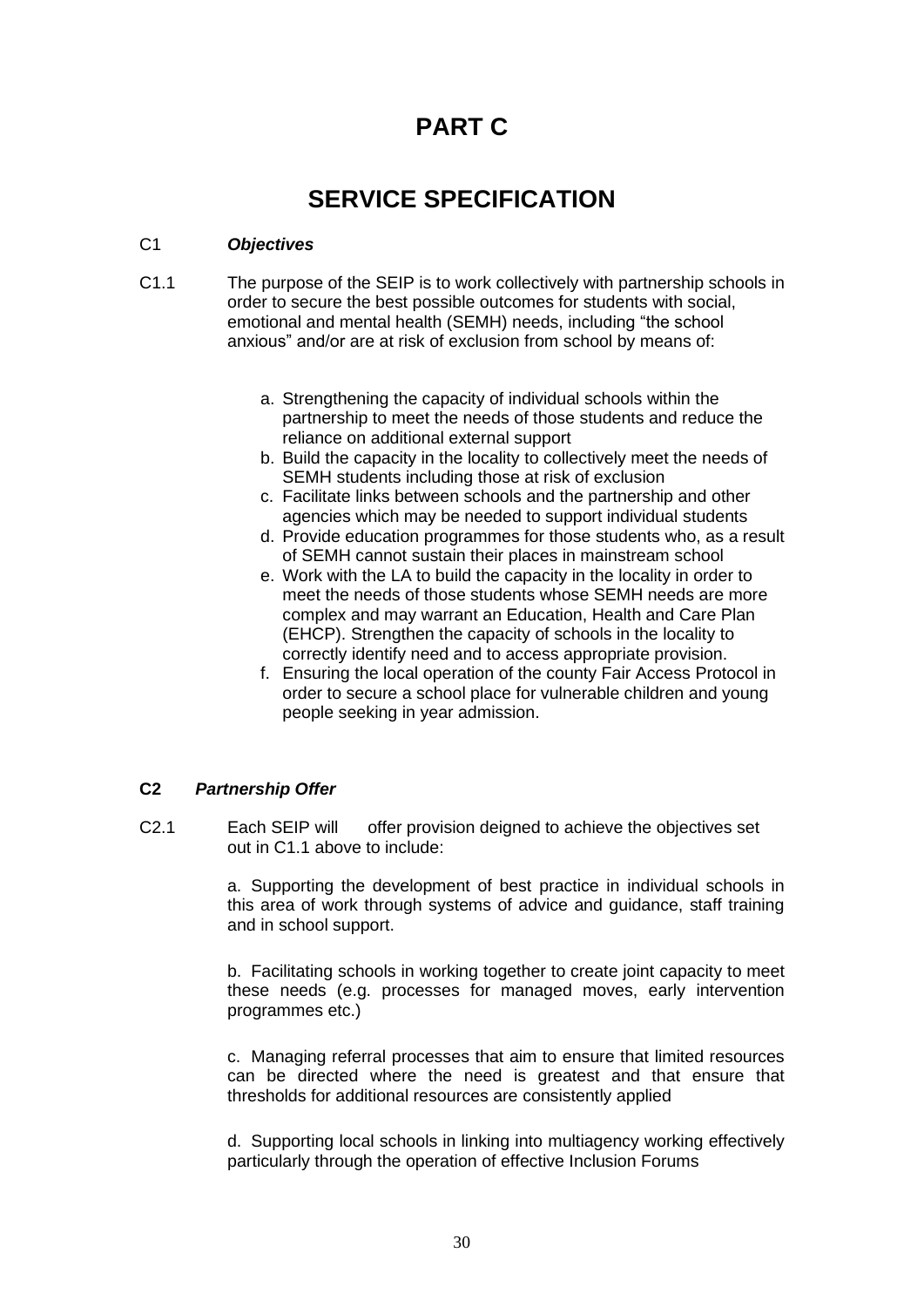e. Working with schools and the Authority to ensure that students whose needs are at a level of complexity that will require additional specialist support can access additional funding

f. Creating and operating locally based provision to meet the needs of students who cannot be educated in mainstream settings – ensuring that all students referred access full time provision and receive a curriculum that addresses their general and personal educational needs.

g. Working within the legislative framework for the provision of education in settings other than schools to support and develop a range of alternative provision across the county that will complement local provision.

h. Quality assuring those settings that the SEIP uses in line with current Ofsted and DFE guidance, working collectively to develop, implement and share with schools and colleges a quality assurance framework.

i. Offering advice to schools to support their direct commissioning of provision from settings other than schools in the locality

j. Operating local processes to ensure that the county Fair Access Protocol is implemented effectively

k. Participating in five partnership arrangements to support children and young people returning to mainstream schools from specialist settings.

l. Participating in five partnership arrangements to develop support for children and young people who exhibit low levels of engagement in education as a result of SEMH issues.

m. Participating in five partnership arrangements to develop effective ways to report outcomes for individual students that build on best practice in localities and to report on these.

#### **C3** *Operating Principles*

C3.1 Each SEIP will develop its own processes and operations deigned to implement the offer set out above in a way that is responsive to local needs and conditions. SEIPS will ensure that their local arrangements meet the following operating principles

> a. Each Partnership will secure local accountability by reporting on agreed performance indicators and expenditure to local secondary school leaders at least twice a year. (Local Accountability Boards)

> b. Each Partnership will agree on one school acting as the fund holder for the Partnership funds. The Fund Holding School will sign the Partnership Agreement with the LA on behalf of all local secondary schools.

> c. The Headteachers/Principals in each Partnership will appoint a strategic leader, known as the Chair of Partnership, who is a Principal,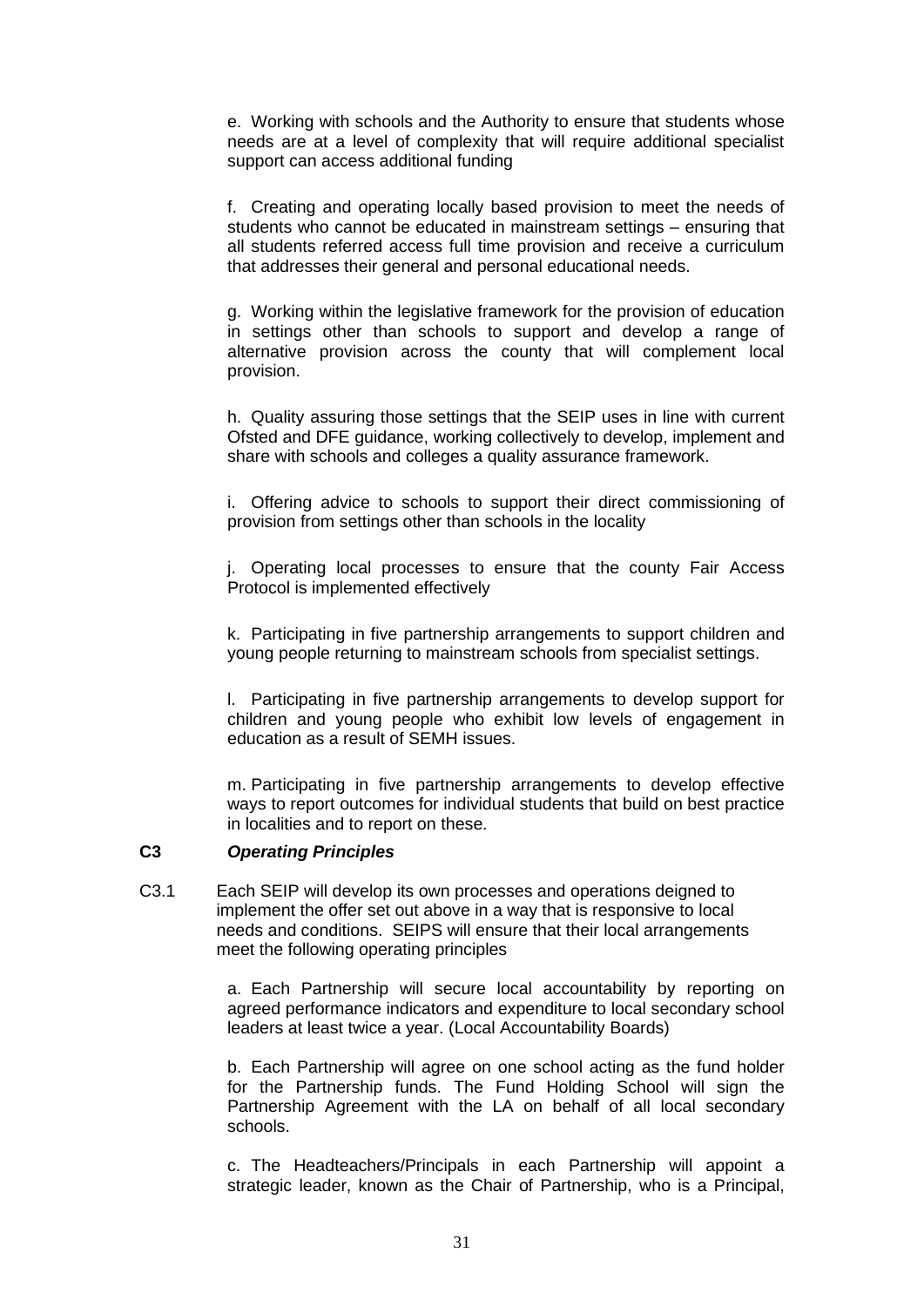Headteacher or senior staff member from a Partnership school. (Partnership are then free to delegate this role in part or in full but the Chair will take the lead in putting such arrangements in place and securing effective line management and accountability for the delegated role.) A description of the core role of the strategic leader is below at C12

d. Arrangements for, and agreed sums from Partnership funds paid to the fund holding school for the provision of services such as finance and hr advice will be agreed annually by the local secondary headteachers and reported to the LA through the Partnership Reporting Process

e. Arrangements for, and agreed sums from Partnership funds paid to the Chair's school, (to recompense the school for time spent on Partnership duties and /or for the remuneration of a Deputy) will be agreed annually with the local secondary headteachers and will be reported to the LA through the Partnership reporting process

f. Each Partnership will appoint a Professional Lead– generally known as the Co-ordinator. The salary of the Professional Lead will be reported to the LA through the Partnership Reporting Process and will be reviewed by the Chairs collectively to ensure that these remain in line with equivalent posts. The Professional Lead will have operational responsibility for the work of the Partnership in meeting the offer described in C2.1.

g. Each Partnership will be responsible for securing provision for any student who is permanently excluded from a secondary school in the partnership area, including schools who do not belong to the local partnership and private sector schools. Partnerships will adhere to the time frames set out in regulations.

h. In order to manage the allocation of partnership resources fairly, in line with agreed local and county thresholds and to operate the local Fair Access process each partnership will operate decision making processes that:

- Aim to ensure transparency and fairness in decision making
- Enable schools to work co-operatively and collectively in moderating thresholds and maintaining high standards of inclusive proactive
- Secure swift decision making to minimise the disruption to the education of individual children and young people.

a. Each Partnership will ensure that pupil funding is transferred from the school to the partnership when it takes on the role of provider of education for a learner. Partnerships will transfer pro rata the average pupil cost, pupil premium and additional SEND funding from the learner's school. (The average pupil cost is published annually by the LA in papers presented to the Funding Forum.) Partnerships may agree such other charges as they see fit.

i. Each Partnership will submit financial and outcome data as agreed by the SEIP Governing Board and in a timely manner. This is in order to provide robust evidence of performance to its local partnership schools and to the SEIP Governing Board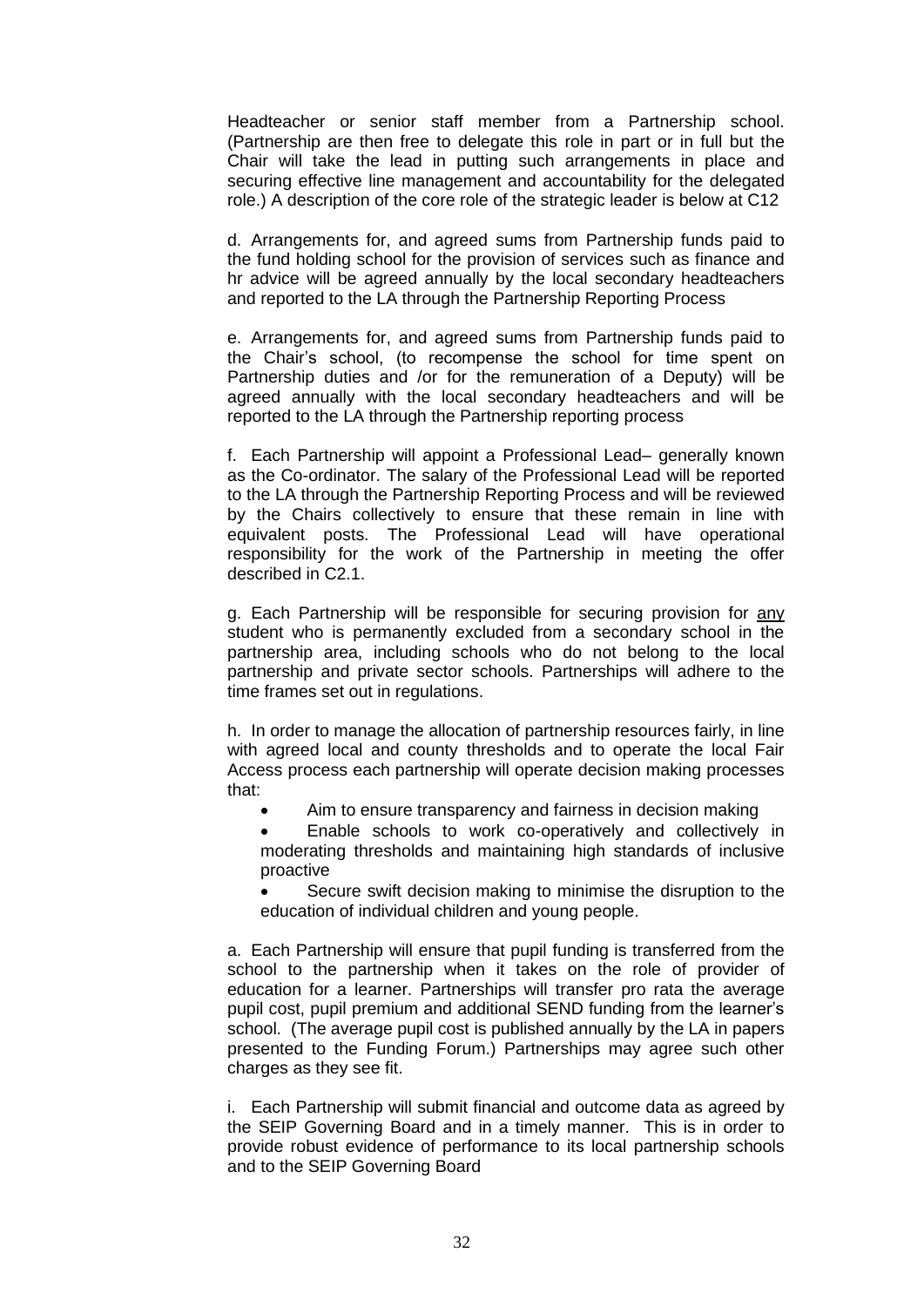j. Each Partnership will:

i) pay proper regard to relevant legislation, formal guidance, codes of practice, and national policies.

ii) Ensure access to financial records by the Authorities Commissioning team, internal and external auditors and the Authority's Chief Financial Officer as appropriate.

iii) Ensure that its aims and activities are consistent with, and complement, those of the Children and Family Services' priorities for Leicestershire.

iv) Respond to elected member, ombudsman, Ofsted, parent, voluntary sector complaints and requests for information either directly or through the Authority.

## *C4 The role of the Fund Holding School*

## C4.1 Introduction

Leicestershire County Council and Leicestershire secondary schools work in partnership to deliver a service for "at risk" children and young people who in past years and other areas would be in danger of permanent exclusion from schools. This partnership is based on some core principles:

a) Permanent Exclusion and the processes surrounding it is usually a damaging experience for students, their families and schools.

b) Provision that is put in place at an early stage, is creative and individualised and that brings in outside support for learners and their families helps schools to address need and avoid exclusion.

c) Schools working together to share skills and experience and to pool some resources achieve better outcomes for vulnerable children and young people.

d) Schools working collectively in local partnerships can tailor provision to meet local needs, avoiding some of the rigidities of practice that arise from centralised provision.

e) The commitment to shared working goes hand in hand with sustaining a sense of shared responsibility for all learners in a locality. This underpins the strong drive for Inclusive practices in the county.

These principles have led to the collective agreement that High Needs Block funding in Leicestershire allocated for the provision of services to children and young people who are permanently excluded or at risk of permanent exclusion should be delegated to local partnerships of schools. The LA retains legal responsibility and accountability for this funding. By delegating funds to a named school or MAT the LA ensures that funding can be effectively and securely managed within an existing legal framework. At the same time it ensures that funding can be used flexibly within the terms of the Partnership agreement and under the control of the all schools in the locality. The decision to use this approach was reconfirmed as part of the 2021 Partnership Agreement.

## C4.2 Key features of fund holding

## **C% Leadership of the Partnership**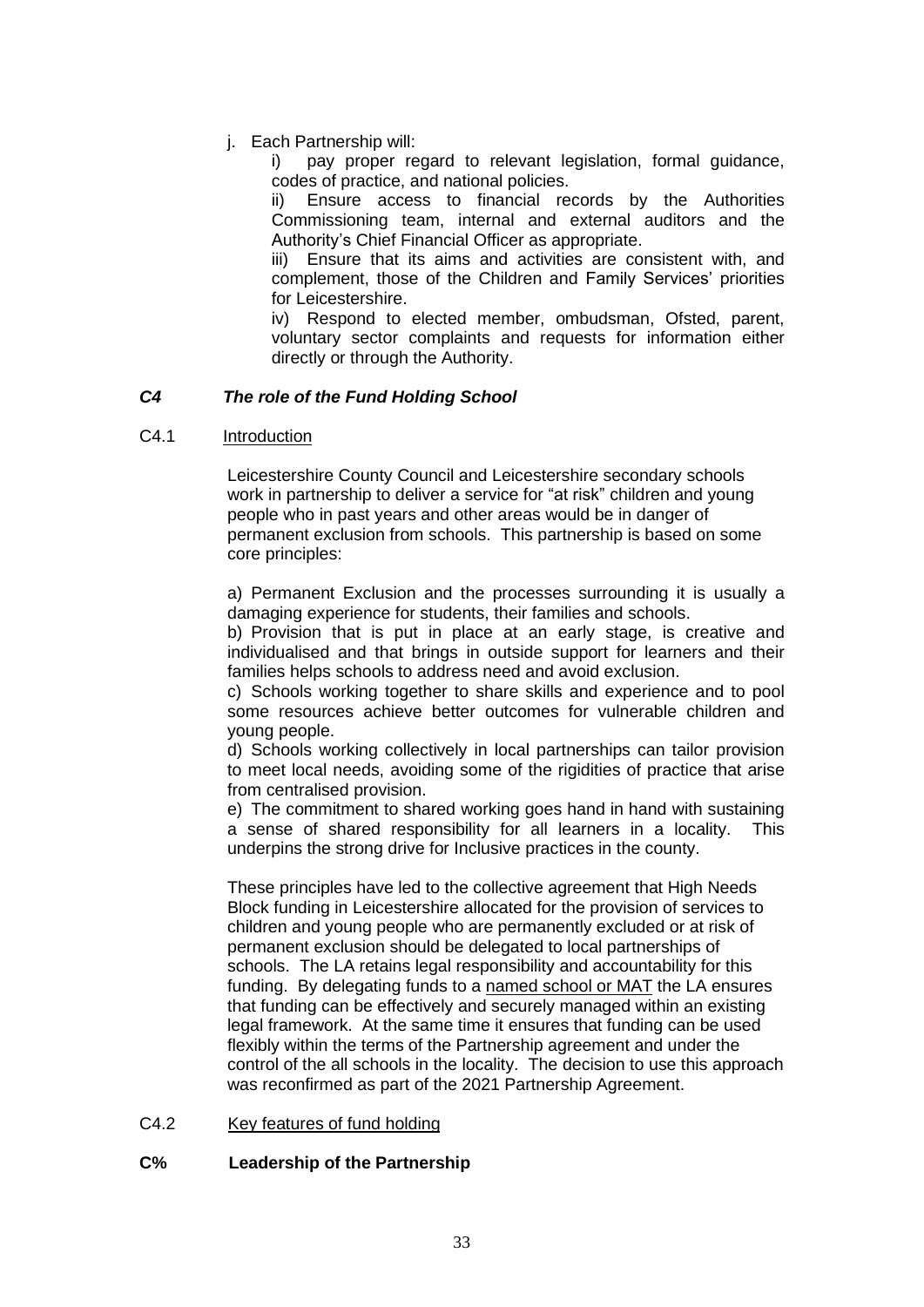C5.1 Usually the Chair of Partnership will be a senior leader at the Fund Holding School or MAT. (*This is not a requirement of the Partnership Agreement.)* The Agreement acknowledges that the school may need to be compensated for the time spent by the Chair on Partnership duties but requires that any arrangements of this kind are agreed by the partnership as a whole and a reported to the LA.

## **C6 Processing of Expenditure**

C6.1 Each Partnership has its own administrative arrangements. Expenditure on student programmes and partnership overheads and charges back to schools are prepared by the partnerships but financial processing is carried out by the fund holding school. The Partnership Agreement envisages that Fund Holding Schools will set up costs centres appropriate for this.

## **C7 Employer of Partnership Staff**

- C7.1 The Fund holding school acts as the employer of the Partnerships staff. Fund holding schools may therefore:
	- *a)* Ensure that some Human Resources staff time is allocated from within the school to manage the Partnership's staffing contracts. *(The Partnership as a whole, guided by the Chair in consultation with all schools should make decisions about staffing structure, appointments, performance management but the Fund Holding School will need to know of these decisions.)*
	- b) Ensure that partnership staff are aware of and adhere to any procurement, performance management, GDPR, IT policies that the school follows or that the Partnerships own policies are compatible with those of the school. *(MB Partnerships are developing their own ICT infrastructure and may strengthen their capacity to manage finances in the future.)*
	- c) Need to manage the TUPE process for transfer of staff contracts from another school at the start of the period of fund holding and transfer out at the end.

## **C8 Redundancy costs**

C8.1 Because the Fund holding school holds the contracts for local partnership staff there have been concerns about issues of transfer of employment and redundancy. Leicestershire County Council's long-term commitment to sustaining provision in this area and its provision of advice for any TUPE arrangements are included in the formal Partnership Agreement in order to demonstrate to fund holding schools that the risks arising form this concern are minimal.

## **C9 Budget Deficits**

C9.1 A further risk that the fund holding school is exposed to is that of a Partnership overspend impacting on the school budget. A number of measures are designed to minimise this risk including: a) Partnership budgets and spending are scrutinised by the SEIPS

Governing Board each term.

b) Partnerships are required to submit an annual budget to the SEIPS Governing Board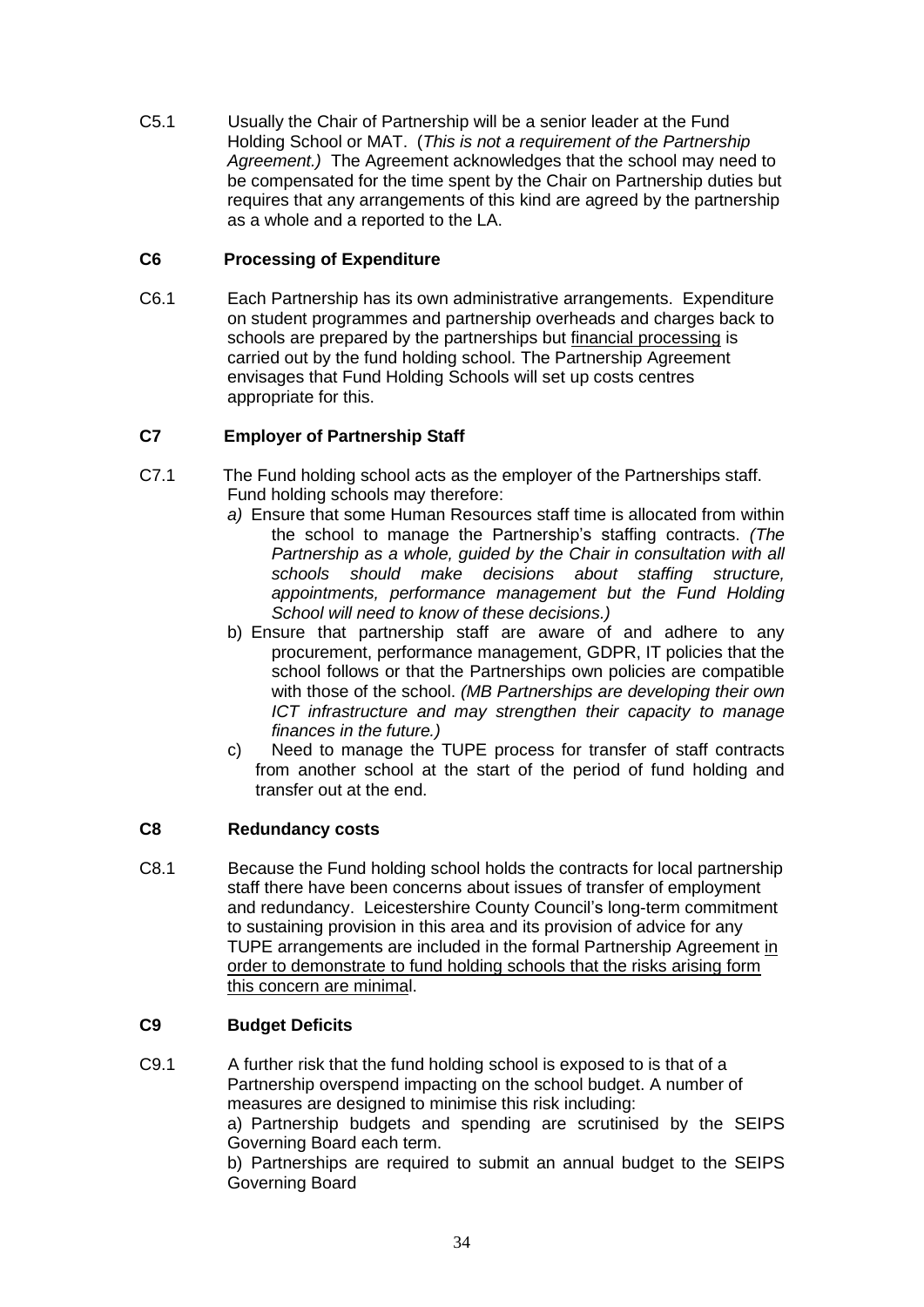c) The Agreement now specifies that any carry forwards held by Partnerships will be scrutinised by the SEIPS Governing Board and that surplus funds may be considered as a means of assisting partnerships who have to carry excessive demand.

d) Some partnerships have introduced effective ways to ensure that demand does not overwhelm the partnership.

## **C10 Cash Flow**

C10.1 The Local Authority transfers the Partnership Grant to the school on the first day of each term, allocating amounts as agreed by the Chairs of Partnership with the local authority in March each year.

## **C11 Notice period**

- C11.1 The Partnership agreement stipulates that the Local Authority will give twelve months' notice of any intention to change the basis of the agreement and has also signalled its intention to let the current agreement run for two years from September 2021 with the option to extend for up to a further 24 months (see Clauses A4.1 and A4.2) three years . Fund Holding Schools are asked to give the same period of notice to local partnership schools before relinquishing the role.
- C12 The Role of the Chair of Partnership
- C12.1 The Partnership Agreement anticipates that each of the Partnerships will appoint a Chair. (see above Section C3.1 (c))

## C12.1.1 The Chair's role includes:

• Ensuring that the Partnership operates in compliance with the Partnership Agreement

• Line managing the Partnership Co-ordinator (Head of Service or equivalent role – see below C13) and, either directly, or through the Coordinator line managing any other staff employed by the Partnership

• Reviewing the Performance of the Lead professional(or equivalent) and ensuring that a system of performance review is implemented and quality assured for all directly employed partnership staff

• Ensuring that meetings of the Partnership that make decisions about student's accessing partnership resources are run effectively and fairly.

• Authorising any decisions about admitting students to partnership programmes

• Chairing those meetings concerned with the strategic development of the Partnership.

• Ensuring that meetings of the Partnership when acting as a Fair Access Panel are run effectively and fairly

• Reporting to whatever local structure has been agreed for securing the accountability of the Partnership to member schools

• Representing schools and the Partnership in meetings of the five Partnerships with the authority to take decisions on behalf of the Partnership.

• Representing schools and the Partnership and reporting on the work of the Partnership to the Executive Steering Group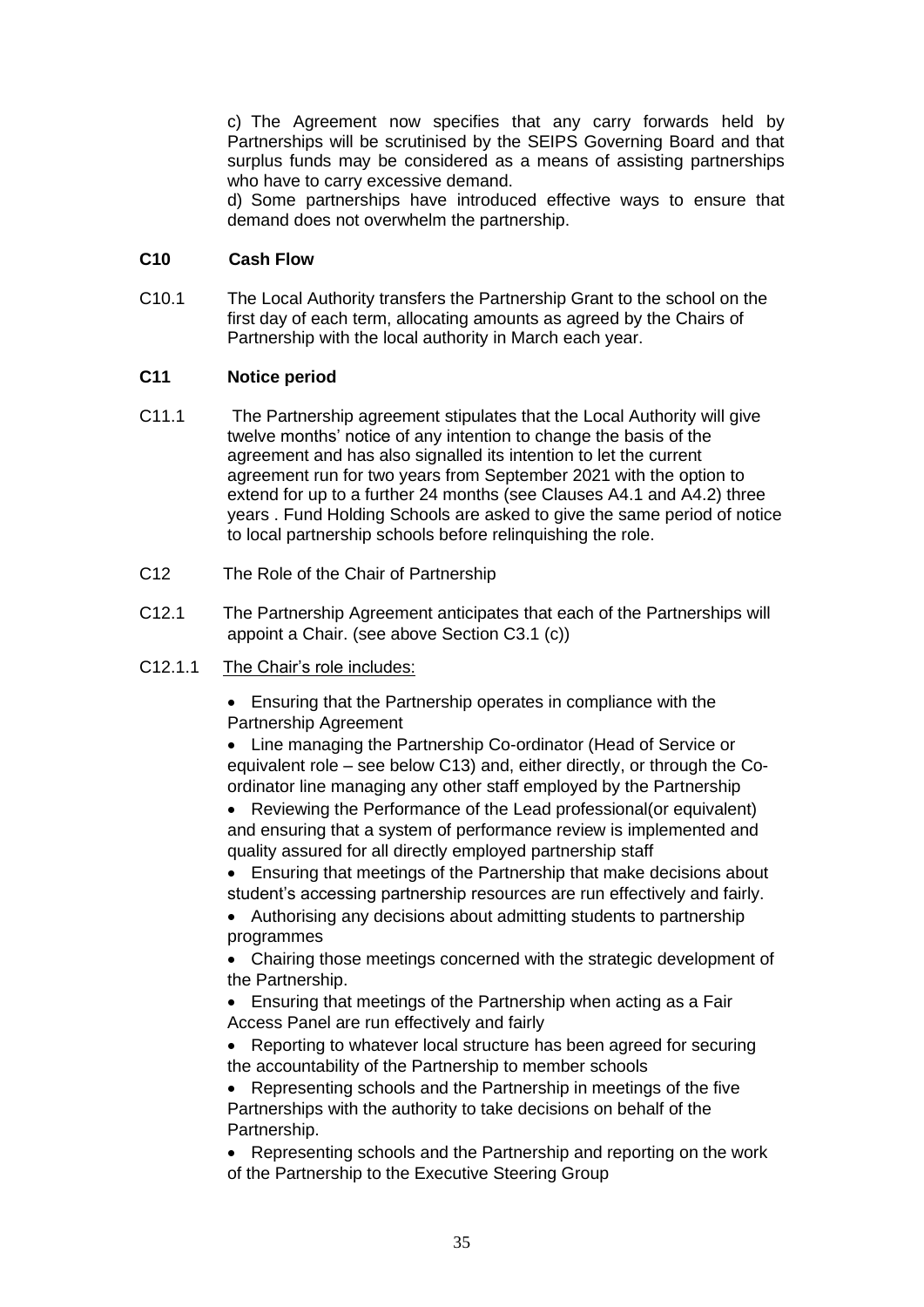The role of the Chair has usually been taken by a Headteacher but this is not set out in the agreement. See Partnership Agreement 15.3. (c)

## C12.1.2 Payment for the role of Chair:

A serving Headteacher/Principal or teacher on a full-time contract cannot receive any additional payment for carrying out the role of Chair, although the employing school's Trustees/Directors/Governors would be entitled to consider the additional responsibilities implicit in the role of Chair when setting the pay of that staff member.

A person fulfilling the role of the Chair who is not an employee of one of the partnership schools is able to receive a payment for the role. It is up to the local partnership member schools to decide the level of remuneration and the nature of the contract. The Local Authority views this as a matter for the locality but considers it essential that any such arrangements are open and transparent, subject to review and are included in partnership financial reports. (see C17). It is anticipated that the local partnership member schools will ensure that there are suitable arrangements for ensuring performance review of the Chair as an employee of the Partnership.

## C12.1.3 Compensating the Chair's School:

Where the Chair's role is taken by a serving member of staff it is seen as fair and reasonable that the school should receive some compensation for the loss of time to the school resulting from the Chair carrying out partnership duties and for the involvement of other staff in the school in working on partnership business. Practice has varied widely across the Partnerships in this respect. The Local Authority View is that whatever arrangements are made these should be agreed by the member schools of the Partnership, should be reviewed annually and should be reported alongside other financial information.

- C13 The Role of the Professional Lead
- C13.1 The Partnership Agreement anticipates that each Partnership will appoint a Professional Lead. Partnerships may structure this role as appropriate to local circumstances and assign the following roles to more than one member of staff in line with these circumstances. Partnerships have used the term Co-ordinator to describe this role.

## C13.1.1 The Professional Lead includes:

- Planning the budget for the Partnership in consultation with the Chair/strategic lead, ensuring that the financial management system is operating effectively and monitoring the partnership's financial performance.
- Leading the professional team employed by the Partnership, ensuring that arrangements are in place for performance monitoring, employee support and professional development as directed by the Chair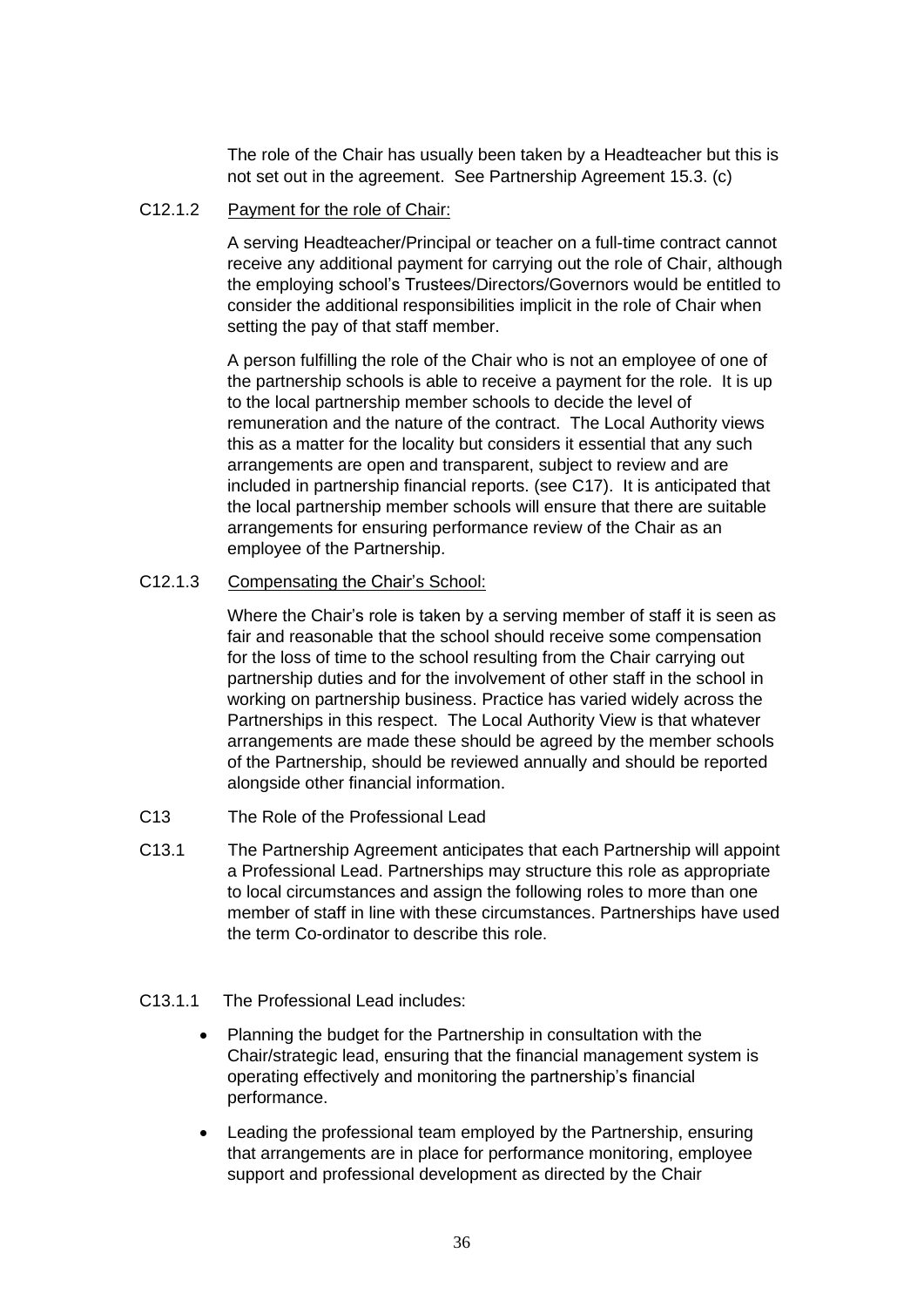- Overseeing communication with partnerships schools about individual students, including the operation of referral processes and the effective exchange of information about the needs and progress of each individual learner
- Ensuring that the Partnership facilitates schools' access to other support services and agencies so as to strengthen school's capacity to support individual learners. Working with schools to build the capacity of the partnership as a whole to meet the needs of children and young people with additional SEMH needs.
- Facilitating the development of supportive relationships with the parents/carers of learners to ensure that they participate in the planning of provision and remain well informed about their child's progress
- Ensuring that each referred learner has a coherent educational programme aligned to and appropriate for his or her current needs that meets statutory entitlements for a broad and balanced curriculum
- Ensuring that effective safeguarding and quality assurance of all parts of each child's programme is carried out in line with the agreed county approach
- Ensuring that Fair Access referrals are dealt with in line with the county protocol and the school admissions Code
- Ensuring that the Partnership provides reliable advice, guidance and in school support to schools in line with allocations of support agreed through the partnership's referral processes
- Overseeing the processes for reporting financial and performance data to the Local Authority in line with the Partnership Agreement and to partnership schools in line with local arrangements
- Participate in five partnership meetings and implement collective decisions made at those meetings when in line with the Partnership agreement and local policies and procedures
- Advise the Chair of Partnership or designated strategic leader on the development of the partnership and implement decisions on behalf of the **Chair**
- C13.1.2 Levels of remuneration will be set by Local Accountability Boards and will be based on Partnership size and the specific role described in the local job description.

## **C14 The Role of Local Authority Officers**

- C14.1 LA officers contribute to the operation of the Partnership Agreement through representation at meetings of Chairs/Strategic Leads and in the SEIPS Governing Board
- C14.2 LA officers are represented at operational level by an appropriate officer of the Council Service
- C14.3 Roles of LA Officers at Chairs and SGB meetings: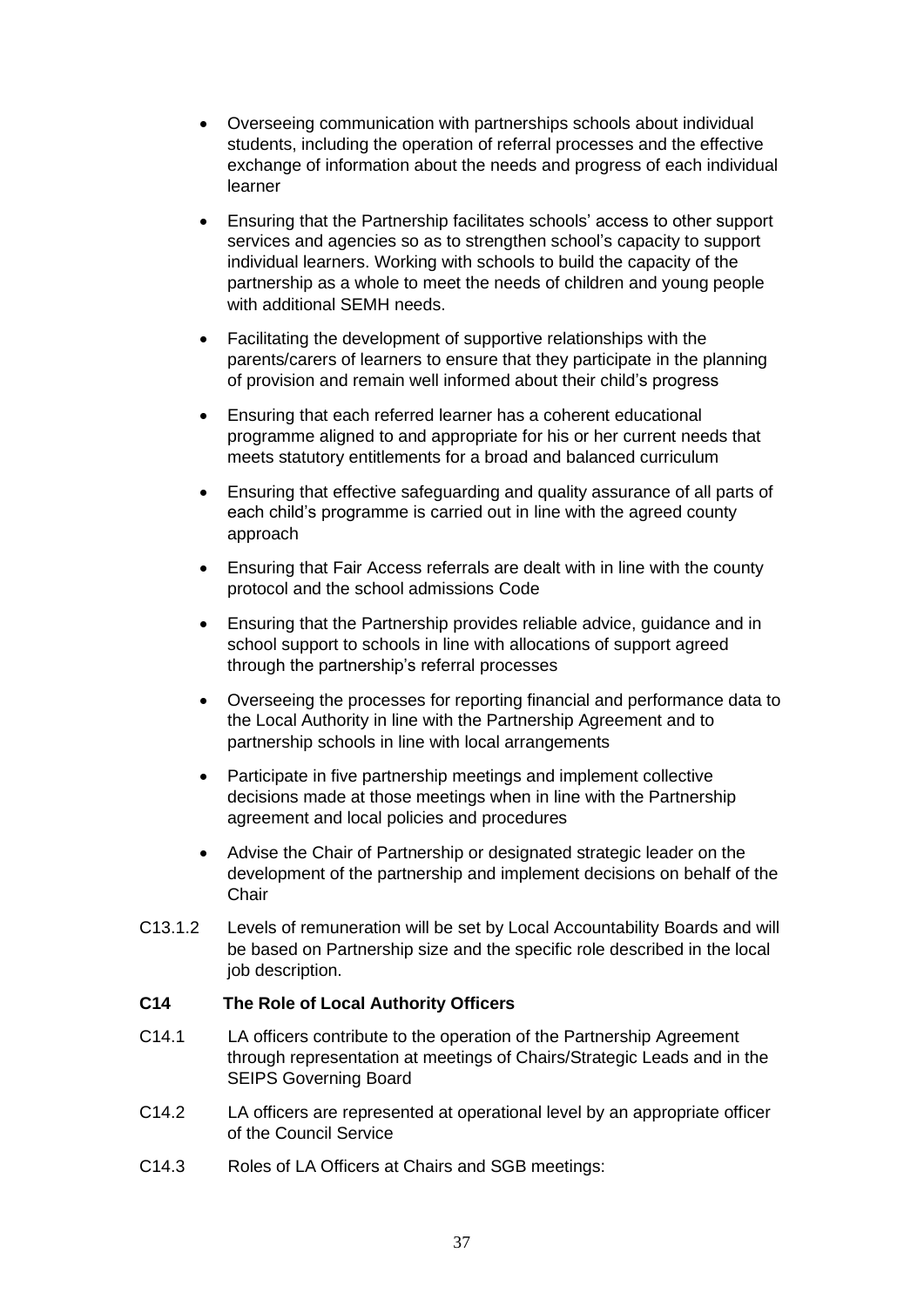## **C14.3.1 Strategic Role**

• Securing accountability for the Local Authority in respect of the allocation of High Needs Resources for the purpose of meeting the needs of children and young people in secondary mainstream settings at risk of exclusion.

• Ensuring that collective evaluations are made about the effectiveness of the provision for these learners and that lessons learned from these evaluations are implemented.

• Reporting on the effectiveness of the partnerships to appropriate boards

• Ensuring that the Partnerships offer forms part of the overall SEND offer of Leicestershire County Council and that local authority and partnership services for schools and learners are aligned effectively

• Using the Partnerships as one important means of enabling schools and LA to maintain a shared understanding of current and emerging issues and assisting in informing future developments

## **C14.3.2 Commissioning Role**

- Ensuring compliance with the Partnership Agreement
- Keeping the Partnership Agreement under review

## **C14.3.3 Operational Role**

• Ensuring operational alignment between LA services, especially the Inclusion Team and Admissions and the SEIPS,

- Initiating or responding to complex case work
- Data processing and sharing
- Linking LA QA processes with those of the Partnerships
- C15 Five Partnership Role
- C15.1 Partnerships agree to jointly employ staff in order to:

• Support the Chairs in arranging Chairs meetings, constructing agendas, clerking and following up assigned action points.

• Organise the collection and processing of data on finance, referrals and student outcomes required by the LA under the terms of the Partnership Agreement and preparing termly reports based on that data.

• Support the Co-ordinators in arranging their meetings, constructing agendas, clerking and following up agreed actions, helping to secure momentum behind the drive to work collectively to develop SEIPS capacity

• Facilitating the flow of information between Chairs, Co-ordinators and others to support the dissemination of good practice.

• Acting as a champion and link for the Partnerships with the Local Authority, its services and other relevant external groups.

• Representing the Chairs on the Oakfield Management Committee.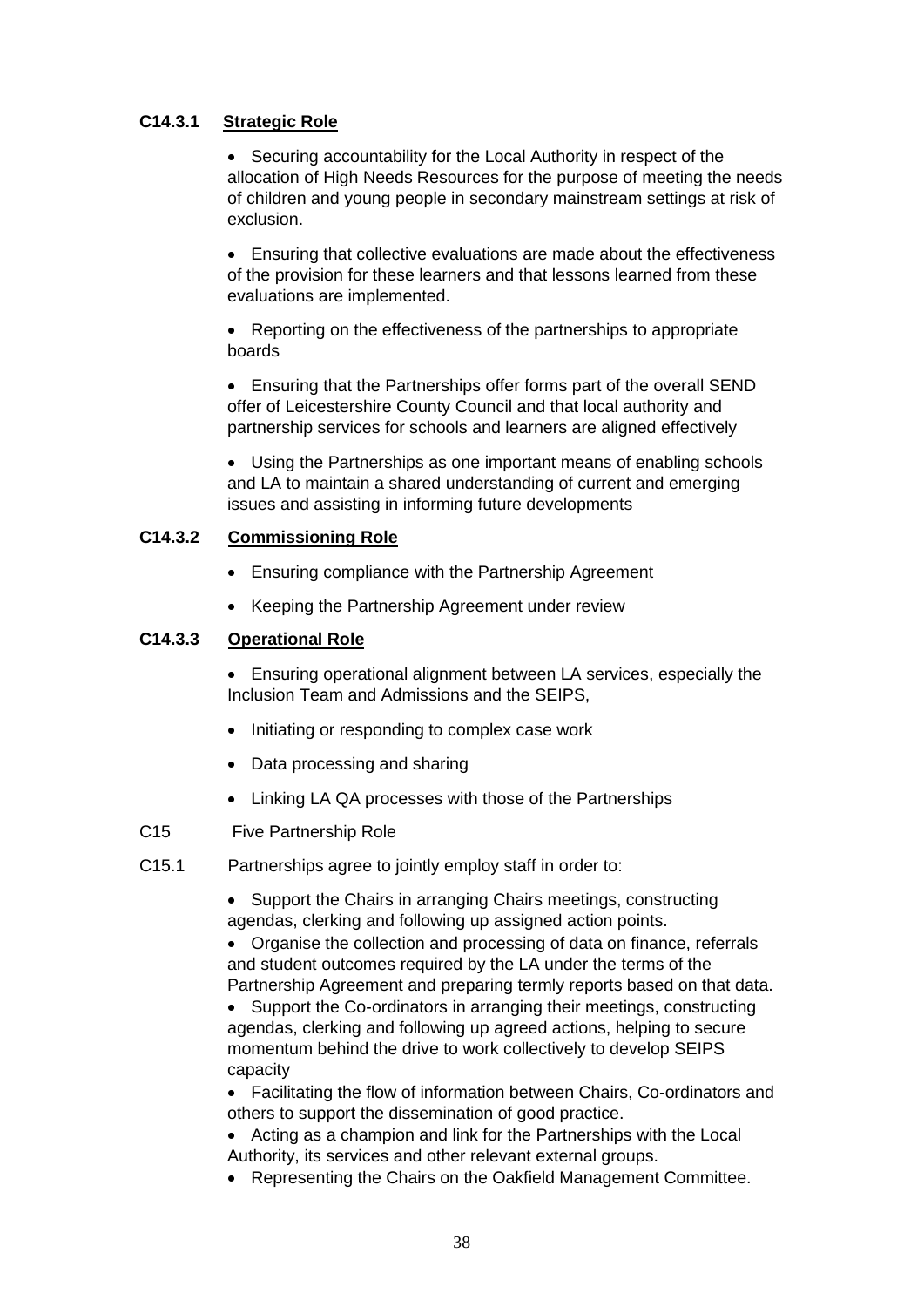## **C16 Governance**

- C16.1 The SEIPs operate within a complex network of relationships and accountabilities (see also Figure 1) as a result of their:
	- Devolved responsibilities from the Local Authority which retains the legal responsibility for provision across Leicestershire
	- The accountability to individual schools (who are themselves accountable to Governors, parents, Ofsted etc) for the welfare, progress and outcomes of individual students
	- Accountability to local secondary schools who form the Partnership
	- Accountability to the Leicestershire network of Secondary Headteachers from which the partnerships developed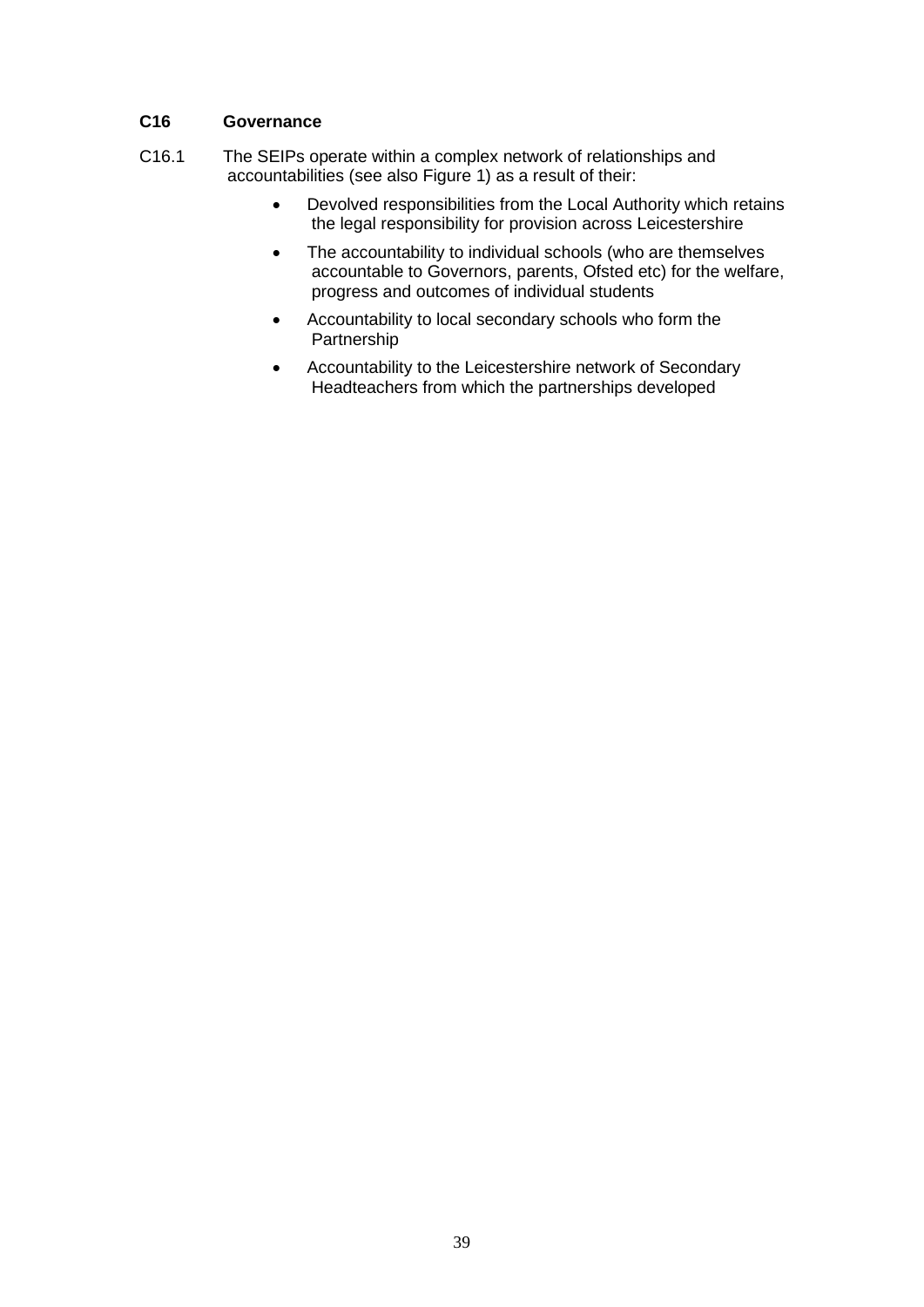

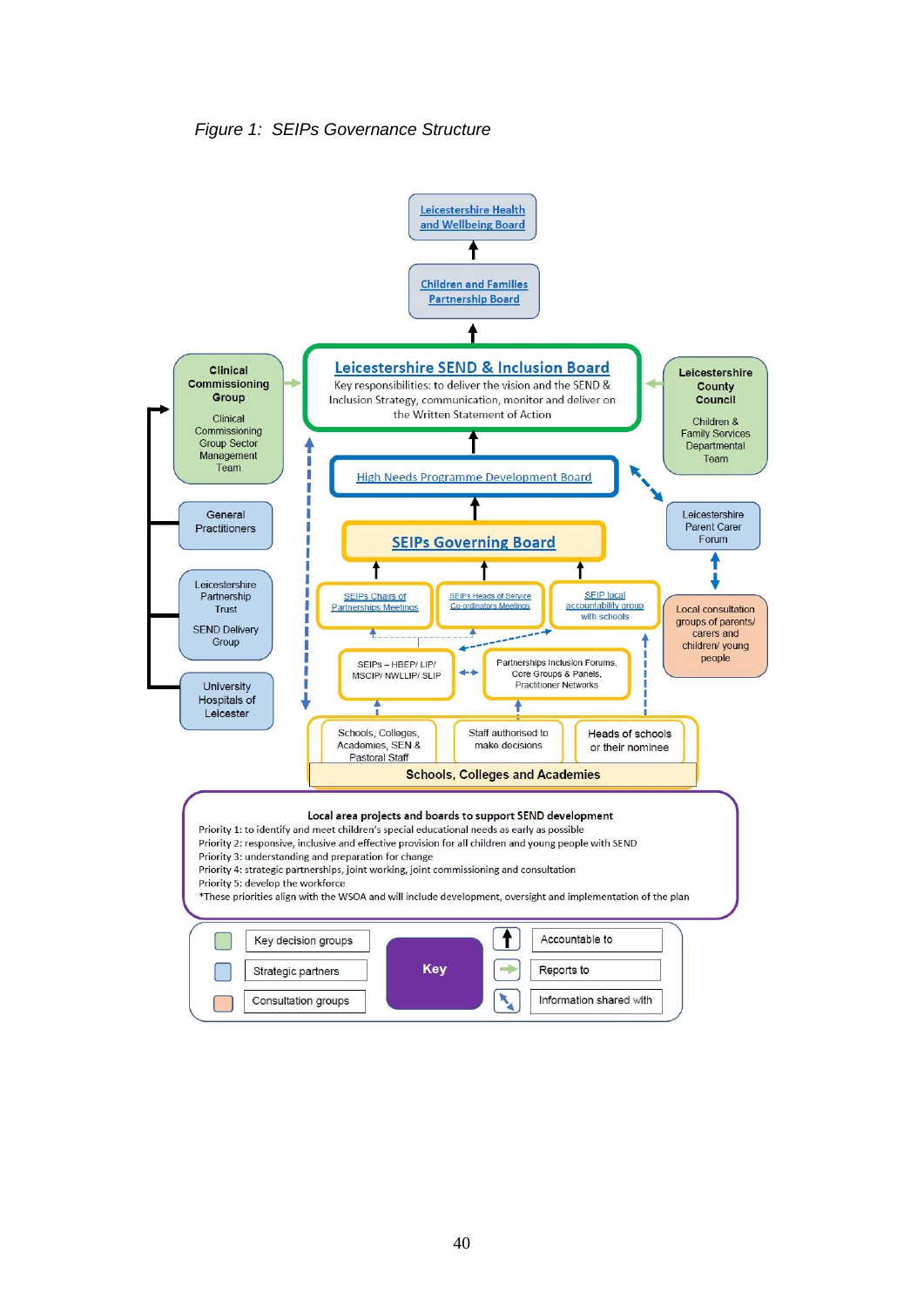• Accountability directly to students, parents and - potentially, in the future - Ofsted led direct evaluations of their work

- C16.2 In order to secure robust accountability the SEIPs will:
	- Make individual arrangements within local partnerships to create a Local Accountability Board that ensures appropriate accountability to its member schools as set out in (refer to previous section) to include individual governance arrangements and processes for resolving challenge from member schools. Such arrangements should ensure that the Local Accountability Board can provide a termly report to the SEIP Governance Board described below.
	- Be accountable to the SEIP Governance Board providing information about the work of each SEIP regarding performance, workforce, process and procedure, complements and complaints, and financial arrangements.
- C16.3 The purposes of the SEIP Governance Board are to:
	- evaluate and challenge the effectiveness of the SEIPS in developing and implementing local strategies to meet the learning needs of vulnerable and challenging children and young people and deliver the vision and outcomes defined as in this Agreement
	- The Board will do this by ensuring clarity of vision, ethos and strategic direction, holding Chairs and local boards to account for the performance of the organisation and its pupils and for the performance management of staff, overseeing the financial performance of the SEIPS and making sure their money is well spent
- C16.4 In evaluating effectiveness, the Board will expect termly reports as described in C17. below to be discussed at each Board meeting focusing on evidence to show:
	- The effectiveness of the provision the SEIPs make to safeguard and protect learners – including their adherence to the time frames for meeting need laid down in regulations
	- Academic progress and outcomes of partnership learners
	- Destinations of partnership learners
	- Progress in engagement and wellbeing made by partnership learners
	- Cost avoidance as a result of early interventions that enable learners to remain in school or at other lower levels of intervention
	- Quality and impact of support offered to schools, colleges and academies in assisting them in developing their capacity to work with "at risk" learners
	- The effectiveness of the arrangements for commissioning and quality assurance of additional external provision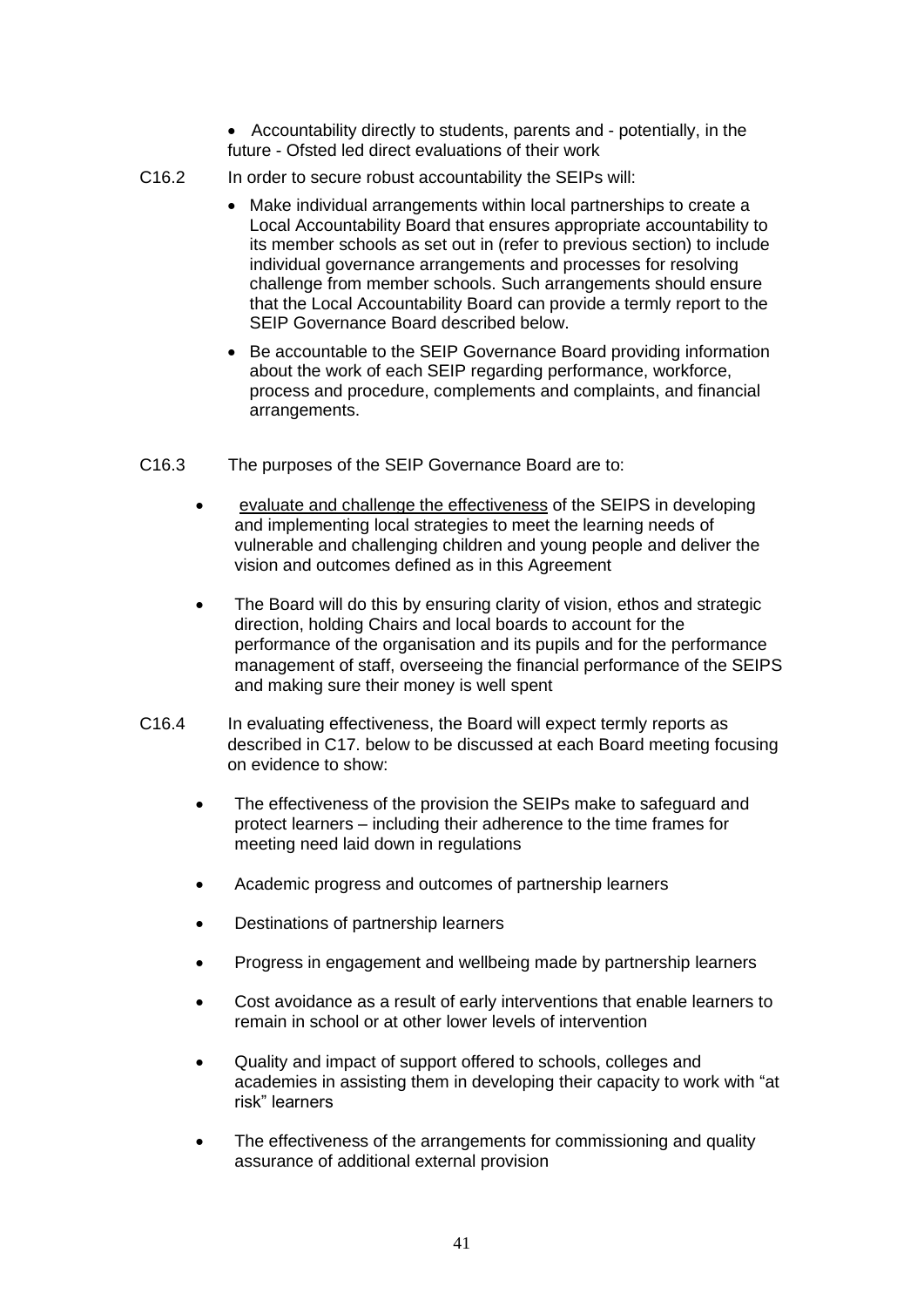- the impact that the SEIPS are having on outcomes for vulnerable learners in the secondary system as a whole
- Efficient use of money delegated to the SEIPS in terms of things such as workforce, spend on alternative external provision, transport, general accounting.
- C16.5 Board will report its judgements on each of these areas at least annually to:
	- Those Boards and Organisations shown on the Accountability Structure Diagram
	- All Secondary Headteachers via Leicestershire Secondary Heads Association
- C16.6 Should the Board reach a view that one or more of the SEIPS is not fulfilling the terms of this agreement to an acceptable standard it will report its concerns to the Director of Children and Families and ask that officers of the LA are directed to investigate concerns and to develop an action plan to address concerns. If the SEIP then continues to fail to meet the agreed outcomes, and the Authority considers that it is not taking adequate steps to rectify or improve its performance as set out in Clause B12.
- C16.7 Members of the Board will be appointed by the Local Authority.
- C16.8 Membership of the Board will be:
	- A member of the County Council to serve as Chair of the Board
	- One Chair of Partnership serving for a period of one year
	- LA Officer who is fulfilling the strategic lead role.
	- One representative from a Leicestershire Primary School
	- One representative from the Leicestershire MAT CEO Group

• One representative from each of the following services from the Council: Virtual School; Children and Family Wellbeing Service

- National Leader of Governance
- C16.9 Board Members will act as impartial evaluators of the work of the SEIPS not as delegates from individual partnerships. Board Members will be required to carry out their role exercising the range of duties in line with best practice recommendations for Directors/Trustees of Multi Academy Trusts.
- C16.10 The Board will invite to attend in order to support its deliberations:
	- The LA Officer with operational responsibility for links with the SEIPS
	- The LA Officer with commissioning responsibility for the SEIPS
	- The Staff member working across the five SEIPS
	- The Chairs of Partnership
	- Any other appropriate persons who can assist with expert advice
- C16.11 Meetings of the Board will take place three times a year.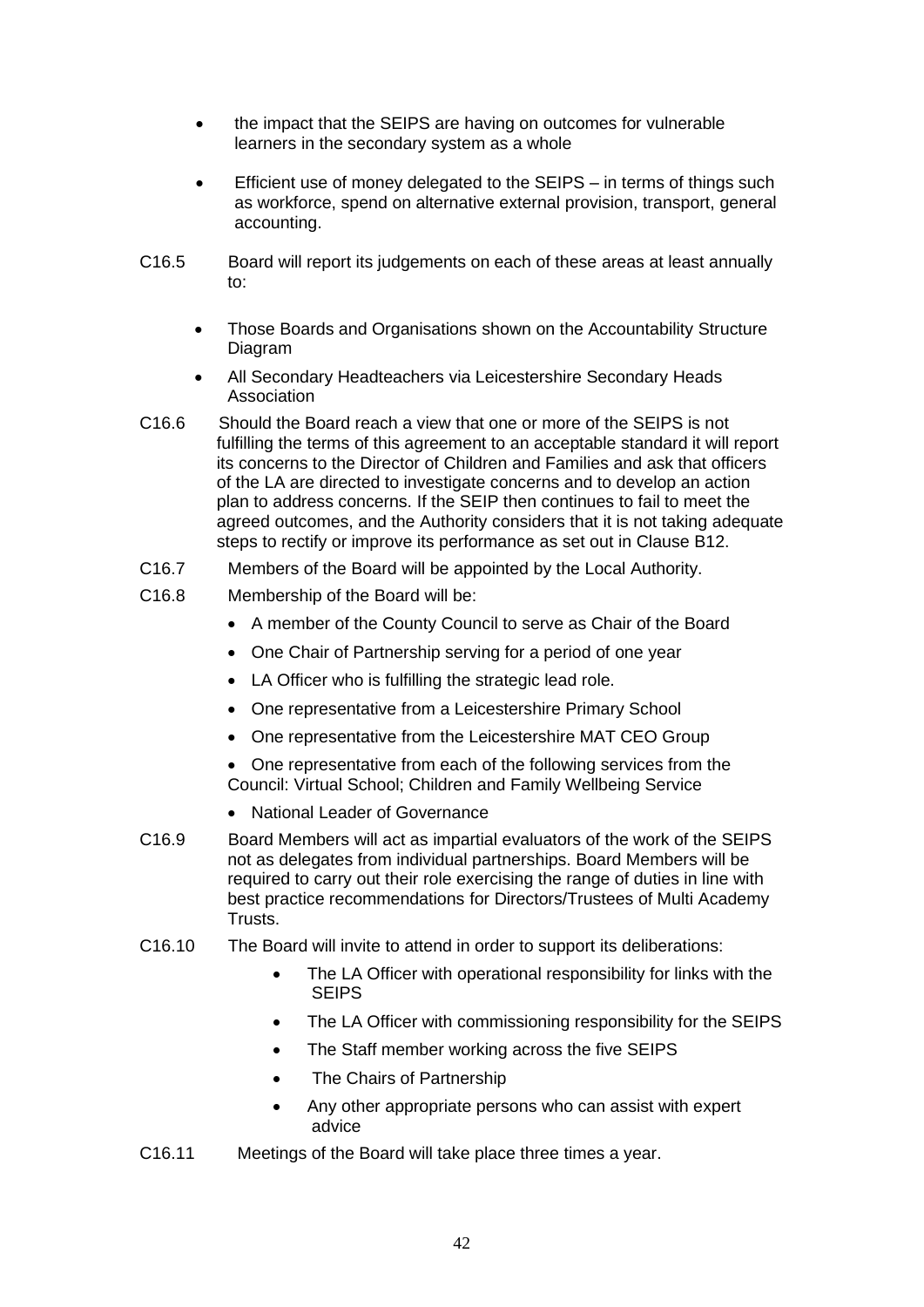• The LA will convene meetings and appoint the Chair of the Board drawn from the membership.

• The LA will ensure the meeting is clerked and will be responsible for ensuring Board judgements are communicated appropriately

• The SEIPS will work together to provide a written report to the Board before each meeting to include evidence that assists the Board in carrying out its evaluation (as in B8.4 above)

• Individual Local Accountability Boards will be asked to submit a report using an agreed template in B8.13

• LA Officers will ensure that the evaluative judgements of the Board are summarised and published in a form suitable for receipt by the bodies listed in B8.5 and are made available to the Chairs of Partnerships and to partnership staff.

C16.12 Template for Local Accountability Boards to use in termly reports to the SEIPS Governance Board

|                                                                                                                                                                        | R | A | G |
|------------------------------------------------------------------------------------------------------------------------------------------------------------------------|---|---|---|
| The SEIP ensures safeguarding of<br>students in all settings                                                                                                           |   |   |   |
| The SEIP achieves academic<br>progress of full time PM students                                                                                                        |   |   |   |
| And improvement in wellbeing<br>and engagement of ft PM students                                                                                                       |   |   |   |
| Financial control is secure                                                                                                                                            |   |   |   |
| Spending is "best value"                                                                                                                                               |   |   |   |
| Timing of decisions about allocation<br>of additional support to schools and<br>students are made at the right time<br>and are effective in avoiding future<br>costs   |   |   |   |
| Schools judge support from the SEIP<br>in school, through advice and<br>support and in IF and other meetings<br>to be effective                                        |   |   |   |
| Cooperation and collaboration<br>between schools is effective in<br>supporting vulnerable students                                                                     |   |   |   |
| Identification of need and<br>development of strategies to meet<br>that need across the partnership is<br>reducing the use of fixed term and<br>p[permanent exclusions |   |   |   |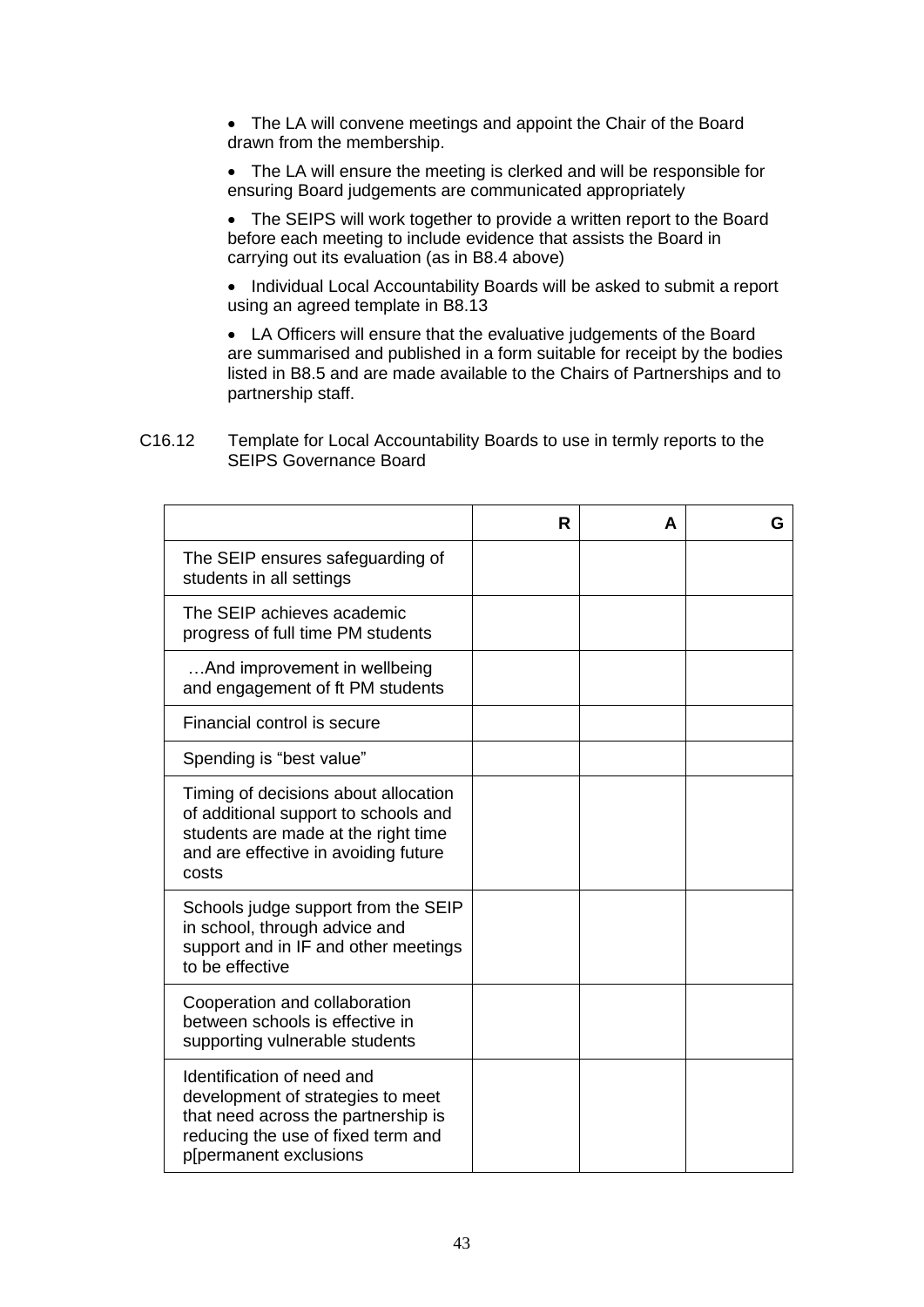| Quality assurance of commissioned<br>settings is effective                 |  |  |
|----------------------------------------------------------------------------|--|--|
| All schools actively contribute to the<br>continuing success of the SEIP   |  |  |
| The locality continues to view the<br>partnership arrangement as effective |  |  |

## **C17 FINANCIAL AND PERFORMANCE MONITORING AND REPORTING REQUIREMENTS**

- C17.1 The SEIP will publish an annual budget plan no later than October half term of each year detailing how the funding allocation will be used in that School year. The format of the budget plan will be as agreed by the SEIP Board and subsequently submitted to that group and the Authority. The SEIP will provide to the SEIP GB termly finance reports to provide an overview of how funding has been used. The reports will detail income and expenditure in line with B4.1.6 and B4.1.7).
- C17.2 The SEIP Governance Board will aim to evaluate the expenditure of each partnerships against the partnership's planned outcomes and budget plans. Where possible it will benchmark partnership expenditure against other SEIPs and any other suitable national financial data.
- C17.3 In order to ensure best value is achieved the SEIP Governance Board may ask Partnerships to provide case audits of expenditure on individual students.
- C17.4 The SEIP will manage, monitor on a regular basis and forecast expenditure against the funding allocation using its own records and any information provided to it by the Authority under Clause B4.1.6 and B4.1.7. The SEIP will need to ensure that the systems used to do so are transparent and robust and provide details of expenditure to the Authority on request.
- C17.5 The SEIP will ensure that a range of documentary evidence to support the expenditure is available for inspection and/or audit by the Council (including accounting records of the SEIP, minutes of meetings, details of preventative intervention or provision required, invoices, receipts and statements from / correspondence with providers).
- C17.6 In addition to termly financial reports the SEIP will produce by 31st October each year an Annual Expenditure Report showing expenditure against the funding allocation for the previous academic year. A copy of this report will be sent to the Council and this report may be used to inform financial reports to relevant parties and provide evidence of eligible expenditure to inform the Local Authority's Annual Assurance Statement to the Department for Education. The format of the report will be set out by the Council and agreed by the SEIP Governance Board. The Council may ask for additional information during the Spring Term of each year to assist in preparing its own end of financial year reports.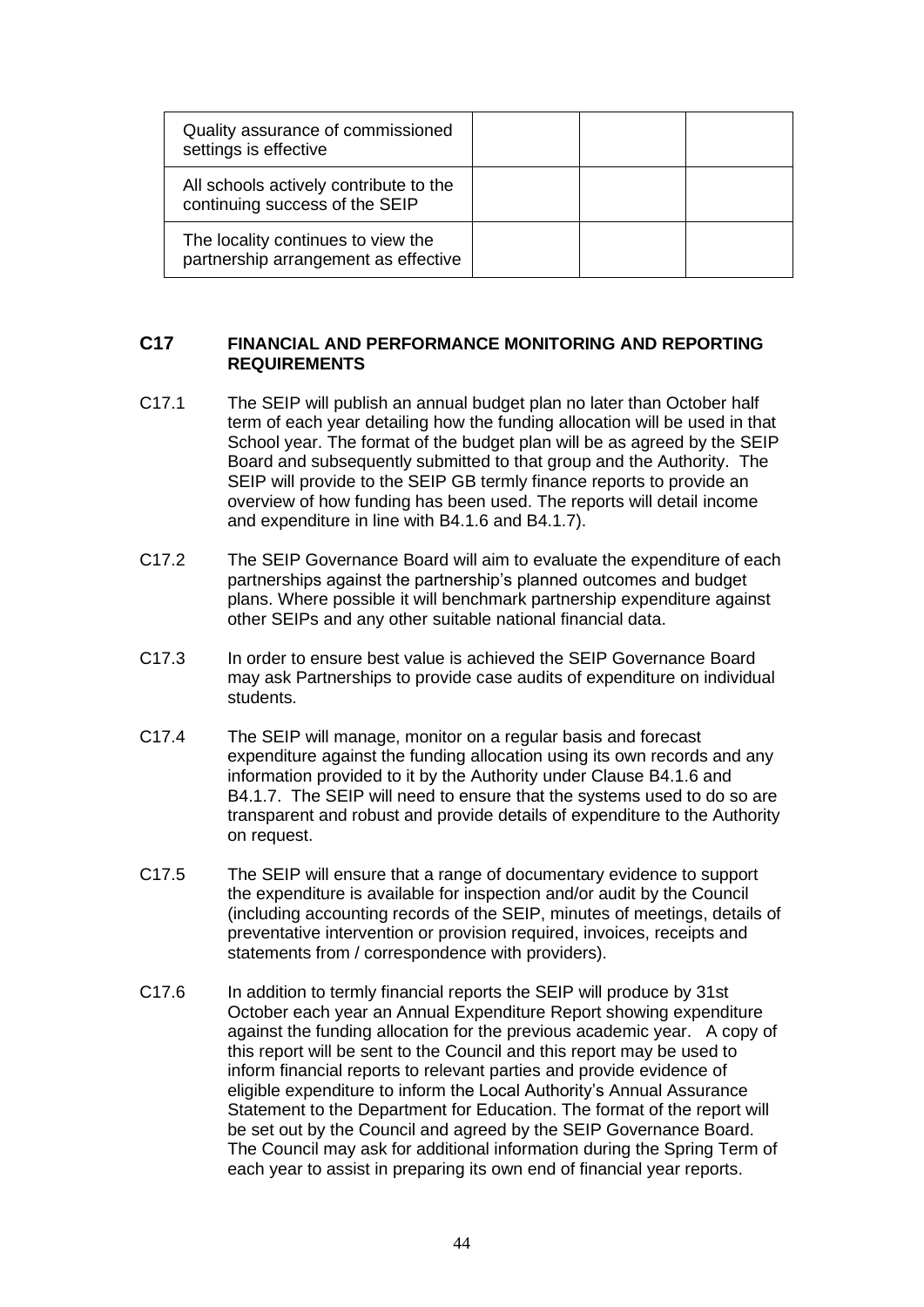- C17.7 Whilst the Lead School may account for SEIP transactions through its General Annual Grant or delegated budget, it must do so through a range of designated SEIP cost centres so that SEIP transactions are easily identifiable and separable from the main activities of the school. Any balance retained at year end must be recognised as belonging to the Authority within the Annual Statement of Accounts or Consistent Financial Reporting Return.
- C17.8 The Lead School, acting on behalf of the SEIP, is responsible for ensuring that HMRC VAT regulations concerning the taxation of employment and any requirements of any other Government agency are fully adhered to, and for seeking professional advice in these areas if further clarification is needed. Any costs arising from failure to follow financial regulations may not be met from the SEIP funding allocation.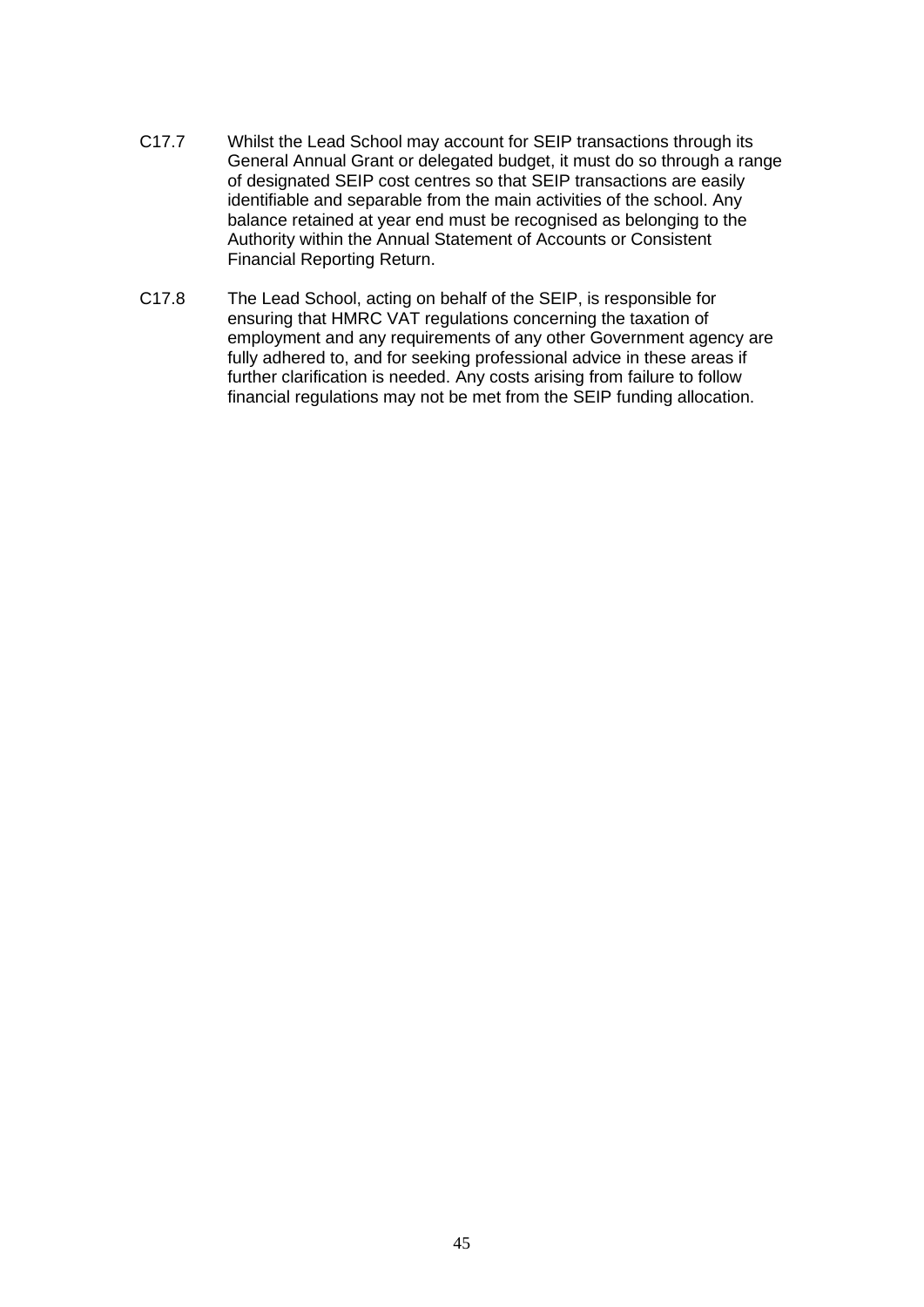# **PART D – TERMS AND CONDITIONS**

## **APPENDIX 1 - DATA SECURITY SCHEDULE**

| <b>Sharing &amp; Destruction Methods</b> | <b>Security Requirements</b>                                                                                                   |
|------------------------------------------|--------------------------------------------------------------------------------------------------------------------------------|
| Organisation Data Network (e.g.          | Recommend password protecting attachments for sensitive personal data in case it is sent to wrong email address. No            |
| internal email)                          | personal data in subject title, or sensitive personal data in body of email. Use of GCSX network where available.              |
|                                          | Recommend turning off autofill of address field.                                                                               |
| Email between partners                   | To provide secure transit, use the Government's secure network if possible. Alternatively, use secure emailing tools.          |
|                                          | If neither of these is available, password attachments for sensitive personal data in case it is sent to wrong email           |
|                                          | address. No personal data in subject title, or sensitive personal data in body of email                                        |
| Laptops, removable media, USB, etc       | Must be owned by the employer and encrypted. No personal information from any of the organisations in this                     |
|                                          | agreement is to be loaded to personally owned or non-encrypted removable media.                                                |
| Electronic storage of information        | The storage location for information must be sufficiently secure (e.g. if it is in the database of an application, or as files |
|                                          | held in an electronic records management solution or in a network area. Check with your IT department.                         |
|                                          | Inform partners how access to the information be restricted.                                                                   |
|                                          | Ensure there will be an audit trail which will show who has accessed a record.                                                 |
| Vetting/clearance of staff               | Have the staff who will receive and access the information vetted if required by law.                                          |
| Internal and public telephone            | May be used, but apply the Caldicott Principles (e.g. check who you are talking to, share on a need to know basis, share       |
| network                                  | only what is necessary).                                                                                                       |
| Mobile telephone (voice and text)        | Digital cell phones may be used.                                                                                               |
|                                          |                                                                                                                                |
|                                          | Only use analogue cell phones if operationally urgent, use guarded speech and keep conversation brief.                         |
| Fax                                      | Note faxes are legacy technology and are NOT to be used unless there is no alternative. If no alternative, check               |
|                                          | recipient is on hand to receive.                                                                                               |

Minimum security requirements for sharing data between the parties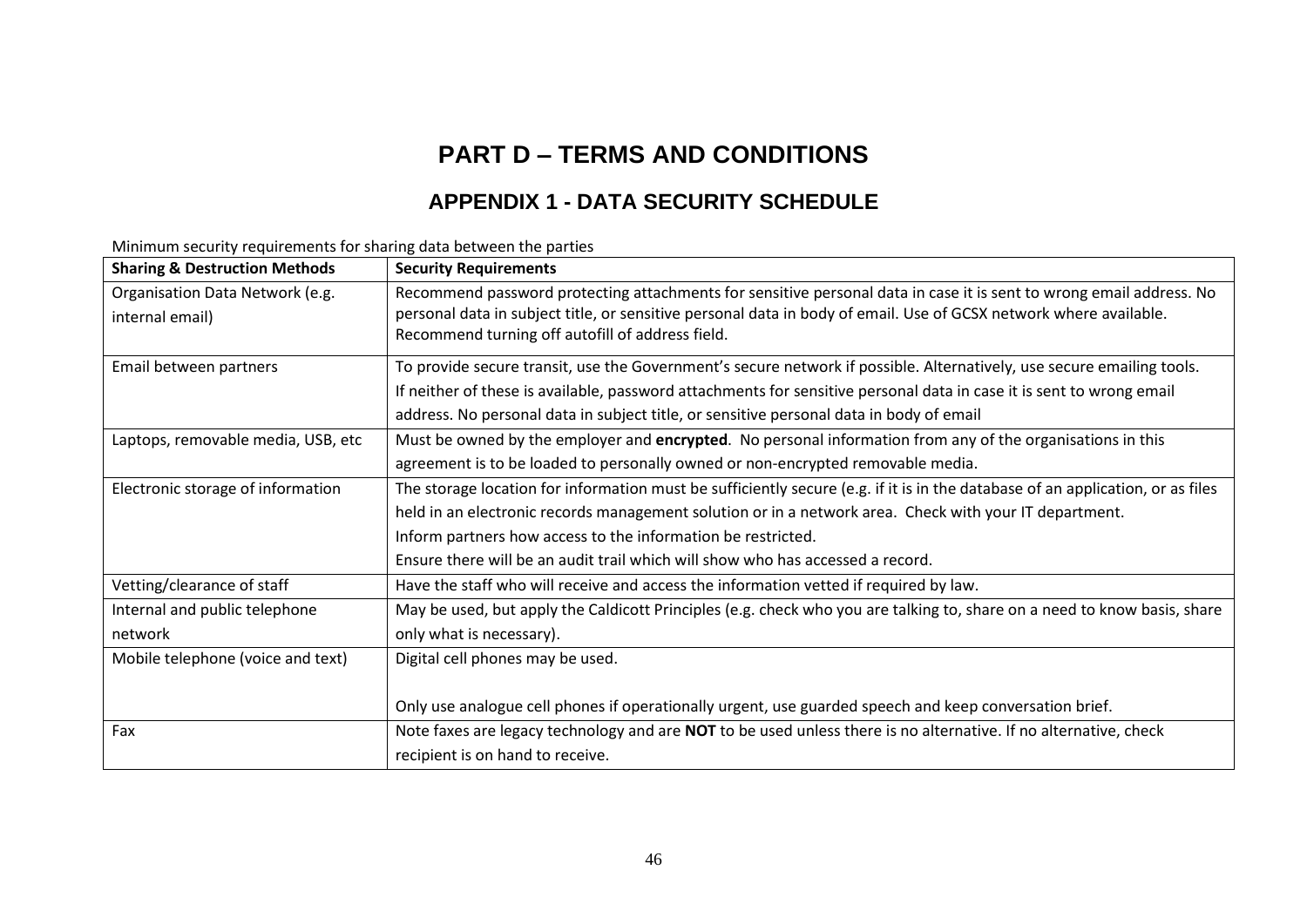|                                   | Send cover sheet first and wait for confirmation before sending.                                                      |
|-----------------------------------|-----------------------------------------------------------------------------------------------------------------------|
| Storage of papers                 | Protected by one barrier, e.g. a locked container within a secure building/room. Locked filing cabinet for storage if |
|                                   | home working.                                                                                                         |
| Disposal of papers                | Use secure waste sacks if organisation has system in place and make sure they are secure when left unattended or      |
|                                   | collected for destruction.                                                                                            |
|                                   | Shred personal information if it is sensitive.                                                                        |
| Disposal of magnetic media        | All types of discs and other storage devices - use a specialist destruction service if you have one. A certificate of |
|                                   | destruction should be obtained. Otherwise, dismantle and destroy by disintegrating, pulverising, melting or shredding |
|                                   | then dispose with normal waste/recycling following destruction.                                                       |
| Movement within organisation via  | In a sealed envelope with protective marking shown. Marked for addressee only (where possible)                        |
| internal mail                     |                                                                                                                       |
| Movement between partner agencies | By post or courier in a sealed envelope with contact of both recipient and sender visible. Consider a double layer    |
|                                   | package. Marked for addressee only (where possible)                                                                   |
| Movement between workplace and    | On encrypted memory stick or encrypted laptop or in a lockable briefcase. Locked filing cabinet for storage if home   |
| home / mobile office              | working.                                                                                                              |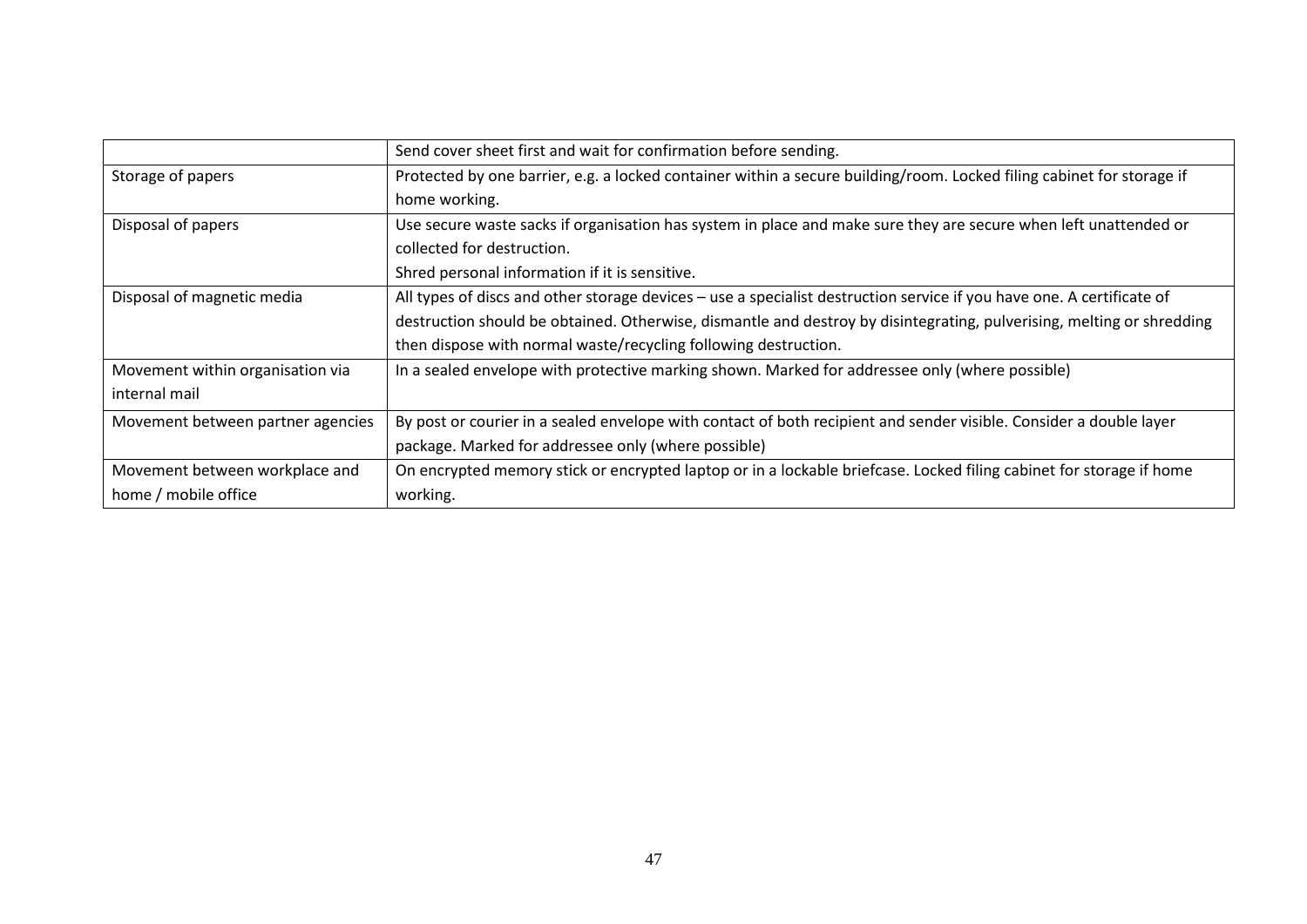# **PART E**

# **FUNDING AGREEMENT**

## **Please note this schedule is to be updated annually with the costs agreed for the following year of the agreement.**

## **E1 Funding Arrangements for SEIPS**

- E1.1 Funding agreements will be kept open to review to ensure a consistent approach across Leicestershire and to ensure adherence to the national funding framework as set out annually by the Department for Education (DfE).
- E1.2 Payment schedules will be issued for the Local Authority financial year, April – March, these will set out the application of the formula and the annual allocation to the SEIP, payment will be made termly with reference to the number of school days in each term.

## **E2 Payments**

- E2.1 All payments will be made by termly instalments in advance and processed through the BACS system.
- E2.2 If the Authority determines that any expenditure previously paid against the funding allocation, in accordance with the purposes set out in Clause A2.3 of this Agreement, does not relate to costs which are eligible for payment or if at any time the Authority has paid more than the Authority is liable to pay under this Agreement, the Authority shall notify the SEIP and will recover that sum from the remaining allocation or to require the SEIP to repay that sum to the Authority.

## **E3 RECOVERY/CLAWBACK OF FUNDING** -

- E3.1 In the event of the SEIP not reaching an agreement for a permanently excluded pupil, the pupil becomes the responsibility of the local authority in which the pupil is resident. The Authority will recover the full financial cost of provision for permanently excluded pupils from the excluding school. This includes the statutory deduction set out within the School and Early Years Finance regulations.
- E3.2 The Lead School/Academy for each SEIP will agree locally on arrangements for clawing back pupil funding from schools when a pupil moves to the responsibility of the SEIP following a permanent exclusion. When a school does not comply with the SEIP agreement the Authority will withdraw the average pupil cost, pupil premium allocation and any top up funding allocated to the pupil from the school and will transfer it to the SEIP.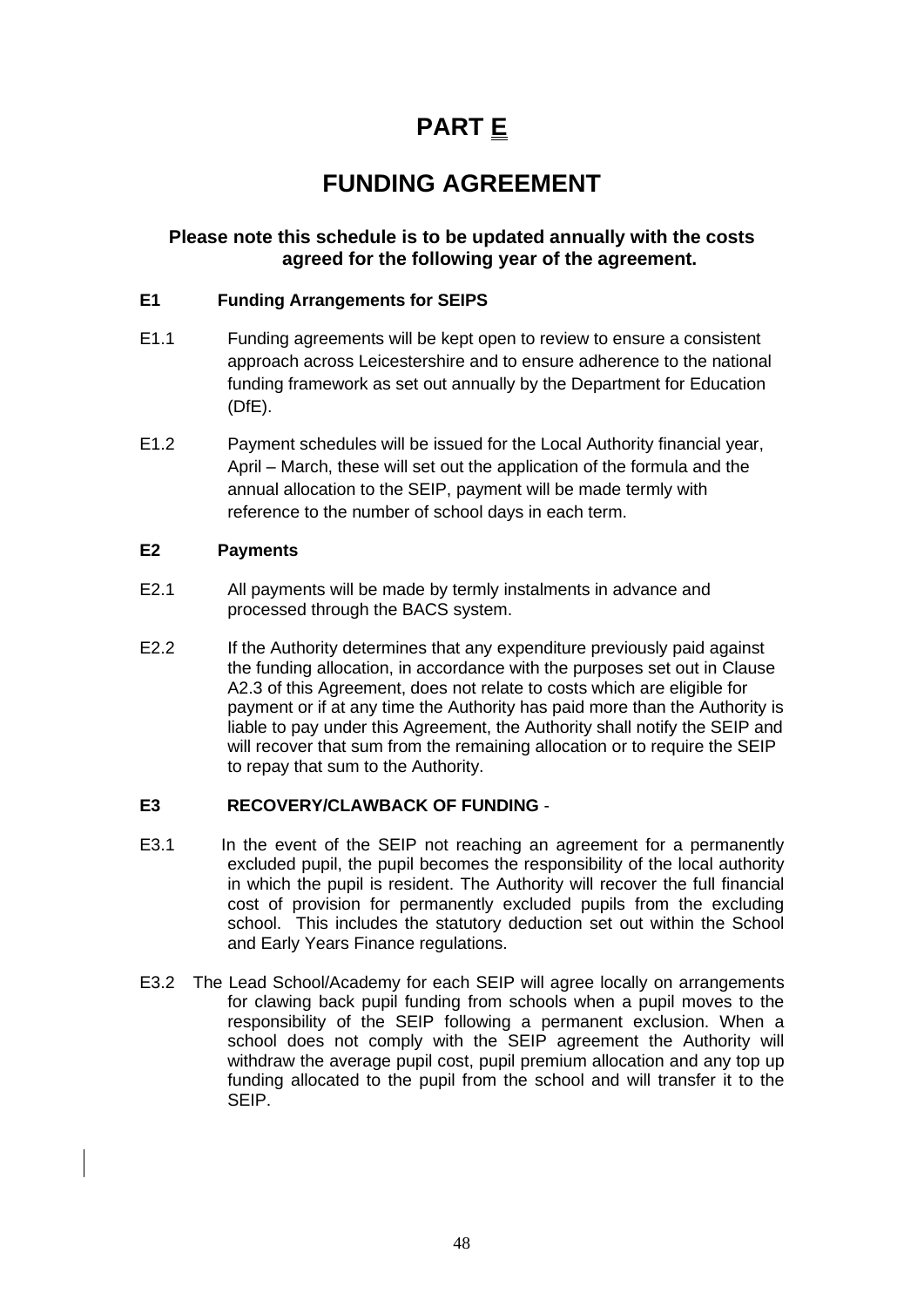## **PART F SCHOOLS IN SEIP PARTNERSHIP AREAS**

F1 Area based Special Schools are not included in the SEIPs agreement funding formula, they are not included in the list below.

#### **South Leicestershire Inclusion Partnership (SLIP)**

Beauchamp College Brockington College Countesthorpe Leysland Community College Gartree High School Oadby Lutterworth College Lutterworth High School Manor High School Oadby Sir Frank Whittle Studio School South Wigston High School The Kibworth School The Robert Smyth School Thomas Estley Community College Welland Park Community College Wigston Academy Wigston College

## **North West Leicestershire (North West Leicestershire Learning and Inclusion Partnership – NWLLIP)**

Ashby School Castle Rock High School Ibstock Community College Ivanhoe College Ashby-De-La-Zouch Newbridge High School Stephenson Studio School The Forest Way School

#### **Melton and South Charnwood (Melton and South Charnwood Inclusion Partnership - MSCIP)**

John Ferneley College Long Field Academy The Cedars Academy The Martin High School Anstey The Priory Belvoir Academy The Roundhill Academy Wreake Valley Academy

#### **Hinckley and Bosworth (Hinckley and Bosworth Education Partnership – HBEP)**

Bosworth Academy Groby Brookvale Learning Campus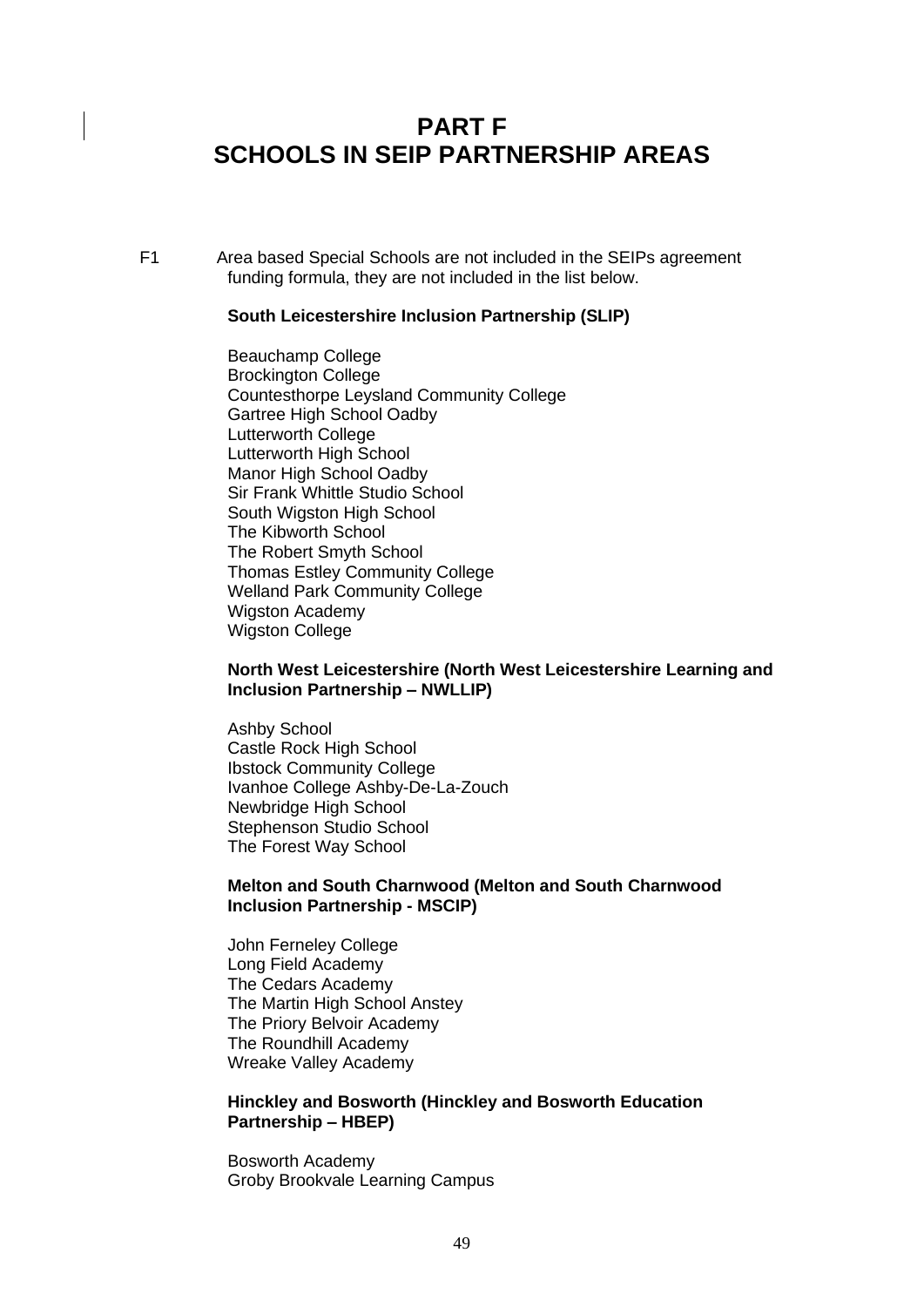Hastings High School Heath Lane Academy Hinckley Academy and John Cleveland Sixth Form Centre Redmoor Academy South Charnwood High School St Martin's Voluntary Catholic Academy The Market Bosworth School Winstanley Community College

## **North Charnwood (Loughborough Inclusion Partnership – LIP)**

Castle Donington College Charnwood College De Lisle Catholic School Iveshead School Limehurst Academy Rawlins Academy The Humphrey Perkins School Woodbrook Vale School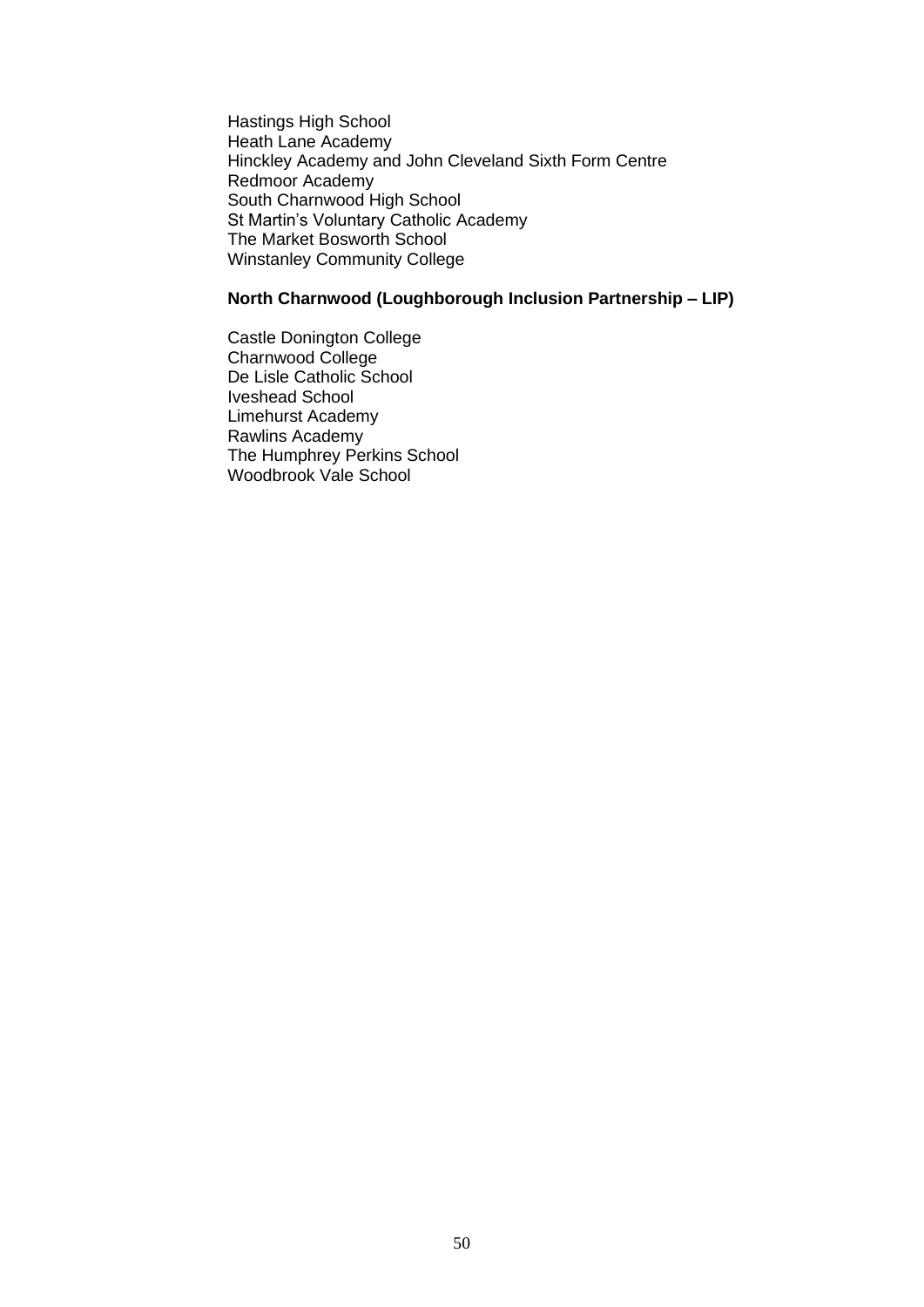## **PART G Template Memorandum of Understanding between Schools in Secondary Education and Inclusion Partnerships (SEIPs)**

## **G1 Summary**

By signing this MOU schools are agreeing to participate with all state funded secondary schools in their partnership area in local collective decision making and to abide by joint decisions that result arising from:

- a) Fair Access admissions arrangements and protocols.
- b) The local referral processes and meetings that govern access to the High Needs Funding devolved to the local partnership for SEMH students
- c) The funding arrangements set out in the Leicestershire Partnership Agreement including access to partnership funds and transfer of pupil funding to the Partnership.
- d) Local Governance arrangements for the Partnership at local and county wide levels.

The MOU commits schools to:

- a) make best endeavours to ensure that children and young people whose behaviours are a cause for concern are referred to the partnership's forums and panels at an early stage honour the undertaking in the Leicestershire Partnership Agreement that in the event of a school permanently excluding a child another local school in the partnership will take the child on roll via the Fair Access process.
- b) retain accountability for any student who is educated by the partnership so that it:
- c) provide accurate base line data for the student on transfer
- d) take part in quality assurance of the provisions that the student accesses
- e) actively participate in reviews of the student's progress

The school's decision to sign the MOU does not remove the right of a Head to permanently exclude a student but it does indicate that the school considers this action to be a last resort and that the school will discuss any potential permanent exclusion with the Chair of the Partnership before it is finalised.

Area based Special Schools are not include in the SEIPs agreement funding formula, they are not required to sign up to this Memorandum of Understanding.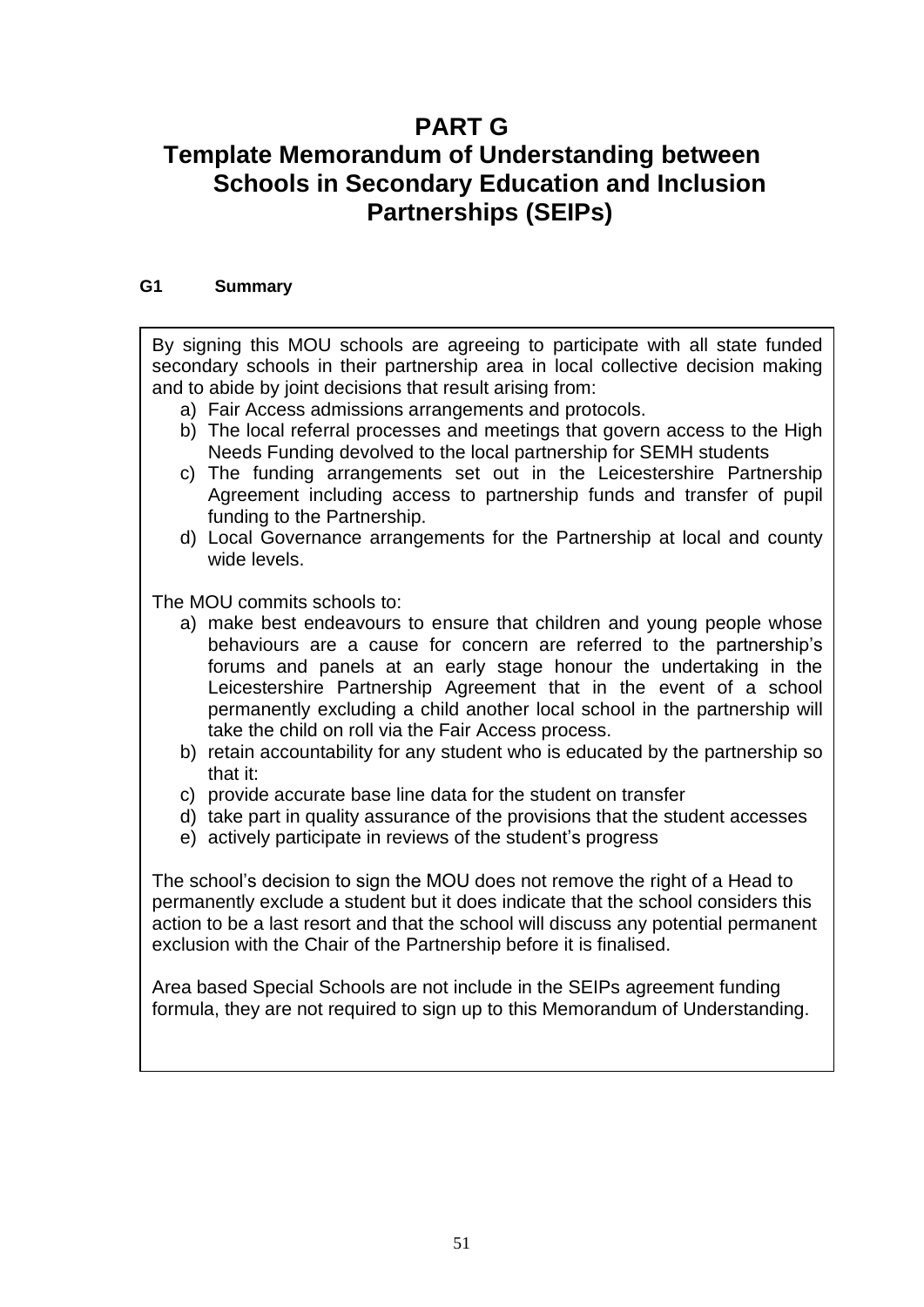## **G2 Secondary Inclusion Education Partnerships (SEIPs) – Memorandum of Understanding with member schools**

## **G2.1 SCOPE**

G2.1.1 **This memorandum of understanding** (the Memorandum) governs the relationship between member schools of each Leicestershire Secondary Education and Inclusion Partnership (Partnership).

## **G2.1.2 Schools in the Partnership Areas**

- G2.1.3 The schools in each Partnership area are set out in Appendix 1 to the Memorandum, which may be amended from time to time.
- G2.1.4 In this Memorandum references to "schools" and "member schools" include academy schools unless expressly stated otherwise
- G2.1.5 In this Memorandum references to "pupils" include children and young people at school in Key Stage Three and Four.
- G2.1.6 Defined terms in this Memorandum, unless expressly defined in the Memorandum, have the meaning given to them in Schedule 7 of the Partnership Agreement between the Leicestershire Secondary Education and Inclusion Partnerships and Leicestershire County Council

## **G3 INTRODUCTION**

## **G3.1 This Memorandum of Understanding sets out the aims, objectives and accountabilities of member schools of Partnerships**,

G3.1.1 It is intended to act as a point of reference for all members of the Partnerships. It should be read in conjunction with the following (available at http://www.leics.gov.uk/special\_education\_needs and

## <https://www.leicsseips.org/>

- Leicestershire Secondary Education and Inclusion Partnerships Agreement
- Any local Offer document for Partnership Provision published by the partnership
- County Secondary Fair Access Protocol
- Local protocols governing Managed Moves and other arrangements designed to support vulnerable pupils and maintain their engagement with education
- G3.2 **The principles outlined in the Memorandum**, are aimed primarily at KS4 and KS3 pupils in schools who are:
	- at risk of permanent exclusion from school
	- vulnerable as a result of Social Emotional and Mental Health Issues
	- self-excluding from school.

## **G4 OBJECTIVES, PURPOSE AND PRINCIPLES - SCHOOLS**

G4.1 **The main objective** underpinning the Memorandum is to reduce the need for permanent exclusion from school by enabling Partnerships to plan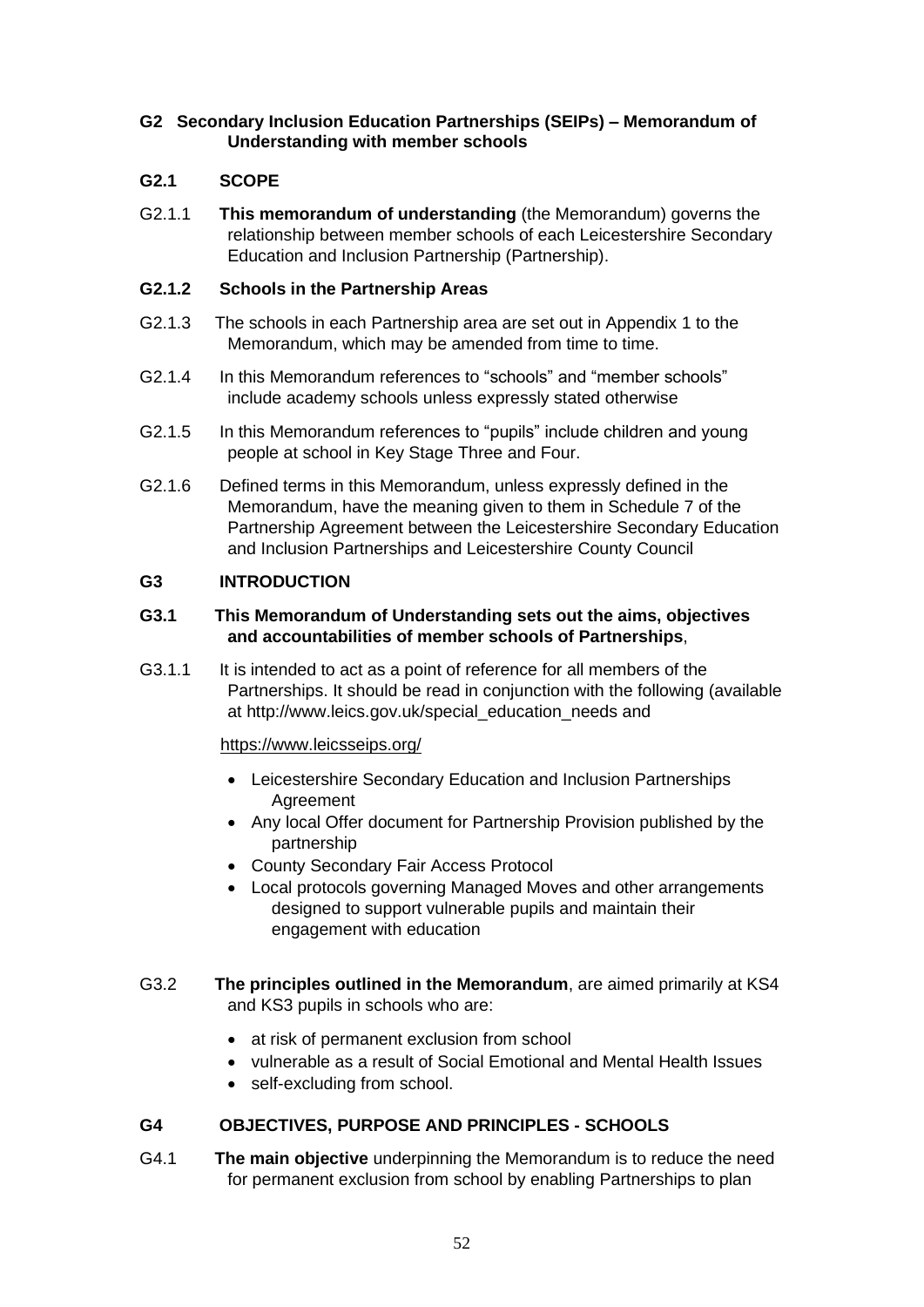and commission a personalised curriculum at KS4 and KS3 for the vulnerable and at risk

G4.2 **The key purpose of Partnerships** is for secondary schools to work collaboratively to improve outcomes for vulnerable pupils; raise educational standards, and personalise provision for vulnerable young people in their area.

#### G4.3 **Principles**

• Member schools make a formal commitment to the shared vision that all children and young people are the responsibility of their Partnership. Partnership schools will work together to secure early

intervention with children and young people at risk of exclusion, and those in danger of missing education with the aim of meeting the social, emotional and mental health needs so as to support good behaviour and improve outcomes for all children and young people.

Member schools will work collectively to ensure that all children and young people entitled to secondary education in the area are placed on a school roll.

• Member schools and Partnerships agree and operate a Fair Access Protocol which ensures that all schools admit a fair share of vulnerable and challenging children and young people are allocated a school place as quickly as possible.Within the appropriate timescales Where it has been agreed that a child will be considered under the Fair Access Protocol, a school place must be allocated for that child within 20 school days., including those who have been permanently excluded from a local school. The current Fair Access Protocol is available at <https://www.leicsseips.org/fair-access-protocol>

Member schools agree to share data with one another where this serves to illustrate that additional responsibilities falling on schools as a result of taking on vulnerable students are shared equitably.

• Member schools will agree an operate managed move protocol for children and young people for whom a move to another school is appropriate and are used in pupils' best interests and with the agreement of everyone involved within the statutory guidance. A template Managed Move Agreement is available at [https://www.leicsseips.org/fair-access](https://www.leicsseips.org/fair-access-protocol)[protocol](https://www.leicsseips.org/fair-access-protocol)

• Member schools acknowledge that it is not appropriate to pressure parents'/carers' to take their children out of school to avoid an exclusion

• Member schools collectively ensure that all children and young people will receive a stimulating, challenging and engaging curriculum, including appropriate literacy and numeracy programmes which are suitably supervised and monitored.

• Member schools and Partnerships agree to provide or commission, engaging, good quality education and a curriculum that is tailored to the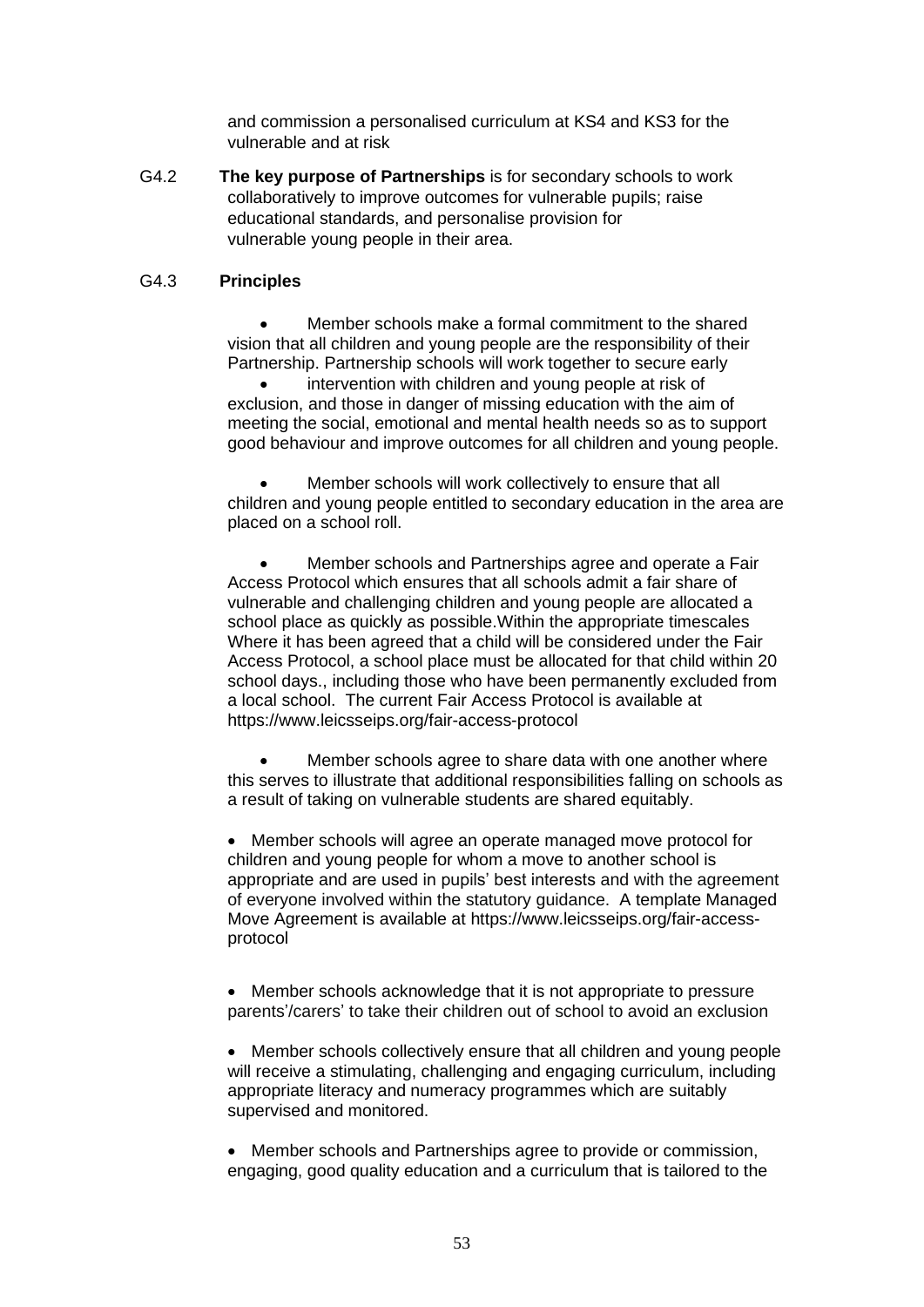needs of vulnerable and challenging young people and to participate in Partnership arrangements for

• Quality Assurance of that provision. Member schools agree to remain involved in the planning and review of the programmes for students who are being educated by the partnership and to actively participate in arrangements for monitoring students at their provisions.

Member schools and Partnerships agree that alternative provision is used with a view to the re-integration of vulnerable and challenging young people into mainstream education so that they are motivated, prepared for further learningnd have a positive view of their future.

• Where member schools commission alternative provision independently of the local Partnership they agree to keep the Partnership informed and to follow agreed procedures for the oversight of such provision

• Member schools agree to share accurate comprehensive data about their performance with respect to vulnerable children.

• Member schools agree to contribute to the management of the Partnership, agree the arrangements for funding holding and for appointing the Chair and other leaders of the Partnership as set out in the Partnership Agreement.

## **G5 OVERALL AIMS**

**G5.1 The strategic aim of the Partnerships** is for secondary schools to work collaboratively to improve outcomes for pupils; raise educational standards and personalise provision for vulnerable young people in localities. This will be achieved through commissioning the necessary mix of in school and out of school pupil education support and provision, including early intervention and prevention services, from the public, private and voluntary sector. Within that, they aspire to:

> • Provide a shared vision for staff and students at member schools, based around the "Assess, Plan, Do, Review cycle".

• Build on the recognition in the SEN Code of Practice that poor behaviour is a form of communication informing professionals about a child's underlying needs to create personalised, engaging and empowering programmes of learning and support for young people.

• Foster an ethos of success and achievement amongst learners, staff and the wider community, understanding that achievement will follow from attendance and engagement when the programme on offer is personalised for vulnerable and challenging learners.

• Broker provision from each other and external providers, using existing resources combined with additional resources devolved by Leicestershire County Council (the Local Authority) to Partnerships, and resources delegated to schools by the Local Authority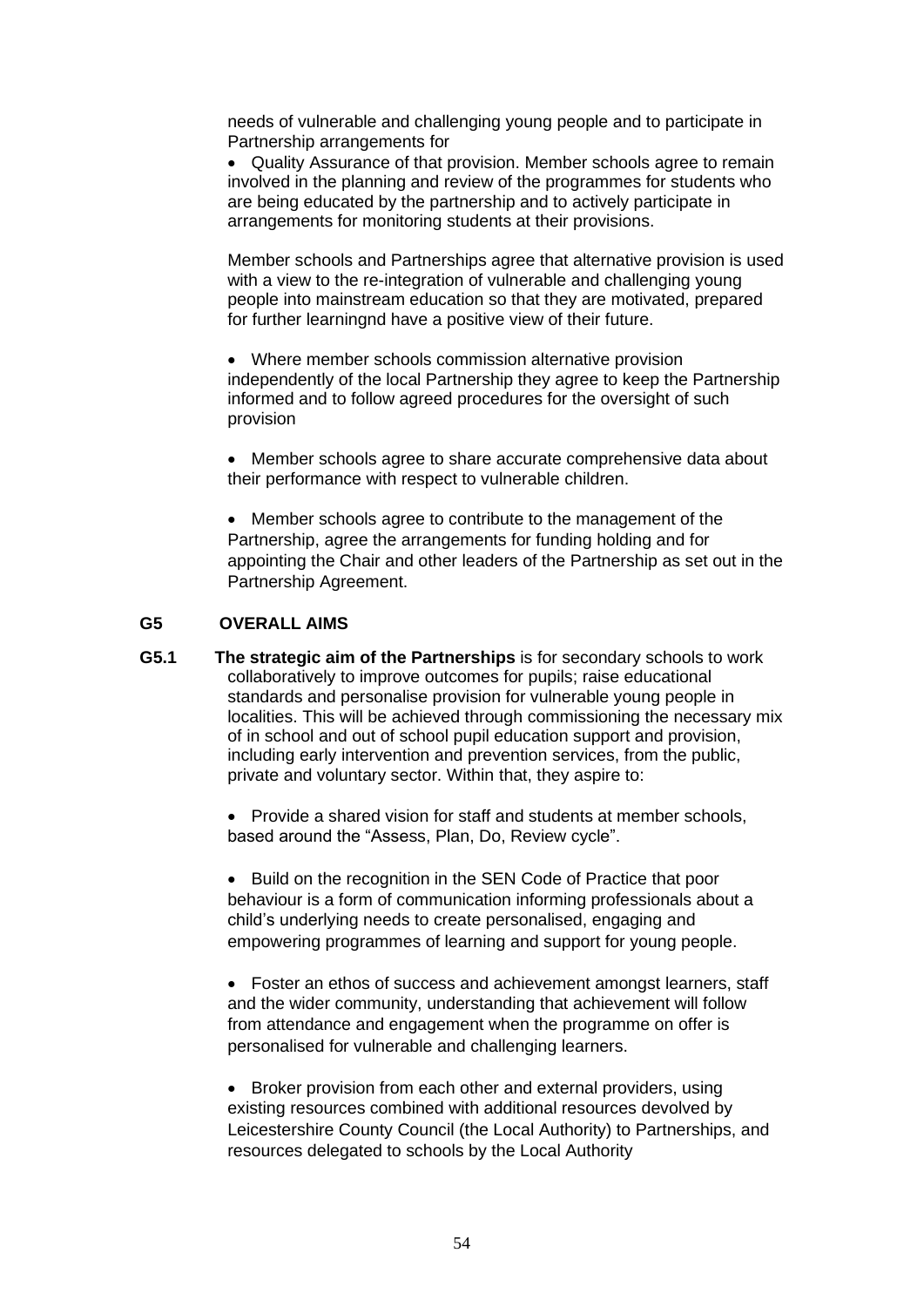• Share knowledge, resources and skills and work in partnership with each other and relevant agencies and organisations.

- Establish the conditions for continuous improvement in standards both in education and other services.
- Create a sustainable long-term Partnership.

## **G6 PARTNERSHIPS' GENERAL RESPONSIBILITIES**

**G6.1 The Partnership is responsible to the Local Accountability Board** This is the means by which all local schools can ensure that it meets their requirements and expectations for the delivery of services and achievement of agreed outcomes and targets for vulnerable groups. The LAB will ensure that the Partnership operates structures to allow all member schools to participate in:

> • Decision making about local thresholds for children and young people and their schools to access partnership resources

> • The deployment of resources within the partnership, including decisions about any additional level of contribution above pupil funding expected from a child's school where a personalised programme is put in place and as a contribution the work of the Partnership as a whole.

• Collective decisions about protocols and procedures that are used across the Partnership, particularly in ensuring that the Fair Access Protocol is operated effectively across the Partnership

• Participation in judgements about the effectiveness of the work of the Partnership

• Setting a development strategy for the Partnership working within the parameters of the Partnership Agreement with LCC.

## **G6.2 The Partnership is responsible to the SEIPS Governing Board (SGB)**.

The role of the SGB is set out in the Partnership Agreement. The Partnership is required to make direct data reports to the SGB and to respond to its requests for further information. The SGB can direct the LGB to address issues of concern but devolves responsibility for any solution to the LGB.

## **G6.3 Partnership implements the agreed local strategy for the provision of education programmes for pupils who cannot sustain their place in school**.

This may be done through individual member institutions or collectively, or by commissioning services from a range of alternative education providers. The Partnership will:

• secure a full-time educational offer for all pupils referred to the Partnership, whilst recognising that for some pupils who are disengaged from education, this may be a gradual process.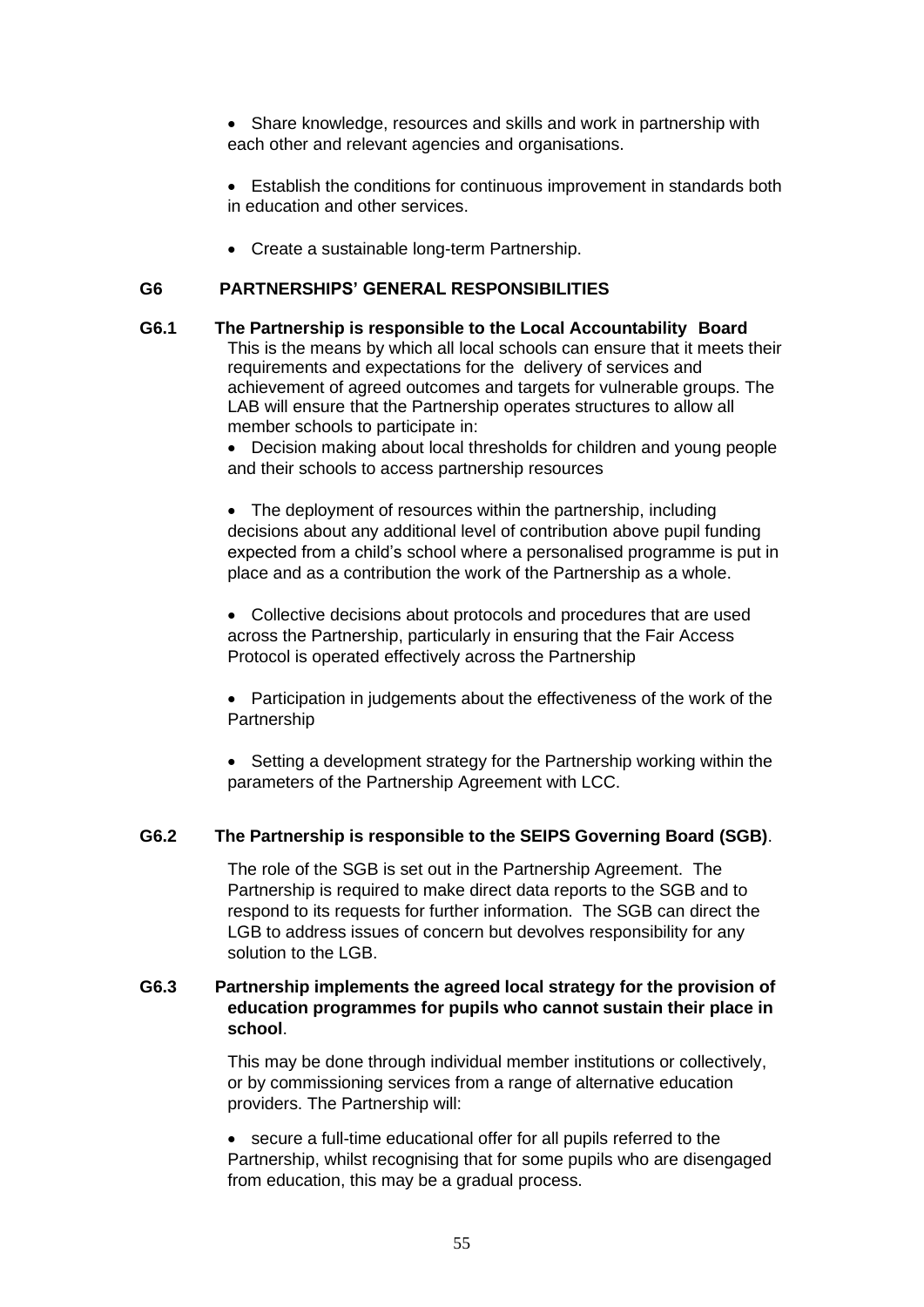• Pay proper regard to relevant legislation, formal guidance, codes of practice, and national policies.

• Take responsibility for commissioning all alternative programmes needed by pupils in their areas and accept collective responsibility for the placement of vulnerable children living in county and attending partnership area schools, and for achieving other partnership outcomes.

• Respond to Member of Parliament, Elected Member, Ombudsman, Ofsted, parent, voluntary sector complaints and requests for information received either directly or via the Local Authority.

• Move quickly to admit children agreed by the Partnership under the Fair Access Protocol and ensure a fair distribution of vulnerable children across Partnership schools.

• Engage in local and national planning, and review procedures including Multiagency Risk Assessment Conferences, Domestic Homicide Reviews, Child Protection Conferences, Serious Incident Learning Processes, Inspections of LA services, Serious Case Reviews, Children Using Sexually Abusive Behaviour, Children in Care Planning Meetings, Adoption Planning Meetings, Youth Offending Service court order monitoring and return from custody meetings, Supporting Leicestershire Families Meetings, Locality Hub Meetings.

• Secure other aspects of the SEIPS offer as set out in the Partnership Agreement to include working to support schools with self-excluding pupils

• Delivering assistance to schools to meet SEMH needs at an early stage, including operating Inclusion Forums

• Ensure that it meets the accountability requirements set out in the Partnership Agreement and that it contributes to the development of services for vulnerable children in the county by participating in the meetings of the Chairs of Partnership, The SEIPS Governing Board and the meetings of Coordinator's.

• Abide by the terms of their Partnership agreement and its appendices. **G6.4 Commitment of Individual Schools who are members of the Partnership**

> • The Partnership Agreement does not seek to limit the rights of Headteachers and Principals to exercise their legal powers in relation to Permanent Exclusion. Collectively Leicestershire secondary Headteachers and Principals acknowledge that there are occasions when a permanent exclusion is a necessary step. Member schools acknowledge the need to consult with the Chair of their Partnership prior to making such a decision in order to ensure that the reason for the decision is fully understood and that alternatives to permanent exclusion have been fully considered.

> • Headteachers and Principals are responsible for ensuring that they have their own internal processes to ensure that any decision to place a pupil into a Partnership programme are taken with due regard to the legal processes related to a decision to exclude a child from school.

• Headteachers and Principals are responsible for ensuring that their representatives attending partnership meetings have the delegated authority to participate in collective decisions on behalf of the school.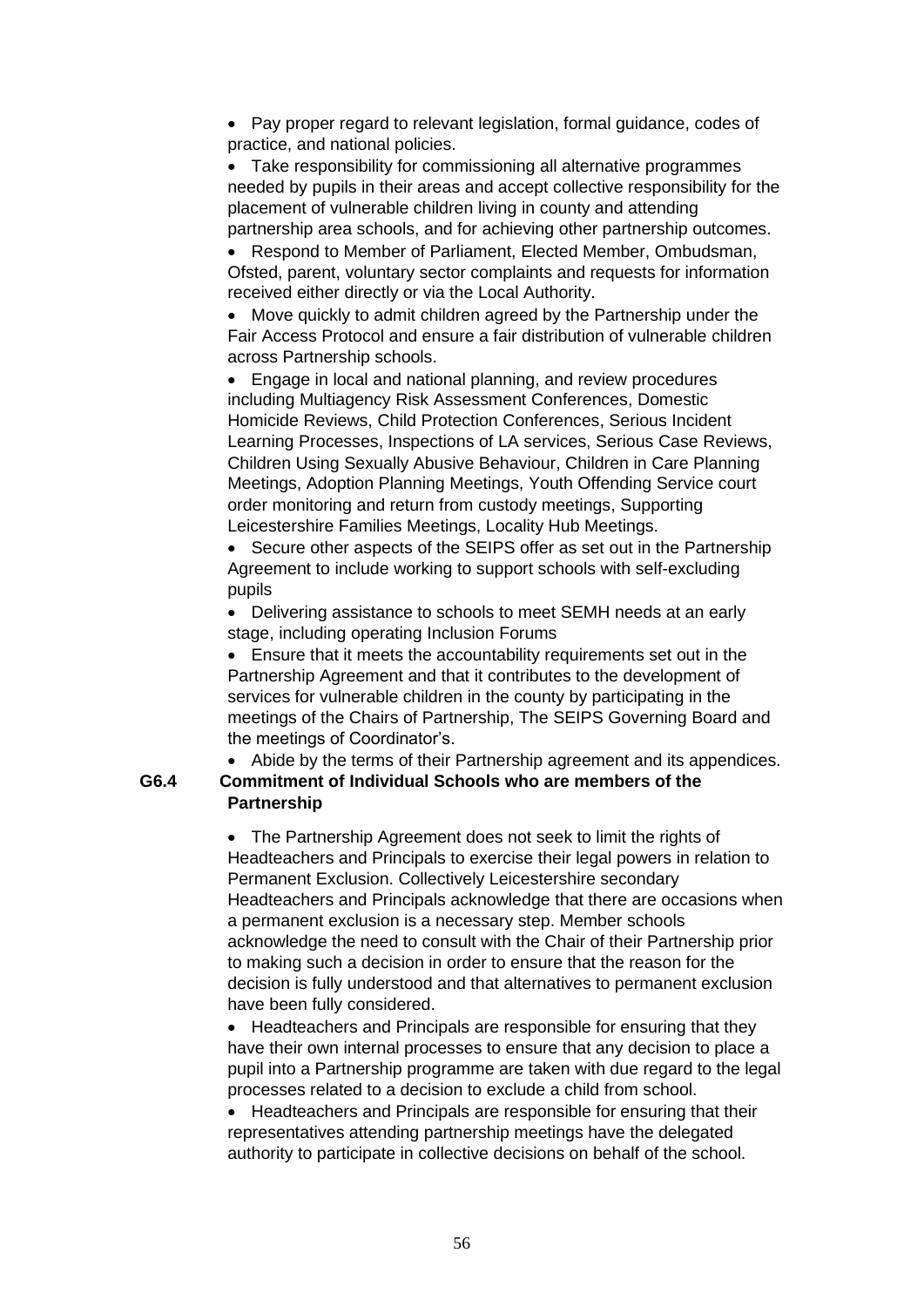• Headteachers and Principals are responsible that the commitment they enter into with the partnership is approved by CEO's and Boards of any Multi Academy Trust that they belong to.

• Each member school retains accountability for children and young people who are on the school roll.

- The Partnership will operate in ways that enable schools:
	- o to continue to participate in progress reviews for their students,
	- o to satisfy themselves that personalised programmes are aligned to each child's needs

o to be confident that effective child protection, safeguarding and health and safety arrangements are in place

o to access information about these matters swiftly from the Partnership should it be required as part of the school's accountability requirements.

## **G6.5 Responsibilities of the Lead School**

• The Lead School will comply with the terms of the Partnership Agreement between the Lead School and the Local Authority including but not limited to:

• Maintain effective financial management of funding devolved to the Partnership by the Local Authority.

- Manage staffing and other resources in the Partnership area.
- Ensure access to financial records for the Local Authority and Internal Auditors.

• Ensure that the Partnership prepare termly and annual data returns and reports on the partnership, working in cooperation with the other Leicestershire Secondary Education and Inclusion Partnerships, in order to report to the SEIPS Governing Board

## **G6.6 Local Authority Input**

• The Local Authority will support the Partnerships' performance of their responsibilities, and in particular will use its position to encourage the cooperation of all the schools within the Partnerships.

• The Local Authority will provide to the Partnerships any data it holds which may be reasonably required by the Partnership for the performance of its responsibilities.

• The Local Authority will consult the Partnerships about the development of education and education related services where appropriate, including locality-based working and commissioning of services.

• Where possible, the Local Authority will aim to provide appropriate advice, guidance, financial and physical resources to help the Partnerships achieve its aims.

• The Local Authority has commissioned Partnerships to ensure provision for permanently excluded pupils (as is required pursuant to Section 19 of the Education Act 1996) in accordance with the terms of the Partnership Agreement and this Memorandum.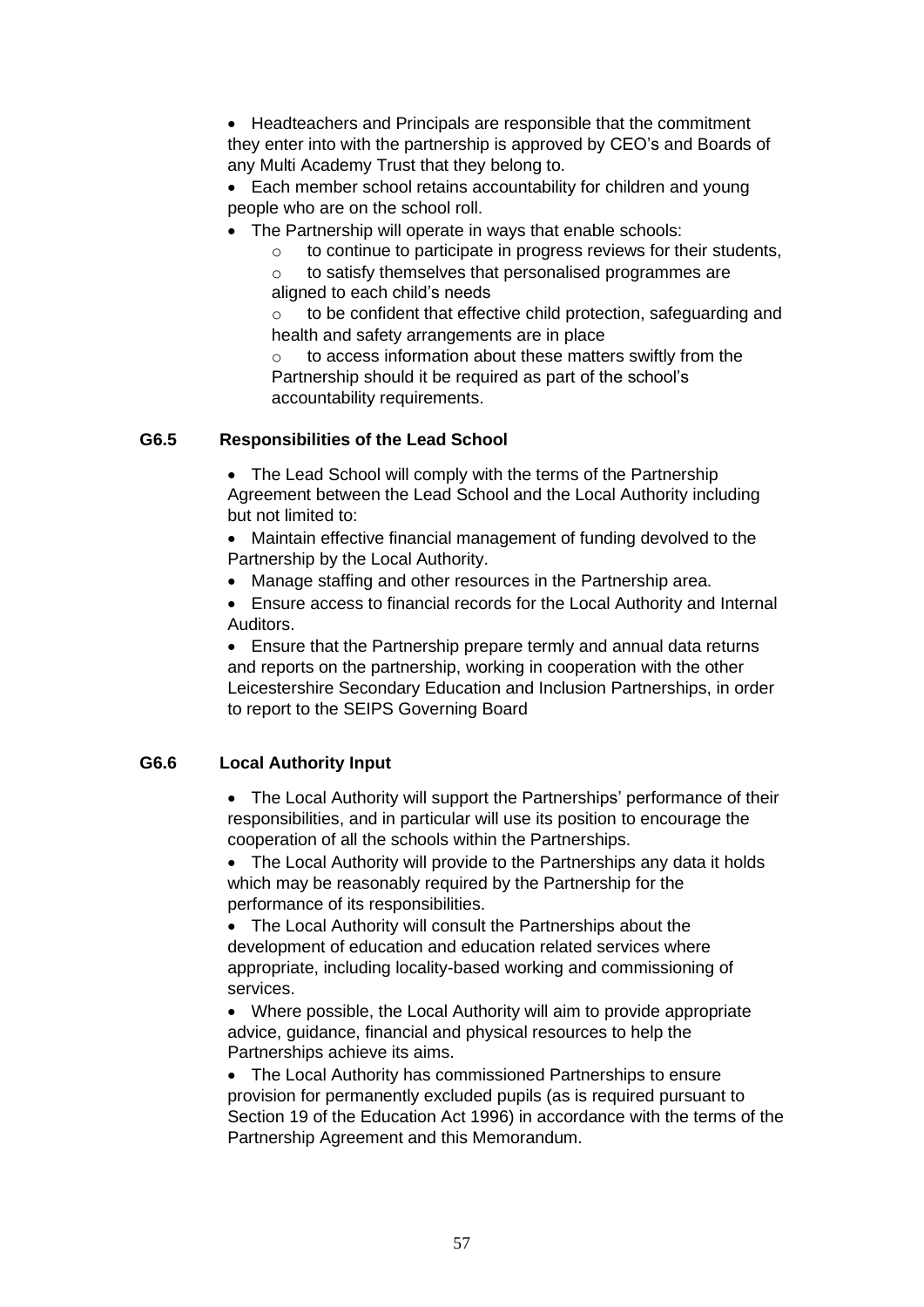• The Local Authority will appoint members of the SEIPS Governing Board and will ensure that its meetings are clerked, that its views are reported appropriately and that agreed actions are followed up

• The Local Authority will not have any responsibilities in respect of the day-today operational issues, inputs and processes of the Partnerships.

• The Local Authority will raise the profile of the work of Partnerships across the County Council, East Midlands and Nationally.

## **G7 THE PARTNERSHIP'S ROLE IN MAINTAINING ENGAGEMENT OF SCHOOLS**

## **G7.1 Funding Arrangements**

• The funding for Partnerships is distributed to Partnerships on the basis of a formula. This is reviewed annually in the light of changes to school funding.

• Member schools may also contribute to their Partnership's budget by local agreement to extend the range of activity of the Partnership.

• Funding devolved to the Partnerships will not be further devolved to individual schools for purposes other than work to achieve the Partnership outcomes and in accordance with the Partnership Agreement.

• The total funding devolved to the Partnerships will be reviewed on an annual basis, taking into account changes in overall demand and in consultation with the Schools Forum.

## **G7.2 Charging for Alternative Education Provision**

• Where a child or young person is provided with a full or part time programme as a result of a referral to the Partnership, the school where the child is on roll will make a payment to the Partnership as a contribution towards the full cost of the programme. (The standard level of payment is based on the average pupil cost as calculated by the LA and reported to the Schools Funding Forum, any pupil premium payment to the school attributable to the child concerned and any additional funds allocated to the pupil by means of an EHCP or SEND Plan. This will be calculated on a pro rata basis and the Partnership fund holding school will be responsible for collecting payments from local schools. The way this charge will be applied to schools is subject to local agreement within each partnership to reflect other local financial arrangements.)

• Partnerships and member schools acknowledge that Partnerships are responsible for commissioning alternative provision for young people permanently excluded from all schools within their Partnership Area including schools that choose not to become member schools. Nonmember schools will not have access to the preventative support available to Partnership schools, nor to the commissioning and monitoring capacity of alternative provision available in the Partnership.

• When a member school permanently excludes a pupil, the per pupil entitlement funding will be deducted from that school's allocation and this funding will be passed to the Partnership in which that school is a member in recognition that the Partnership will be responsible for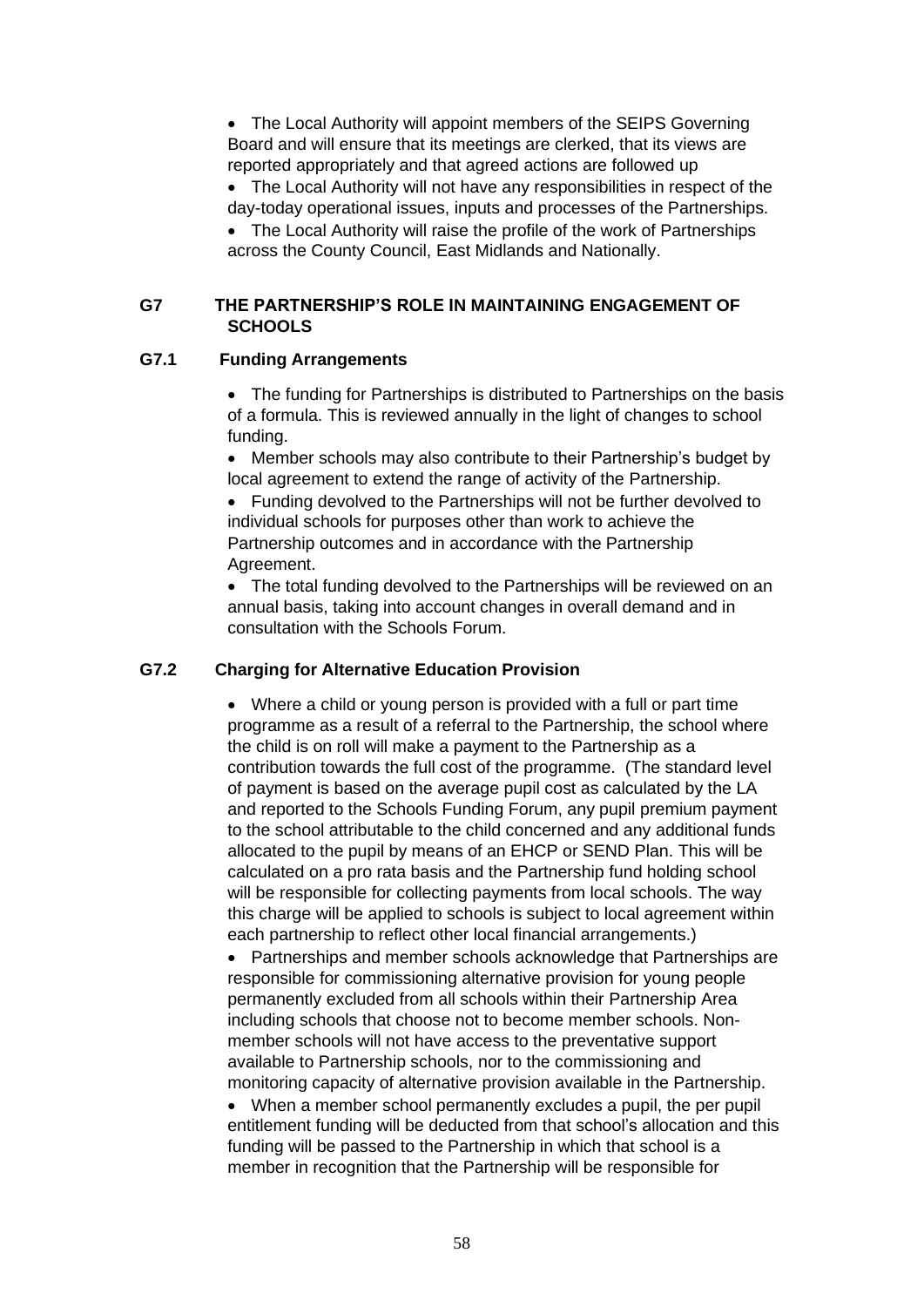providing education for that pupil. The excluding school will be expected to continue to pay at this level until the excluded pupil is placed on roll at another school and that school is in receipt of the pupil's share of funding. Any charges levied on schools under this clause will be dealt with by the Partnerships' fund holding school.

• Any school may choose not to join or to withdraw from the local Partnership 16C.3 of the Leicestershire SEIPs / LCC agreement sets out the circumstances in which a local partnership, acting collectively, can withdraw membership from a school.

• If a non-member school permanently excludes a pupil the Local Authority will make a charge on the school for the full cost of any provision that is made for the excluded pupil. The Local Authority will transfer these funds to the Partnership that is making provision for the excluded pupil.

• Member schools acknowledge and agree that where a member school permanently excludes a disproportionate number of pupils over a period of 2 academic years that school will, if so required by a majority of the Partnership's Local Governance Board, pay to the Partnership a sum no greater than the cost of funding alternative provision for the excluded pupils. Any dispute arising out of this paragraph 7.2 shall be dealt with in accordance with paragraph 9 (Disputes)

## **G7.3 Monitoring and Evaluation**

Partnerships will have to undertake self-assessment in accordance with Section 8 of the Partnership Agreement, by which they will benchmark themselves against other Partnerships, and measure performance against objective criteria and proven models of good practice.

Schools in the Partnership will agree the format and processes that underpin its own monitoring and evaluation but will have regard to the need to contribute to the evaluation set out in the Partnership agreement with the LA.

Each member of the Partnership accepts that meeting the agreed outcomes is the collective responsibility of the Partnership and will make every effort towards the achievement of these outcomes.

Where the Partnership fails to meet all or any of its outcomes, it will take prompt and adequate measures to rectify or improve its performance so as to meet the relevant outcomes as soon as can reasonably be expected.

## **G7.4 Dispute Procedure**

• Any member school may raise any issue of concern or dispute relating to the Partnership or any other member school within the Partnership by giving notice in writing to the Chair of the Partnership. The notice will set out the nature of the concern and where appropriate the proposed solution. If the matter cannot be quickly resolved the Chair will bring it to the attention of the SEIPS Governing Board and will ensure that due consideration is given to the issue in order to reach a just resolution that satisfies all parties.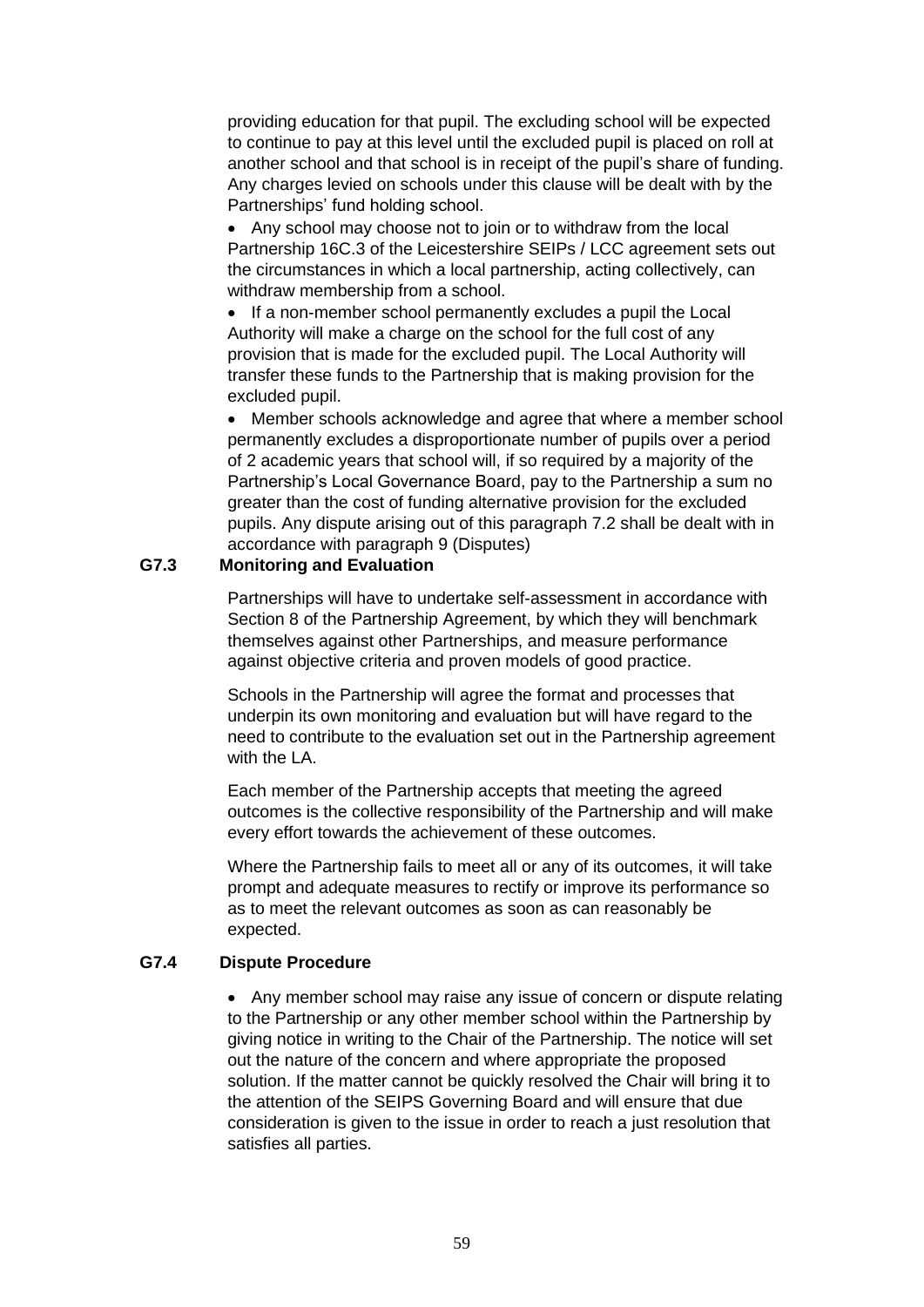• If the issue cannot be resolved within the Partnership within a reasonable time and in any event no longer than 4 weeks from date the issue is referred, then the Partnership or any affected party may refer the issue to the SEIP Governing Board as set out in the Partnership Agreement.

• If an issue is referred to the SGB in accordance with the paragraph above, the SGB shall, having made such enquiries as it thinks appropriate, make such decisions and recommendations as are necessary to resolve the issue. All parties involved in the issue agree to be bound by the decisions and recommendations of the SGB made pursuant to this paragraph.

## **G8 FORMAL ACCEPTANCE OF THE MEMORANDUM OF UNDERSTANDING**

By signing below, each member school is committing itself to becoming a full participant in the above Partnership.

#### **G8.1 Withdrawing from the Partnership**

A member school, including the Lead School, may withdraw from the Partnership by serving 3 years' notice on the Lead School of the Partnership for the time being, such notice period to end on 5th April.

The Lead School/Academy may cease to act as the Lead School/Academy for the Partnership by serving twelve months notice to the other member schools in the Partnership and on the Secondary Education and Inclusion Partnership Governance Board. Upon receipt of such notice the SGB will assist the Partnership to find a replacement Lead School for the Partnership.

## **G8.2 Signatures**

We the undersigned act with full authority to commit <name of school> to act as Lead/Funding School for <name of SEIP>

Name of Head of Lead School/Academy:

Signature:

Date:

Name Chairs of Governors:

Signature:

Date:

We the undersigned act with full authority to commit <name of school> as a member of <name of SEIP>

Name of Member School:

Name of Head of Member School:

Signature:

Date: